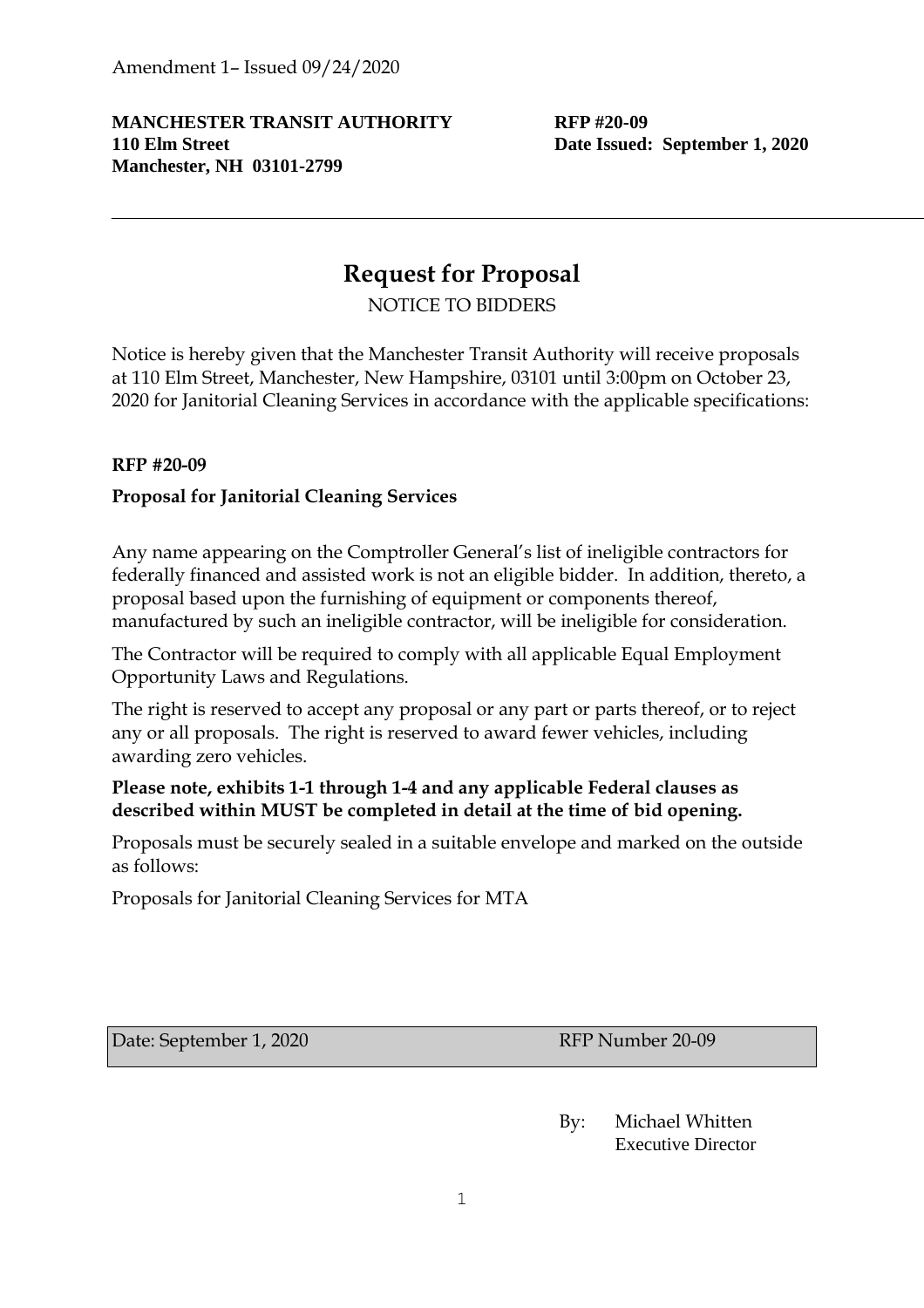Thank you for your interest in public transit projects for Manchester Transit Authority. Attached are the solicitation documents and information necessary to participate in the competition. Below is a brief synopsis of the acquisition.

| Description of work:    | <b>Janitorial Cleaning Services</b> |
|-------------------------|-------------------------------------|
| Solicitation type:      | <b>Request for Bids</b>             |
| Contract type:          | Firm fixed price                    |
| Basis of award:         | <b>Best Value</b>                   |
| Anticipated award date: | October 27, 2020                    |
| Performance period:     | See Scope of Work                   |

Proposals shall be submitted in writing no later than October 23, 2020 at 3:00pm Manchester Transit Authority Attn: Mike Whitten RFP #20-09 110 Elm Street Manchester, NH 03101

Summary of Proposal Documents: Threshold levels and applicability for each are described in Section 2. Certifications are available in Section 3 and must be completed if required under the Federal threshold levels described.

- Certification and Restrictions Regarding Lobbying
- Government-Wide Debarment and Suspension
- Pre-Award Buy America
- Post Delivery Required Documentation is provided for selected bidder to complete upon product delivery. This should not be completed at time of proposal.

Additionally, there are four (4) documents that are required to be completed for MTA. They are:

- Exhibit 1.1 Bid Proposal Form
- Exhibit 1.2 Approved Equals Form (If Approved Equals are being sought)
- Exhibit 1.3 Amendment Page (If Amendments are submitted) MANCHESTER TRANSIT AUTHORITY

### PROPOSAL SECTION NUMBER 1

### **TERMS AND CONDITIONS**

### General

1. Proposals will be received by the Executive Director, Manchester Transit Authority, Manchester, New Hampshire, at the place and until the time specified in the Notice to Bidders and then publicly read aloud for the information of bidders and others who may be present either in person or by representative. NO PROPOSAL WILL BE ACCEPTED AFTER TIME AND DATE SPECIFIED.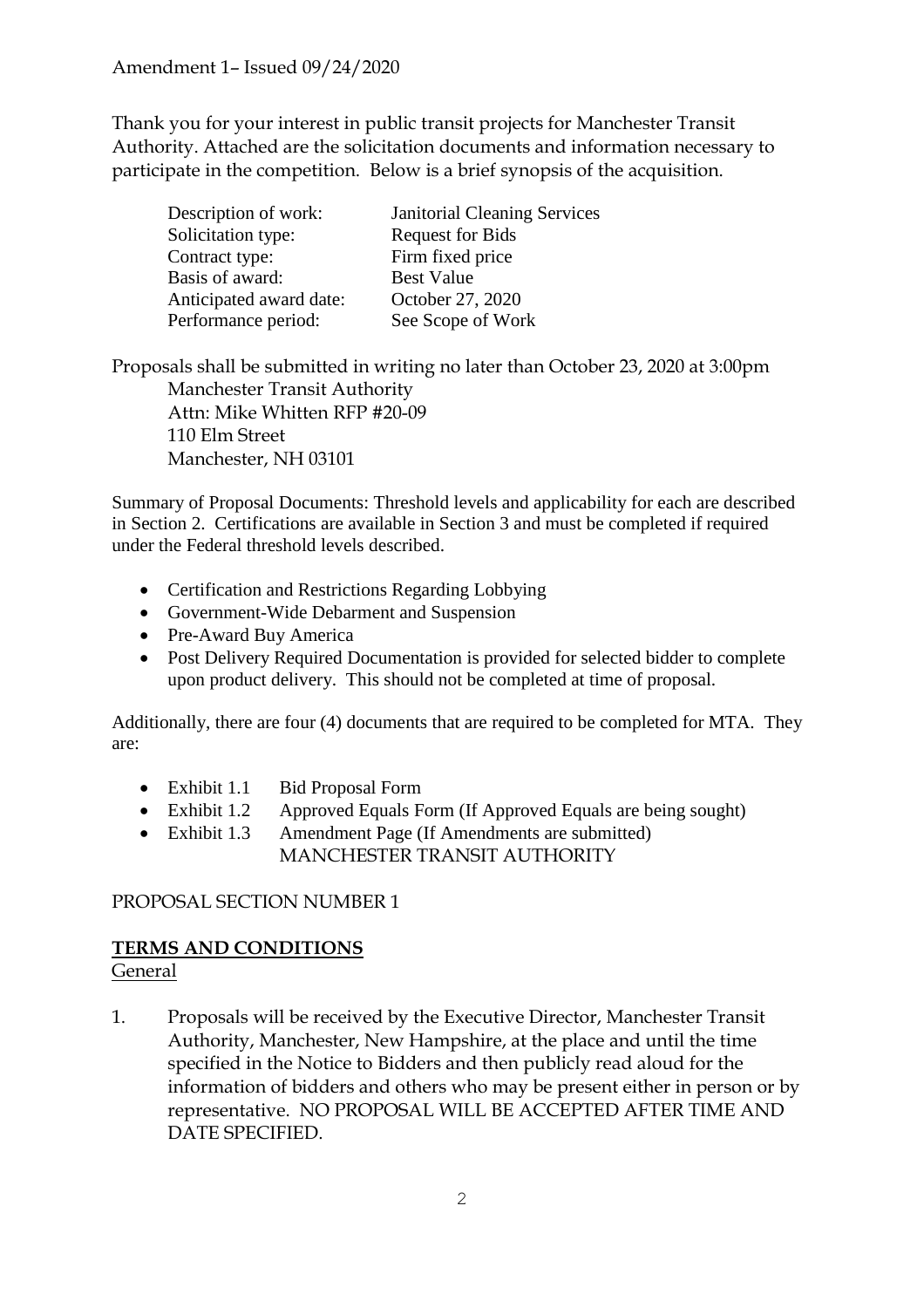- 2. The following meanings are attached to the defined words when used in this PROPOSAL form.
	- (a) The word "MTA" means the Manchester Transit Authority.
	- (b) The word "Bidder" means the person, firm, or corporation submitting a proposal on this specification or any part thereof.
	- (c) The word "Contractor" means the person, firm, or corporation with whom the Contract is made by carrying out the provisions of this RFP and the Contract.
- 3. Strict compliance with the requirements of the Notice to Bidders, Terms and Conditions, and the instructions printed on the forms is necessary. All designations and prices shall be fully and clearly set forth. All blank spaces in the RFP forms shall be suitably filled in. For the convenience of bidders, RFP forms are provided in this Solicitation.
- 4. Each proposal must give the full business address of bidder and be signed by him/her with his/her usual signature. Proposals by partnerships must furnish the full names of all partners and must be signed with the partnership name by one of the members of the partnership or by an authorized representative, following by the signature and title of the person signing. Proposals by corporations must be signed with the legal name of the corporation, followed by the State of incorporation and by the signature and title of the president, secretary, or other person authorized to bind it in the matter. The name of each person signing shall also be typed or printed below the signature. Proposal by a person who affixes to his/her signature the word "president," "secretary," "agent," or other title without disclosing his/her principal may be held to be the proposal of the individual signing. When requested by the Executive Director, MTA, satisfactory evidence of the authority of the officer signing on behalf of the corporation shall be furnished.
- 5. Bidder shall submit an original (printed) and one electronic copy of his Proposal. Proposals must be securely sealed in a suitable envelope, addressed, and marked on the outside as follows: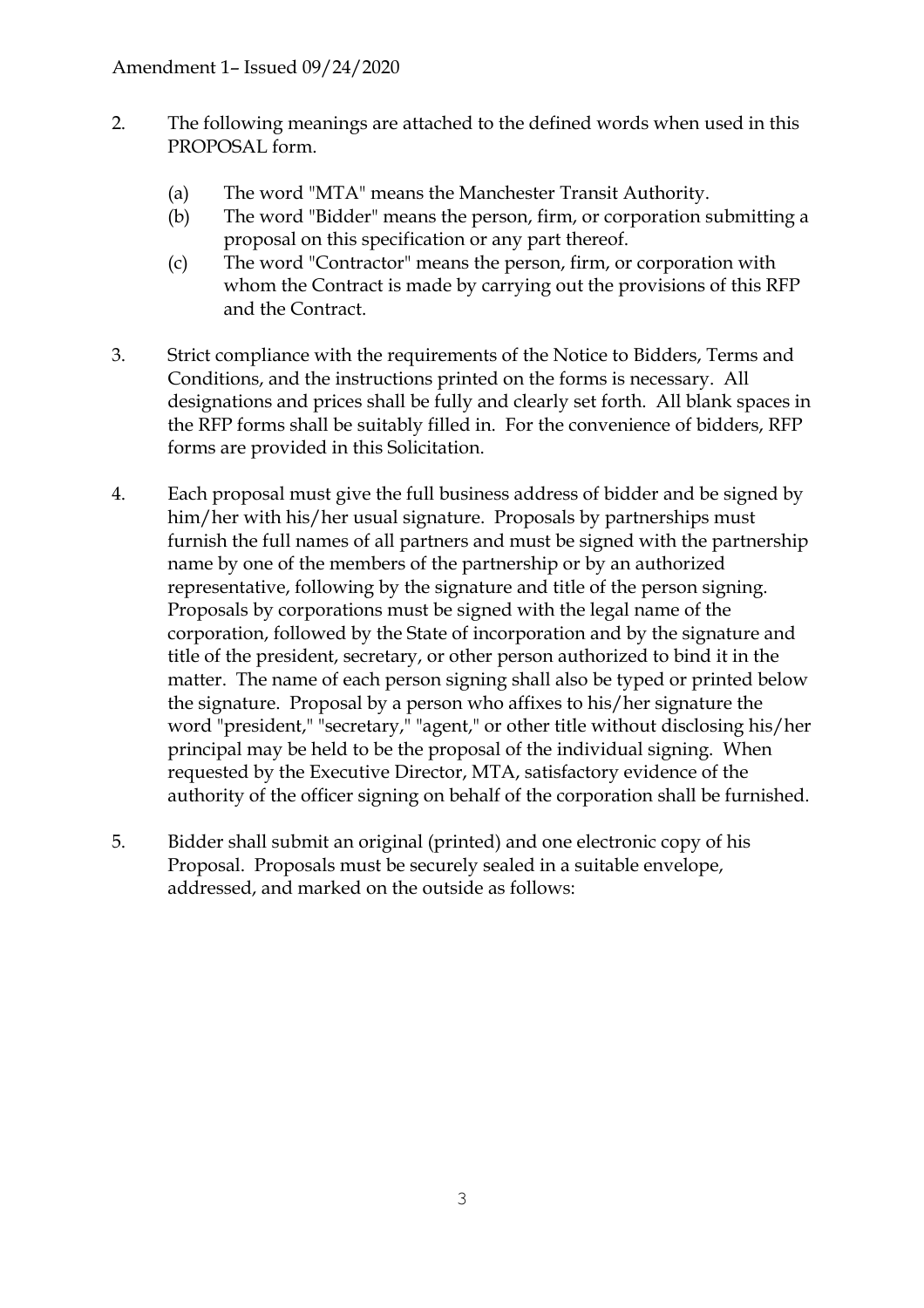### **Proposal for Janitorial Cleaning Services**

Date: September 1, 2020 RFP Number: 20-09

The MTA is not responsible for proposals not properly marked.

- 6. Proposal security or proposal bond: Not Required.
- 7. Changes to the Specifications will be made by written addendum by MTA and will be forwarded to all persons and firms to whom documents have been submitted.
- 8. No oral interpretations will be made to any Bidder as to the meaning of the specifications or terms and conditions of this RFP. Every request for such interpretation or requests for a change in the specifications or terms and conditions shall be made in writing and addressed and forwarded to the Executive Director, Manchester Transit Authority, 110 Elm Street, Manchester, New Hampshire, 03101 in accordance with the Approved Equals provisions to follow. Any unapproved deviations, exceptions, substitutes, alternates or conditional qualifications contained in a proposal may be cause for its rejection.
- 9. Proposals may be withdrawn prior to the closing time for receipt of proposals. A request to withdraw a proposal must be submitted in writing and signed by the bidder. No requests to withdraw a proposal will be accepted if they are verbal or submitted after the closing time. Negligence on the part of the Bidder in preparing the proposal confers no right for the withdrawal of the proposal after it has been opened.
- 10. Proposals may be modified by the bidder prior to the closing time for receipt of proposals. Modifications must be submitted in writing and signed by the bidder. Only additions or subtractions to the bidder's original proposal should be stated. Prices are not to be stated. No verbal modifications will be accepted after the closing time.
- 11. A proposal may be withdrawn or modified by facsimile communication provided such communication is signed by the person signing the original document and the facsimile is received by the Manchester Transit Authority prior to the closing time for the receipt of proposals.
- 12. The MTA reserves the right to postpone the proposal opening for its own convenience and to waive any informality in proposals and to reject any and all proposals, wholly or in part, and to make awards in a manner deemed in the best interests of the MTA.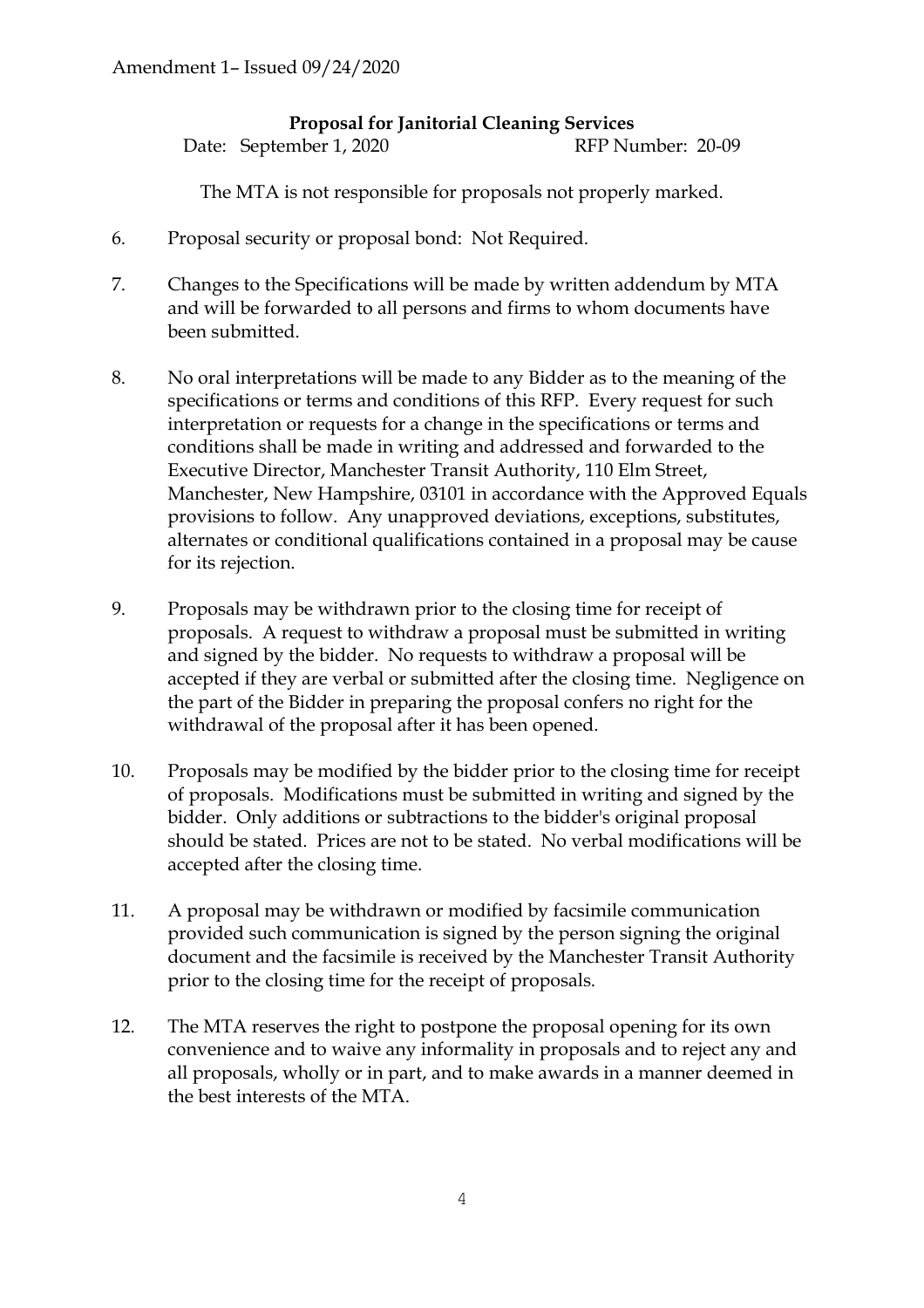### 13. Approved Equals

- (a) In all cases, materials must be furnished as specified. Where brand names or specific items are used in the specifications, consider the term "or approved equal" to follow.
- (b) Any unauthorized deviations, exceptions, substitutions, alternates, or conditional qualifications contained in a proposal may be cause for its rejection.
- (c) If a potential bidder feels that his product is an equal to the product specified he must submit a written request to MTA.
- (d) Requests for approved equals, clarification of Specifications, and protest of Specifications must be received by MTA, in writing no later than September 18, 2020 to allow analysis of the request. Any request for an approved equal or protest of the Specifications must be fully supported with catalog information, specifications and illustrations or other pertinent information as evidence that the substitute offered is equal to or better than the Specifications' requirement. Where an approved equal is requested, the Contractor must demonstrate the quality of his product to the MTA and must furnish sufficient information to enable the MTA to determine whether the product is or is not equal to that specified. Written requests may be submitted electronically to mwhitten@mtabus.org
- (e) MTA replies to request under paragraph (d) above will be emailed by September 22, 2020 close of business.
- (f) A notice of approved equals shall be furnished to all parties receiving specifications so that all bidders may propose accordingly.
- (g) Appeal from the decisions of MTA to approve or disapprove approved equal status shall be submitted in writing to the Executive Director, MTA, 110 Elm Street, Manchester, New Hampshire, 03101, not later than five (5) days from the date of MTA's decision. The appeal shall, at a minimum, identify the decision in question, specify all reasons why the appealing party disagrees with the decision, and shall include all facts and justification, including technical information, in support of its position. The Executive Director may request additional information from the appealing party and information or a response from the bidders, which shall likewise be submitted in writing to the Executive Director not later than five (5) days from the date of MTA's request. So far as practicable, appeals will be decided upon the basis of the written appeal, information and written responses submitted by the appealing party and other bidders; all parties are urged to make written submissions as complete as possible. Failure of any party to timely respond to a request for information may be deemed by MTA that such party does not desire to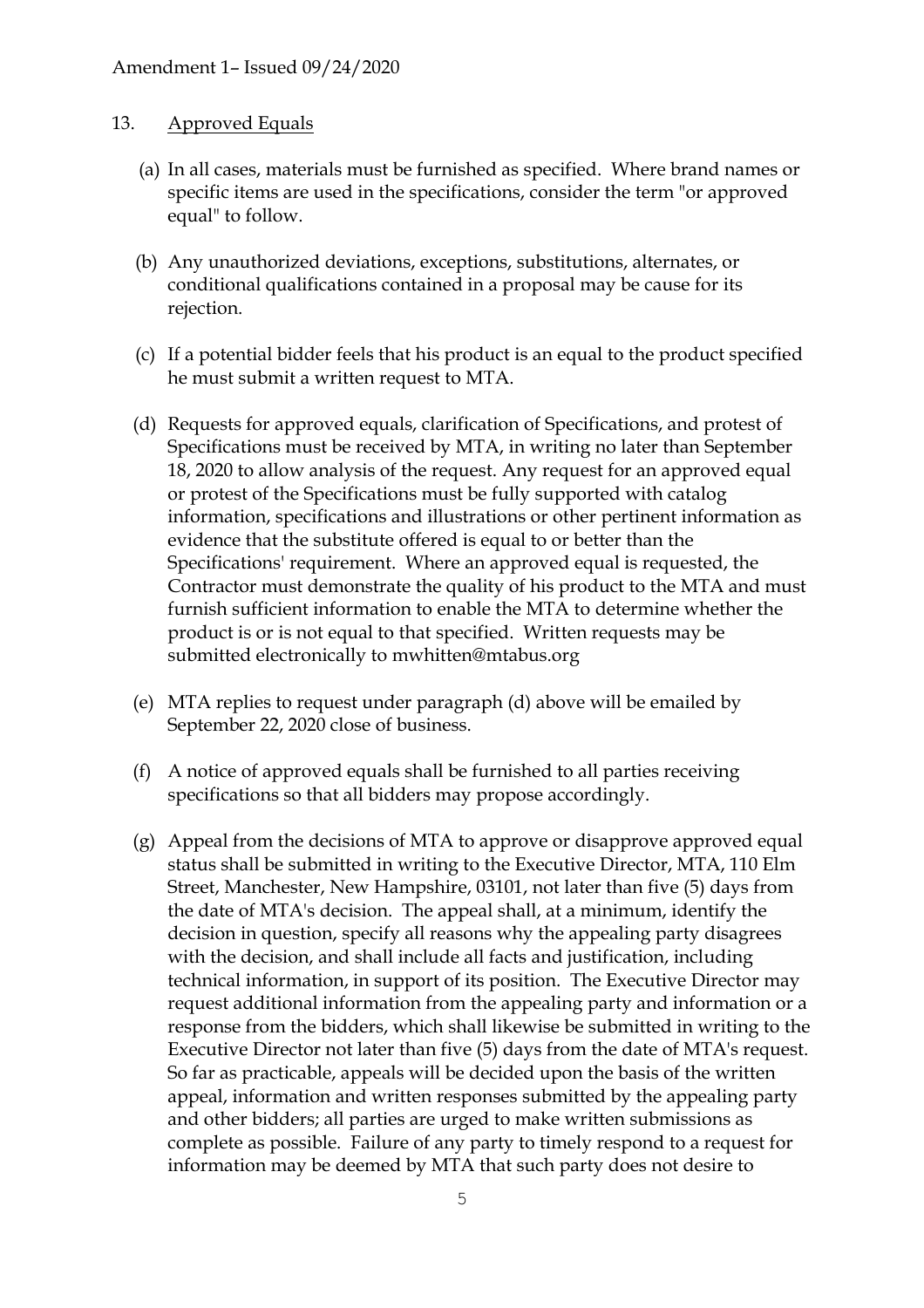participate in the proceeding, does not contest the matter, or does not desire to submit a response, and in such event the appeal will proceed and will not be delayed due to the lack of a response. Upon receipt and review of written submissions and any independent investigation deemed appropriate by MTA, the Executive Director shall either (a) render a decision which shall be final and advise all interested parties of same in writing or (b) at the sole election of the Executive Director, conduct an informal hearing at which the interested participating parties will be afforded an opportunity to present their respective positions and facts, documents, justification and technical information in support thereof. Parties may, but are not required to be represented by counsel at the informal hearing, which will not be subject to formal rules of evidence or procedure. Following the informal hearing the Executive Director shall render a decision that shall be final and advise all interested parties thereof in writing.

- 14. The Bidder shall familiarize him/herself with the location of facilities and of the areas of responsibility and labor therein. Failure to do so will not relieve a successful bidder of his obligation to furnish all labor necessary to carry out the provisions of this contract. Insofar as possible in carrying out his work, the Contractor must employ such methods and/or means to not cause any interruption of or interference with operations of the Manchester Transit Authority.
- 15. The MTA, through the Executive Director, reserves the right to allow for any change in operating conditions or for any other cause not now foreseen and to proportion required services or supplies according to available facilities. In addition, the MTA reserves the right to negotiate with the successful Contractor for additional work required.
- 16. In submitting his proposal, the Bidder certifies that no official or employee of the City of Manchester or the MTA has any interest in the proposal or in the Contract which the Bidder offers to execute, or in the expected profits to arise therefrom, and that his proposal is made in good faith without fraud or collusion or connection with any other person submitting a proposal.
- 17. The MTA may make such investigations as it deems necessary to determine the ability of the bidder to perform the work, and the bidder shall furnish to the MTA all such information and data for this purpose as the MTA may request. The MTA reserves the right to reject any proposal if the evidence submitted by, or investigation of, such bidder fails to satisfy the MTA that such bidder is properly qualified to carry out the obligations of the contract.
- 18. Awards will be made to the "highest value" in accordance with the Scope of Work and Specifications. In determining "highest value," the following shall be considered mandatory minimum standards: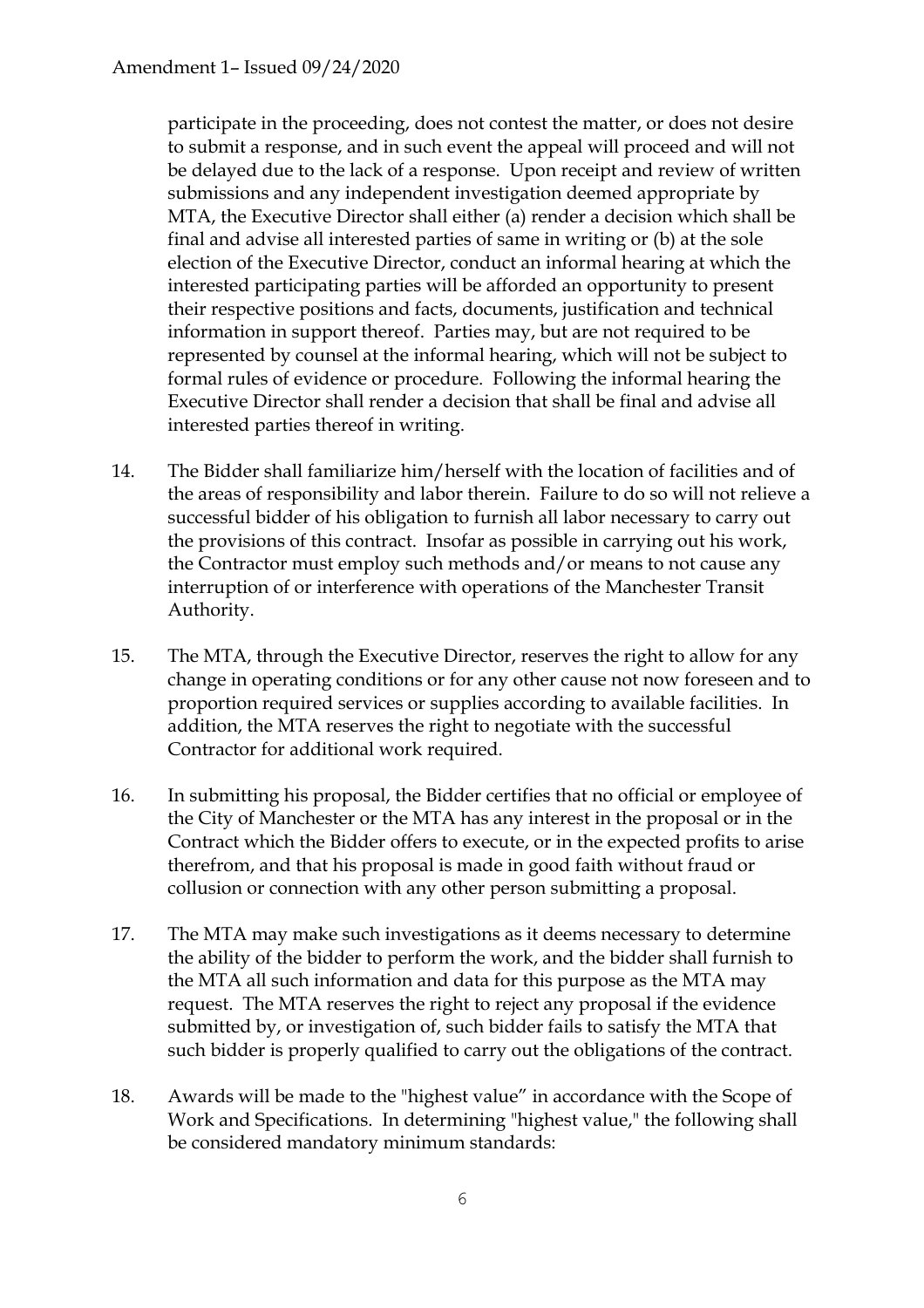- (a) The ability, capacity, and skill of the Bidder to perform the Contract or provide the service required;
- (b) Whether the Bidder can perform the Contract or provide the service promptly, or within the time specified, without delay or interference;
- (c) The character, integrity, reputation, judgment, experience, and efficiency of the Bidder;
- (d) The quality of performance of previous contracts or services;
- (e) The previous and existing compliance by the Bidder with laws and ordinances relating to the Contract or service;
- (f) The duration of lead time required between time of order and expected delivery of vehicles.
- (g) The sufficiency of the financial resources and ability of the Bidder to perform the Contract or provide the service;
- (h) The quality, availability and adaptability of the supplies, or contractual services to the particular use required.
- The following weighting metric shall be used to determine "highest value" from those proposers who satisfy the above metrics.

| Purchase price:              | 40% |
|------------------------------|-----|
| Lifetime Operating Cost: 30% |     |
| <b>Warranty Value:</b>       | 20% |
| <b>Delivery Date:</b>        | 10% |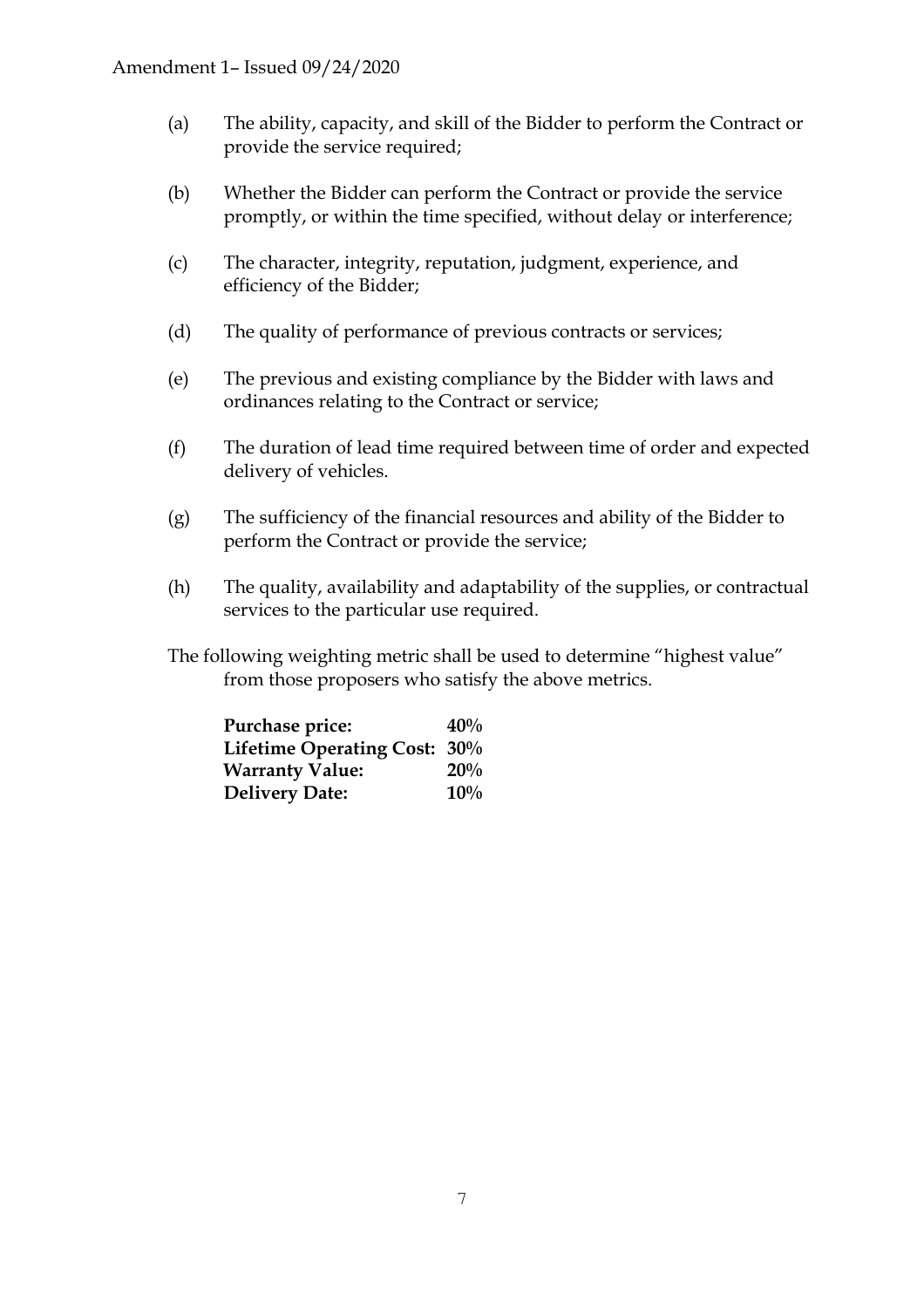### 1. Bidder Qualifications:

The Bidder must be the manufacturer or authorized dealer for such a manufacturer of the vehicles it proposes to furnish. The manufacturer or authorized dealer for the vehicles will be considered only if such manufacturer or authorized dealer is a person, firm, or corporation which:

Has been engaged in the manufacture and advertised sales or has been an authorized dealer for such a manufacturer of compact vans, vans, station wagons, or buses, for a period of not less than three (3) years; and

Has an operation or is an authorized dealer for a manufacturing facility adequate for, and devoted to, the manufacture or sale of compact vans, vans, station wagons, or buses, with sufficient capacity to assure the delivery of all vehicles in compliance with the Bidder's submitted proposal.

The financial condition, skill, experience, ability, and facilities of any or all Bidders to perform any contract resulting from proposals received in response to this RFP will be taken into consideration in order to determine whether the Bidder is responsible and properly equipped to undertake and carry out the terms of such contract.

### 20. Anticipated Duration of Contract:

MTA is not seeking any future options beyond the proposed five (5) year contract. Procurement is considered a one-time event.

### 21. Assignability:

The terms and provisions of the Contract Documents shall be binding upon MTA and the Contractor and their respective partners, successors, heirs, executors, administrators, assigns, and legal representatives.

As MTA is not seeking optional future vehicles, no portion of this award will be assigned by MTA to another public transportation provider.

### 22. Pricing:

The price to be quoted in any proposal submitted shall include all labor, materials, tools, equipment, and other costs necessary to fully complete the project in accordance with the specifications. Anything omitted from this specification that is clearly necessary for the completion of the item and its appurtenances shall be considered a portion of such proposal item although not directly specified or called for in these specifications. Bidder will not include any discounts in the proposal pricing. However, MTA will accept any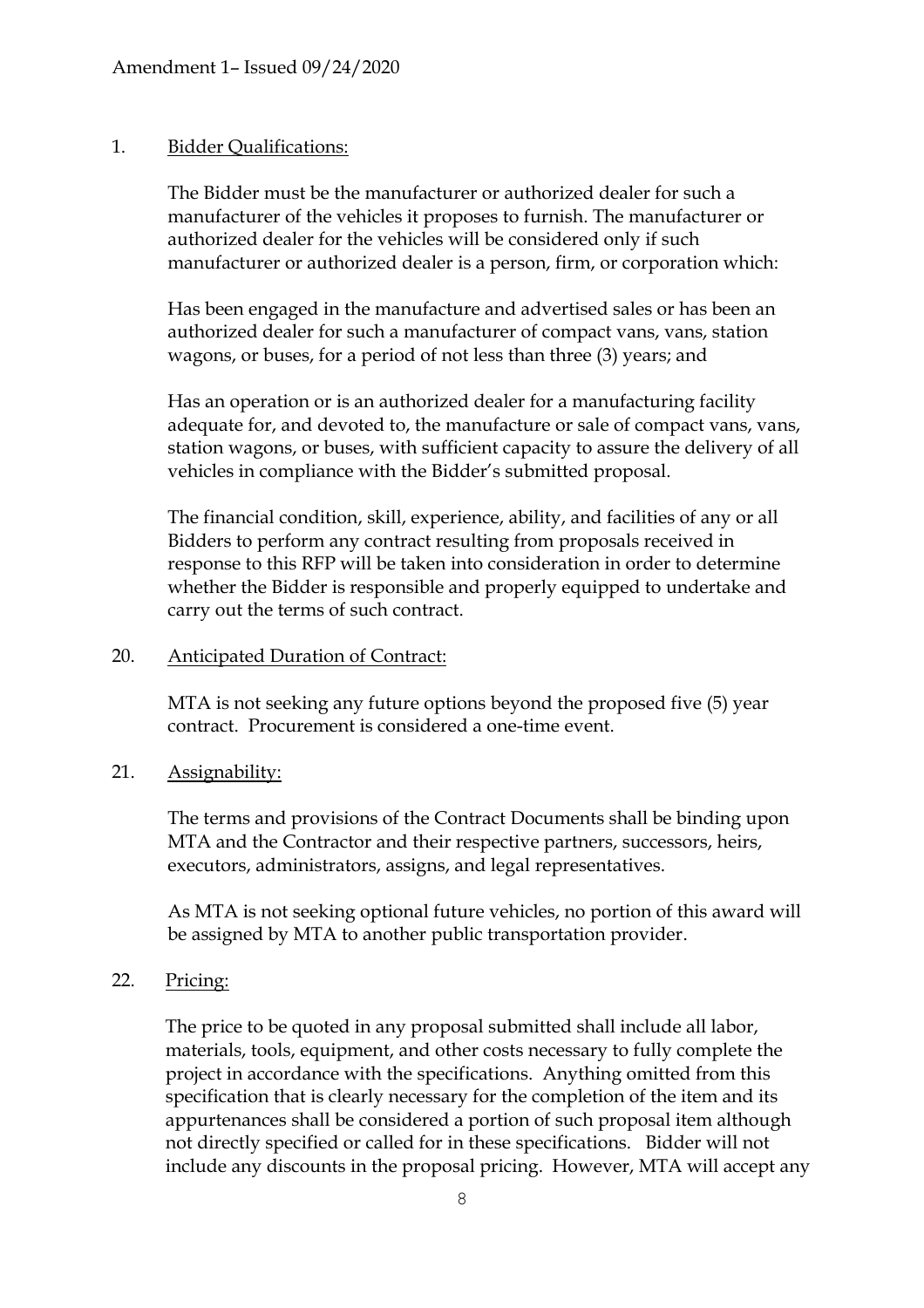discounts offered during the course of the contract. Freight must be included in proposal price.

### 23. Terms of Payment**:**

Bidder should note any discounts for payment before thirty (30) days. Corresponding bills of lading must be shown on the invoicing.

24. Purchases are exempt from payment of all Federal, State and local sales and excise taxes in connection with the Project. Said taxes must not be included in proposal prices. Purchaser will provide necessary tax exemption certificates to supplier.

## 25. Proposal Acceptance:

Each proposal will be submitted with the understanding that the acceptance in writing by purchaser of the offer to furnish any or all of the items described therein, shall constitute a contract between the bidder and the purchaser which shall bind the bidder on his part to furnish and deliver at his proposal price, and in accordance with conditions of said accepted proposal and specifications.

- 26. The Contract Agreement will be in the form customarily employed by the MTA and will incorporate the Notice to Bidders, the Terms, Conditions, and all contents of this RFP, and the entire contents of the Bidder's proposal.
- 27. The Revised Statutes Annotated of the State of New Hampshire, insofar as they apply to the laws of competitive proposing, contracts, and purchases, are made a part hereof.

### 28. Delivery Instructions

Unless otherwise specified, the delivery location shall be 110 Elm Street, Manchester, New Hampshire. Shipments shall be accepted Monday through Friday, 8:00 AM to 4:00 PM, excluding holidays. Contractor is required to notify MTA's purchasing agent in advance if delivery cannot be made during these hours.

### 29. Miscellaneous Contract Provisions

- a. Contractor warrants that it has not been paid any bonus or commission for the purpose of obtaining this Contract.
- b. The failure of MTA at any time to insist upon a strict performance of any terms, conditions and covenants herein shall not be deemed a waiver of any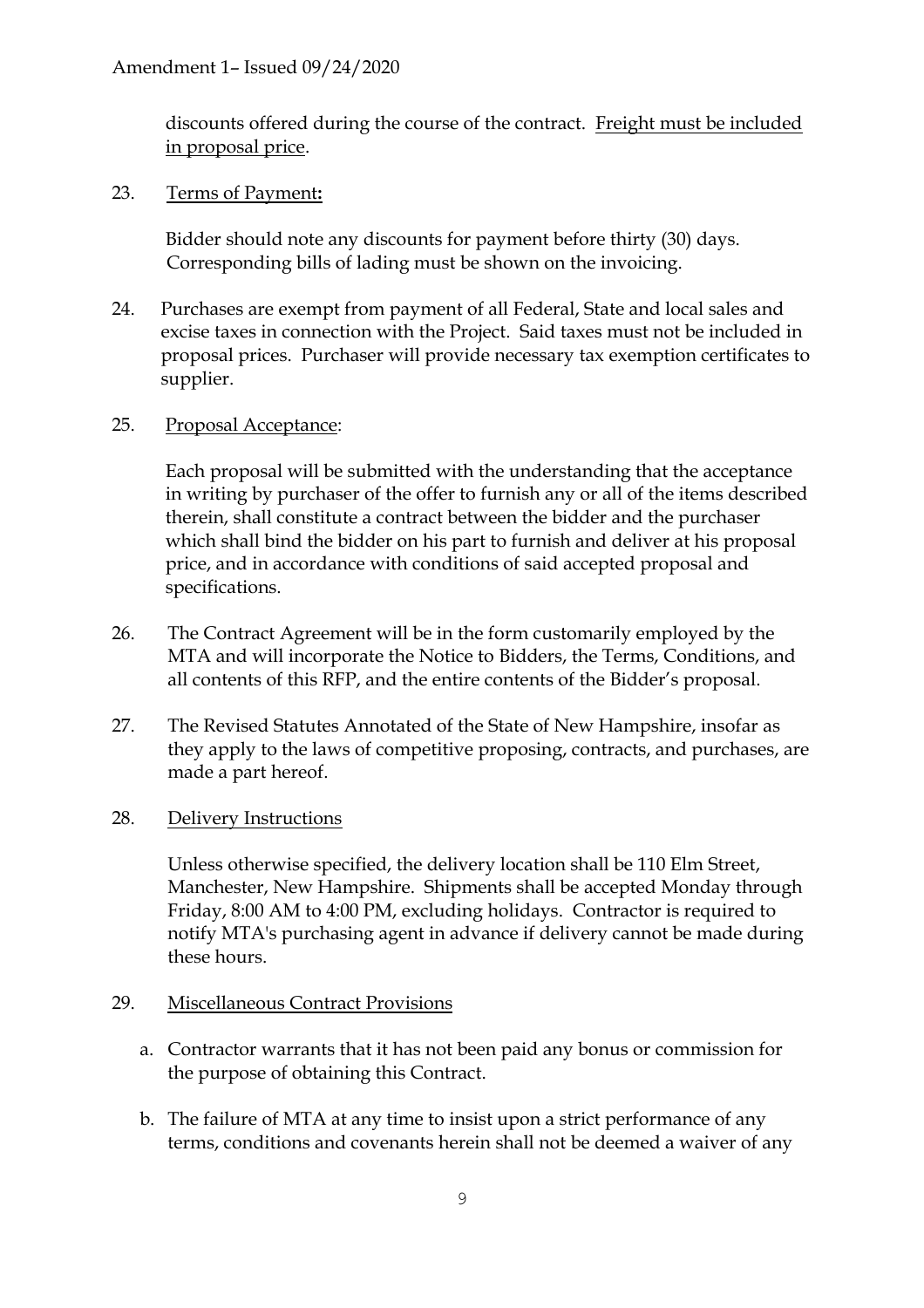subsequent breach or default of the terms, conditions, and covenants herein contained.

- c. Contractor shall not assign any interest or obligation in this Contract, and Contractor shall not transfer any interest in the same (whether it be assignment or notation), without the prior written consent of MTA.
- d. Any proposed change or modification of this Contract shall be submitted in writing to MTA for its prior approval. All changes shall be by written agreement of MTA and Contractor.
- e. The Proposal submitted by the Contractor is incorporated herein by reference as if fully set forth verbatim herein. In the event of conflict between this Contract and Proposal, the provisions of this Contract shall control.
- f. This Contract, except as set forth in the preceding paragraph, represents the entire and integrated Agreement between MTA and the Contractor and supersedes all prior negotiations, statements, instructions, and representations or agreements, whether written or oral.

This Contract may not be modified, amended or assigned except by written agreement duly signed by both parties.

- g. At the election of MTA, the invalidity or illegality of any provisions of this Contract, other than arising from the fiscal inability of MTA to pay the compensation due to the Contractor as same becomes due, as determined by a court of last resort of competent jurisdiction, shall not affect the validity of the remainder of this Contract, and this Contract shall remain in full force and effect as if such illegal or invalid provisions were not contained herein.
- h. As delivery date is a scoring metric, MTA reserves the right to impose liquidated damages in the amount of \$50.00 per day for deliveries occurring later than the specified number of days after purchase order submission as outlined in successful award proposal. Bidders should designate delivery date in the form of X days from purchase order submission.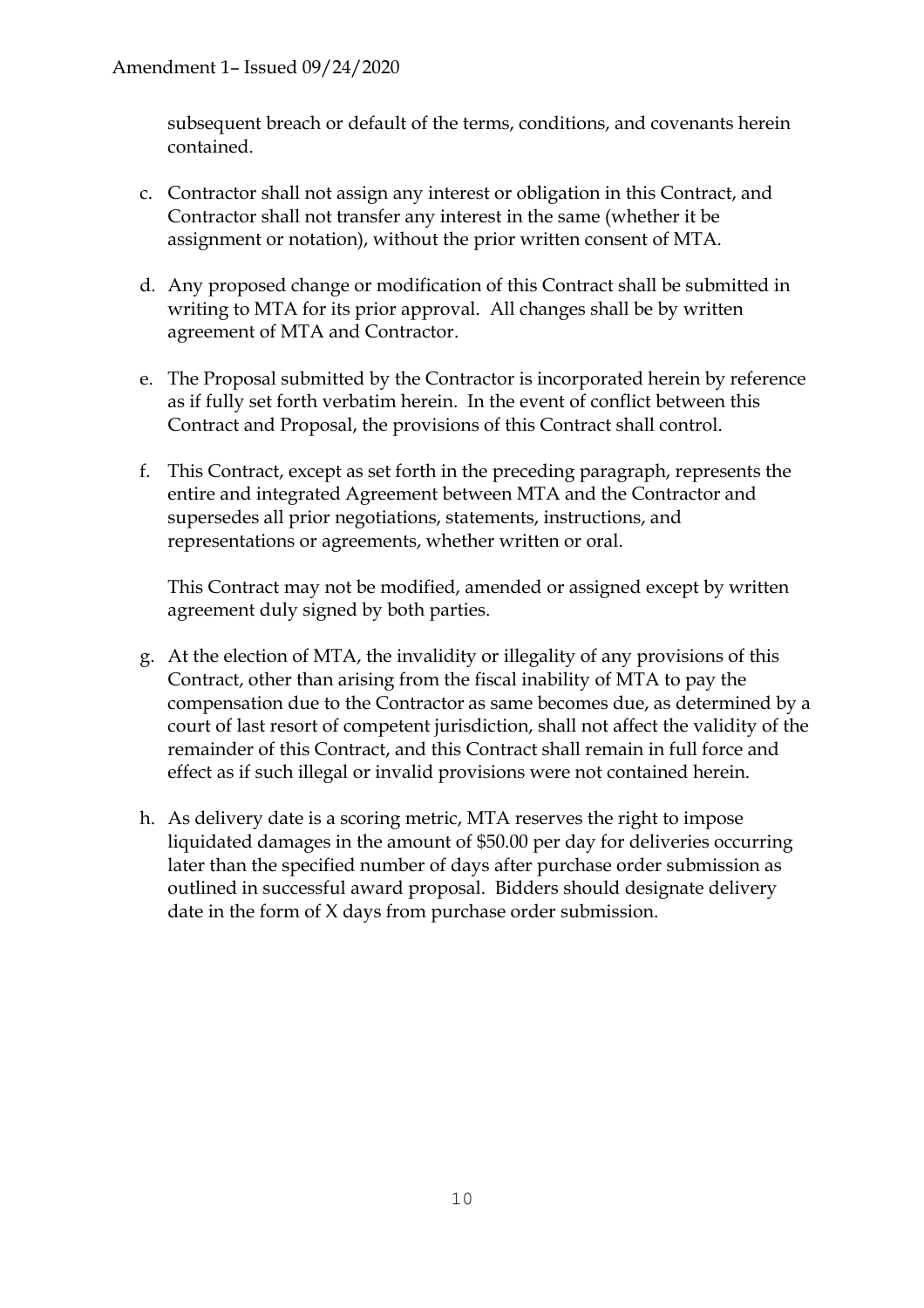### **MANCHESTER TRANSIT AUTHORITY PROPOSAL SECTION NUMBER 2**

### **SOLICITATION PROVISIONS/REQUIRED CONTRACT CLAUSES**

### **Federal Clauses**

Please note that many Federal Clauses will only apply to procurements with a total value (not per vehicle) that meets certain thresholds. Please refer to the below descriptions to determine if a particular clause is applicable. As MTA cannot know the total proposed costs, it has included all such Federal Clauses. If the total costs for the proposal is under the listed threshold, those clauses so noted will not apply and need not be completed.

### **2.1 Fly America Requirements**

Applicability – all contracts involving transportation of persons or property, by air between the U.S. and/or places outside the U.S. These requirements do not apply to micro-purchases (\$3,000 or less, except for construction contracts over \$2,000). Contractor shall comply with 49 USC 40118 (the "Fly America" Act) in accordance with General Services Administration regulations 41 CFR 301-10, stating that recipients and subrecipients of Federal funds and their contractors are required to use US Flag air carriers for US Government-financed international air travel and transportation of their personal effects or property, to the extent such service is available, unless travel by foreign air carrier is a matter of necessity, as defined by the Fly America Act. Contractor shall submit, if a foreign air carrier was used, an appropriate certification or memorandum adequately explaining why service by a US flag air carrier was not available or why it was necessary to use a foreign air carrier and shall, in any event, provide a certificate of compliance with the Fly America requirements. Contractor shall include the requirements of this section in all subcontracts that may involve international air transportation.

### **2.2 Buy America Requirements (Rolling Stock)**

Construction Contracts and Acquisition of Goods or Rolling Stock (valued at more than \$150,000)

Contractor shall comply with 49 USC 5323(j) and 49 CFR 661, as amended by 2 CFR Part 200 stating that Federal funds may not be obligated unless steel, iron and manufactured products used in FTA-funded projects are produced in the United States, unless a waiver has been granted by FTA or the product is subject to a general waiver. General waivers are listed in 49 CFR 661.7, and include software, microcomputer equipment and small purchases (currently less than \$150,000) made with capital, operating or planning funds. Separate requirements for rolling stock are stated at 5323(j)(2)(C) and 49 CFR 661.11 and as amended by Map-21 (5325). Rolling stock must be manufactured in the US and have a minimum 60% domestic content and adhere to contract term limitations. A bidder or offeror shall submit appropriate Buy America certification to the recipient with all bids on FTA-funded contracts, except those subject to a general waiver. Proposals not accompanied by a completed Buy America certification shall be rejected as nonresponsive. This requirement does not apply to lower tier subcontractors.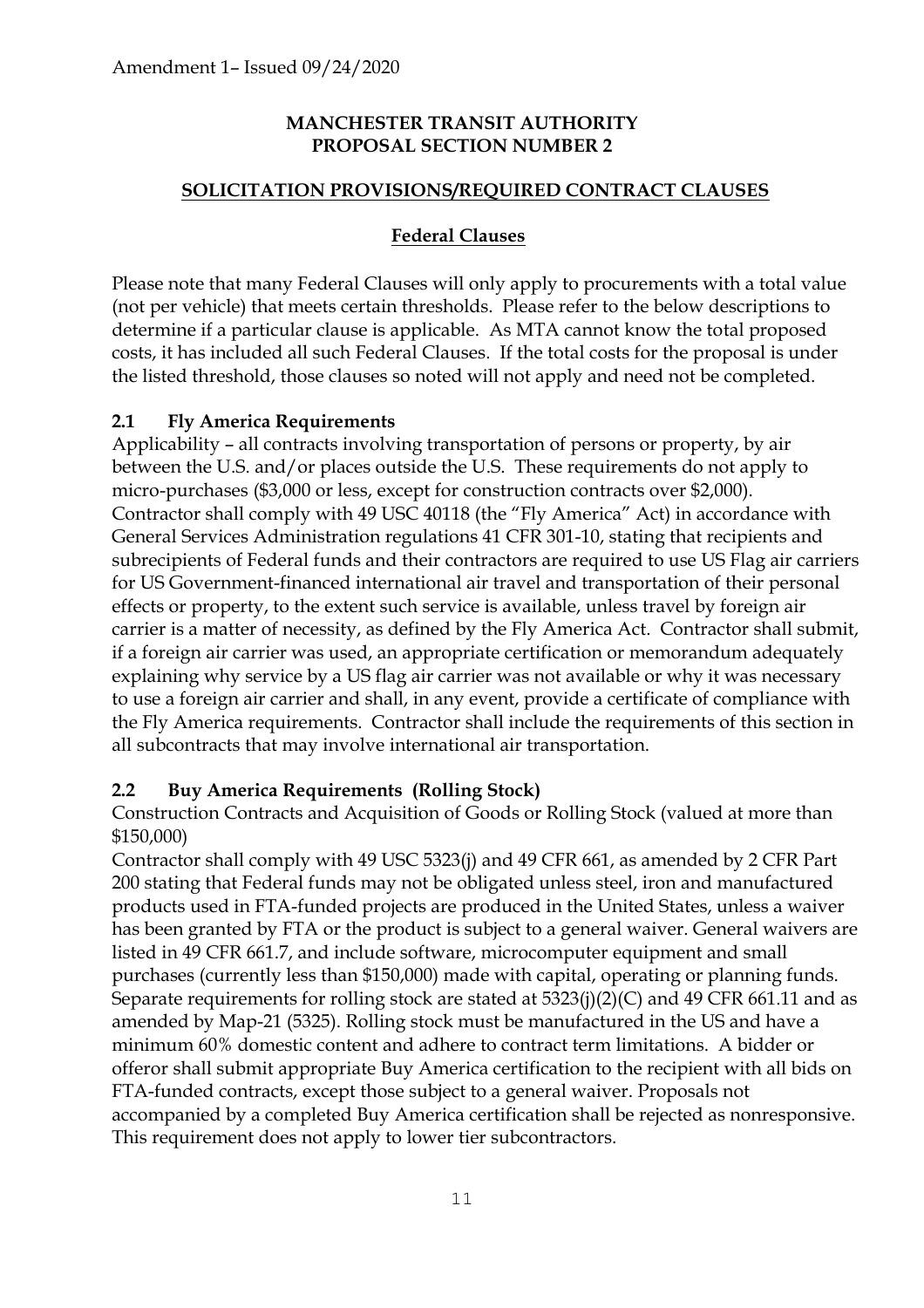# **2.3 Cargo Preference**

Contracts involving equipment, materials or commodities which may be transported by ocean vessels. These requirements do not apply to micro-purchases (\$3,000 or less, except for construction contracts over \$2,000). Contractor shall: a. use privately owned US-Flag commercial vessels to ship at least 50% of the gross tonnage (computed separately for dry bulk carriers, dry cargo liners and tankers) involved, whenever shipping any equipment, material or commodities pursuant to the underlying contract to the extent such vessels are available at fair and reasonable rates for US flag commercial vessels; b. furnish within 20 working days following the loading date of shipments originating within the US or within 30 working days following the loading date of shipments originating outside the US, a legible copy of a rated, "on-board" commercial bill-of-lading in English for each shipment of cargo described herein to the Division of National Cargo, Office of Market Development, Maritime Administration, Washington, DC 20590 and to the recipient (through contractor in the case of a subcontractor's bill-of-lading.); c. include these requirements in all subcontracts issued pursuant to this contract when the subcontract involves the transport of equipment, material or commodities by ocean vessel.

# **2.4 Energy Conservation**

All Contracts except micro-purchases (\$3,000 or less, except for construction contracts over \$2,000) Contractor shall comply with mandatory standards and policies relating to energy efficiency, stated in the state energy conservation plan issued in compliance with the Energy Policy & Conservation Act.

# **2.5 Clean Water**

All Contracts and Subcontracts over \$100,000

Contractor shall comply with all applicable standards, orders or regulations issued pursuant to the Federal Water Pollution Control Act, as amended, 33 USC 1251 et seq. Contractor shall report each violation to the recipient and understands and agrees that the recipient shall, in turn, report each violation as required to FTA and the appropriate EPA Regional Office. Contractor shall include these requirements in each subcontract exceeding

\$100,000 financed in whole or in part with FTA assistance.

# **2.6 Bus Testing**

Contractor [manufacturer] shall comply with 49 USC A5323(c) and FTA's implementing regulation 49 CFR 665, to the extent they are consistent with 49 U.S.C. § 5318(e), as amended; and shall perform the following:

- 1) A manufacturer of a new bus model or a bus produced with a major change in components or configuration shall provide a copy of the final test report to the recipient prior to the recipient's final acceptance of the first vehicle.
- 2) A manufacturer who releases a report under para. 1 above shall provide notice to the operator of the testing facility that the report is available to the public.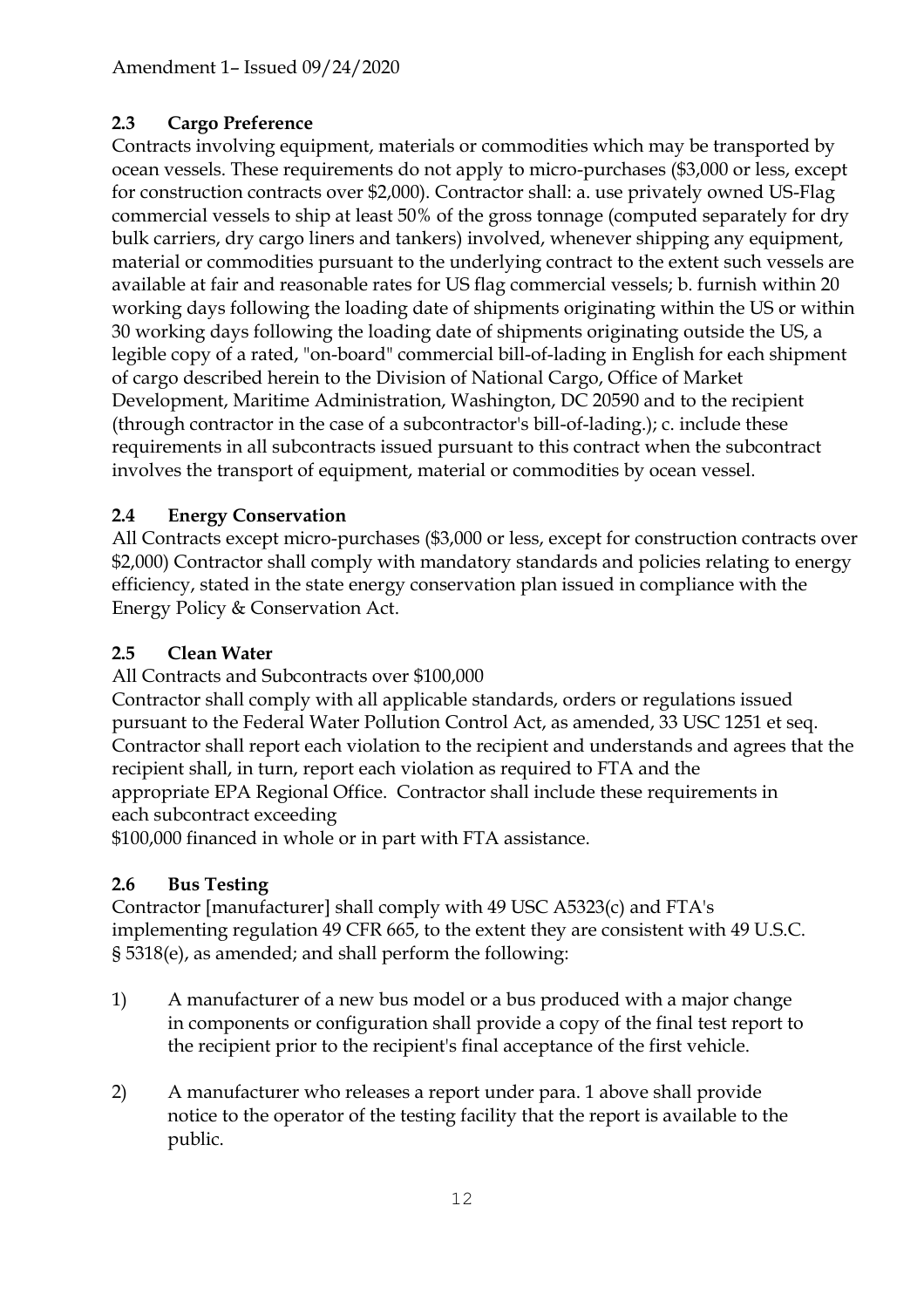- 3) If the manufacturer represents that the vehicle was previously tested, the vehicle being sold should have the identical configuration and major components as the vehicle in the test report, which must be provided to the recipient prior to the recipient's final acceptance of the first vehicle. If configuration or components are not identical, the manufacturer shall provide a description of the change and the manufacturer's basis for concluding that it is not a major change requiring additional testing.
- 4) If the manufacturer represents that the vehicle is "grandfathered" (has been used in mass transit service in the US before Oct. 1, 1988, and is currently being produced without a major change in configuration or components), the manufacturer shall provide the name and address of the recipient of such a vehicle and the details of that vehicle's configuration and major components.

# **2.7 Pre-Award & Post Delivery Audit Requirements**

Pre-Award & Post-Delivery Audit Requirements - Applicability – Rolling Stock/Turnkey

Contractor shall comply with 49 USC 5323(l) and FTA's implementing regulation 49 CFR 663 and submit the following certifications:

- 1) Buy America Requirements: Contractor shall complete and submit a declaration certifying either compliance or noncompliance with Buy America. If contractor certifies compliance with Buy America, it shall submit documentation listing:
- A. Component and subcomponent parts of the rolling stock to be purchased identified by manufacturer of the parts, their country of origin and costs; and
- B. The location of the final assembly point for the rolling stock, including a description of the activities that will take place at the final assembly point and the cost of final assembly.
- C. Solicitation Specification Requirements: Contractor shall submit evidence that it will be capable of meeting the bid specifications.
- D. Federal Motor Vehicle Safety Standards (FMVSS): Contractor shall submit 1) manufacturer's FMVSS self- certification sticker information that the vehicle complies with relevant FMVSS or 2) manufacturer's certified statement that the buses will not be subject to FMVSS regulations.

# **2.8 Lobbying**

Construction/Architectural and Engineering/Acquisition of Rolling Stock/Professional Service Contract/Operational

Service Contract/Turnkey contracts over \$100,000

Byrd Anti-Lobbying Amendment, 31 U.S.C. 1352, as amended by the Lobbying Disclosure Act of 1995, P.L. 104-65 [to be codified at 2 U.S.C. § 1601, et seq.] - Contractors who apply or bid for an award of \$100,000 or more shall file the certification required by 49 CFR part 20, "New Restrictions on Lobbying." Each tier certifies to the tier above that it will not and has not used Federal appropriated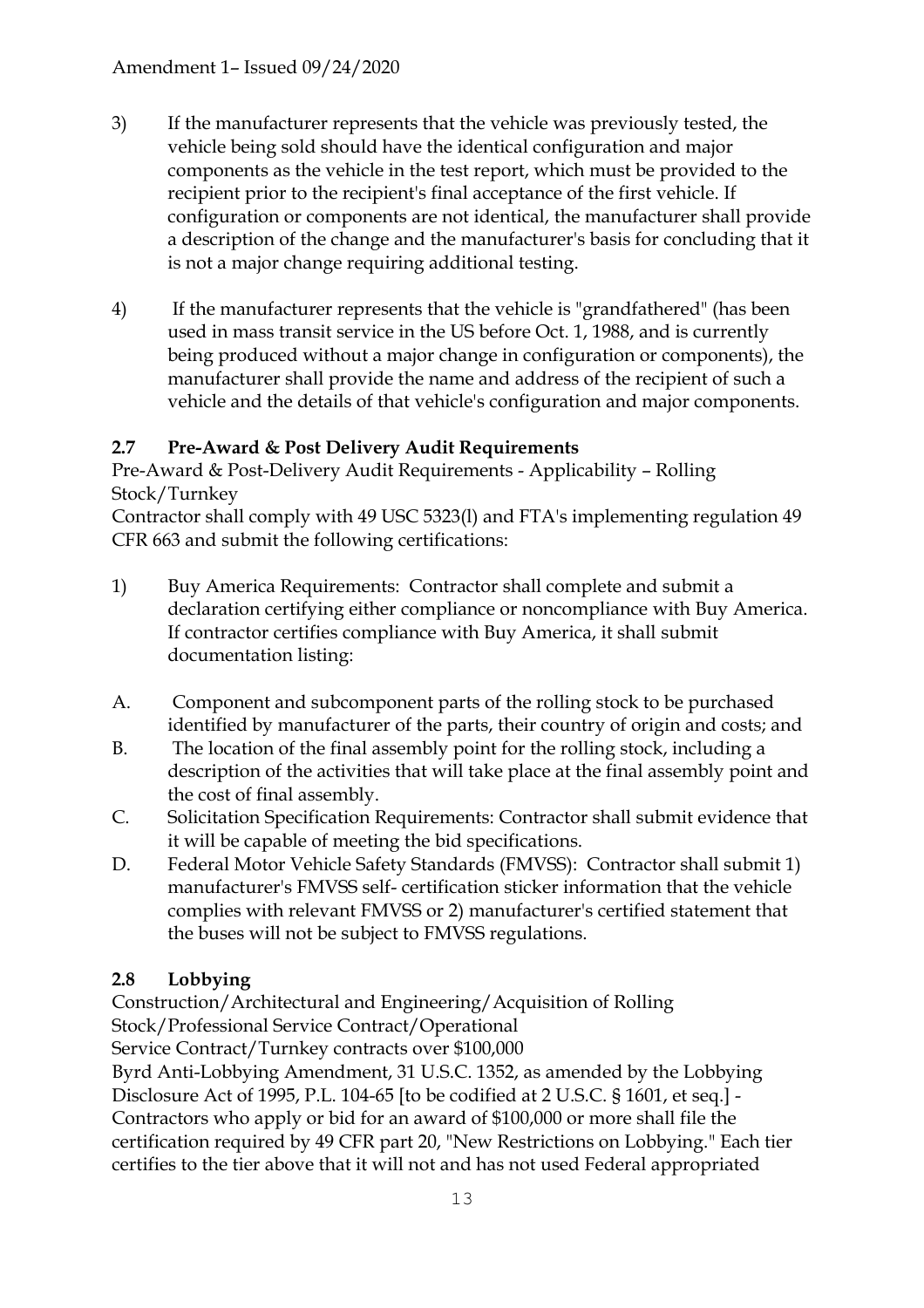funds to pay any person or organization for influencing or attempting to influence an officer or employee of any agency, a member of Congress, officer or employee of Congress, or an employee of a member of Congress in connection with obtaining any Federal contract, grant or any other award covered by 31 U.S.C. 1352. Each tier shall also disclose the name of any registrant under the Lobbying Disclosure Act of 1995 who has made lobbying contacts on its behalf with non- Federal funds with respect to that Federal contract, grant or award covered by 31 U.S.C. 1352. Such disclosures are forwarded from tier to tier up to the recipient.

## **2.9 Access to Records and Reports**

Applicability – As shown below. These requirements do not apply to micropurchases (\$3,000 or less, except for construction contracts over \$2,000) The following access to records requirements apply to this Contract:

- 1. Where the purchaser is not a State but a local government and is an FTA recipient or a subgrantee of FTA recipient in accordance with 49 CFR 18.36(i), contractor shall provide the purchaser, the FTA, the US Comptroller General or their authorized representatives access to any books, documents, papers and contractor records which are pertinent to this contract for the purposes of making audits, examinations, excerpts and transcriptions. Contractor shall also, pursuant to 49 CFR 633.17, provide authorized FTA representatives, including any PMO contractor, access to contractor's records and construction sites pertaining to a capital project, defined at 49 USC 5302(a)1, which is receiving FTA assistance through the programs described at 49 USC 5307, 5309 or 5311.
- 2. Where the purchaser is a State and is an FTA recipient or a subgrantee of FTA recipient in accordance with 49 CFR 633.17, contractor shall provide the purchaser, authorized FTA representatives, including any PMO Contractor, access to contractor's records and construction sites pertaining to a capital project, defined at 49 USC 5302(a)1, which receives FTA assistance through the programs described at 49 USC 5307, 5309 or 5311. By definition, a capital project excludes contracts of less than the simplified acquisition threshold currently set at \$100,000.
- 3. Where the purchaser enters into a negotiated contract for other than a small purchase or under the simplified acquisition threshold and is an institution of higher education, a hospital or other non-profit organization and is an FTA recipient or a subgrantee of FTA recipient in accordance with 49 CFR 19.48, contractor shall provide the purchaser, the FTA, the US Comptroller General or their authorized representatives, access to any books, documents, papers and record of the contractor which are directly pertinent to this contract for the purposes of making audits, examinations, excerpts and transcriptions.
- 4. Where a purchaser which is an FTA recipient or a subgrantee of FTA recipient in accordance with 49 USC 5325(a) enters into a contract for a capital project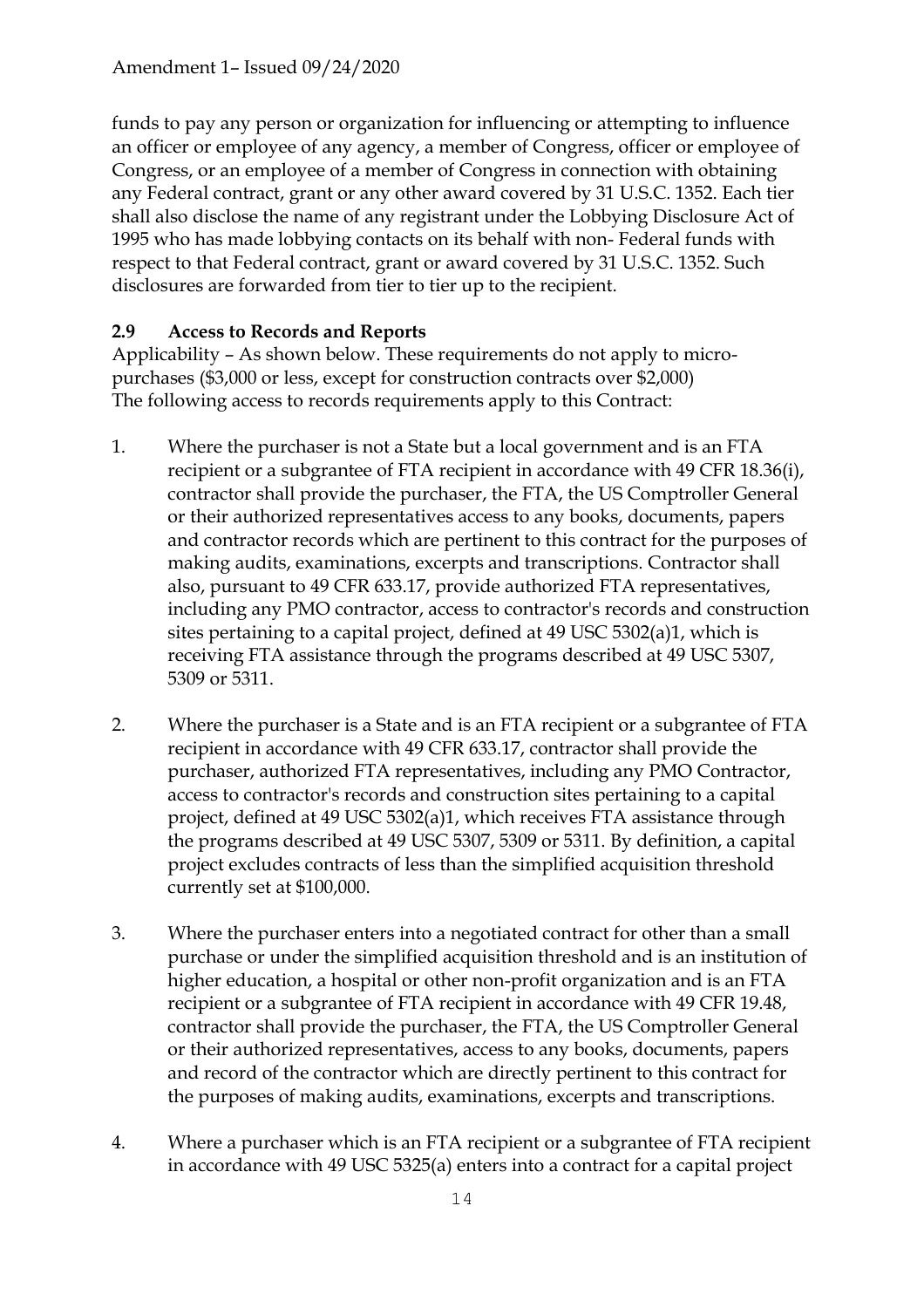or improvement (defined at 49 USC 5302(a)1) through other than competitive bidding, contractor shall make available records related to the contract to the purchaser, the Secretary of USDOT and the US Comptroller General or any authorized officer or employee of any of them for the purposes of conducting an audit and inspection.

- 5. Contractor shall permit any of the foregoing parties to reproduce by any means whatsoever or to copy excerpts and transcriptions as reasonably needed.
- 6. Contractor shall maintain all books, records, accounts and reports required under this contract for a period of not less than three (3) years after the date of termination or expiration of this contract, except in the event of litigation or settlement of claims arising from the performance of this contract, in which case contractor agrees to maintain same until the recipient, FTA Administrator, US Comptroller General, or any of their authorized representatives, have disposed of all such litigation, appeals, claims or exceptions related thereto. Re: 49 CFR 18.39(i)(11).

FTA does not require the inclusion of these requirements in subcontracts.

# **2.10 Federal Changes**

All Contracts except micro-purchases (\$3,000 or less, except for construction contracts over \$2,000)

Contractor shall comply with all applicable FTA regulations, policies, procedures and directives, including without limitation those listed directly or by reference in the Master Agreement between the purchaser and FTA, as they may be amended or promulgated from time to time during the term of the contract. Contractor's failure to comply shall constitute a material breach of the contract.

### **2.11 Clean Air**

- 1) Contractor shall comply with all applicable standards, orders or regulations pursuant to the Clean Air Act, 42 USC 7401 et seq. Contractor shall report each violation to the recipient and understands and agrees that the recipient will, in turn, report each violation as required to FTA and the appropriate EPA Regional Office. Applies to contracts exceeding \$100,000.
- 2) Contractor shall include these requirements in each subcontract exceeding \$100,000 financed in whole or in part with FTA assistance.

### **2.12 Contract Work Hours & Safety Standards Act**

Applicability – Contracts over \$100,000

(1) Overtime requirements - No contractor or subcontractor contracting for any part of the contract work which may require or involve the employment of laborers or mechanics shall require or permit any such laborer or mechanic in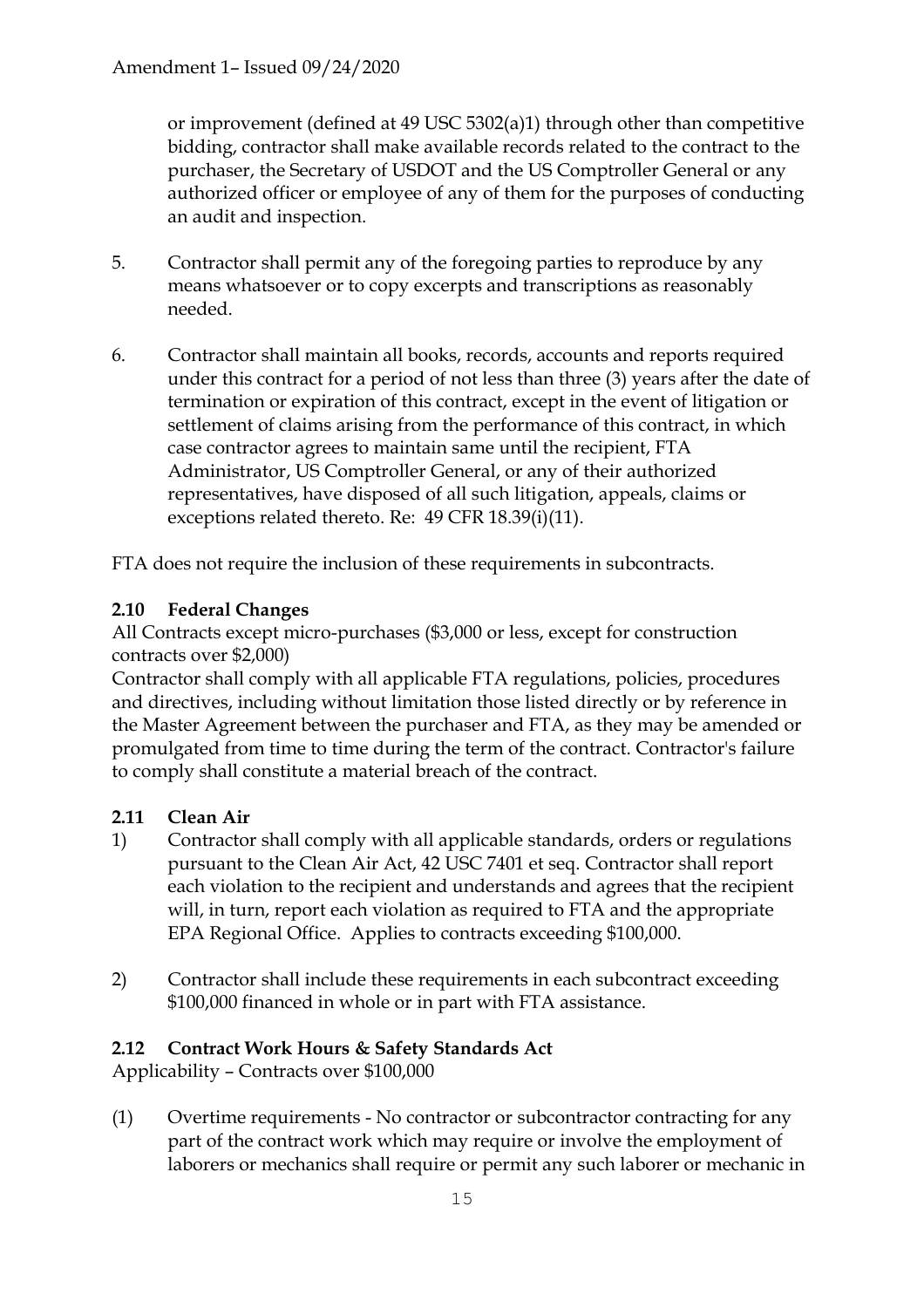any workweek in which he or she is employed on such work to work in excess of 40 hours in such workweek unless such laborer or mechanic receives compensation at a rate not less than one and one-half times the basic rate of pay for all hours worked in excess of 40 hours in such workweek.

- (2) Violation; liability for unpaid wages; liquidated damages In the event of any violation of the clause set forth in para. (1) of this section, contractor and any subcontractor responsible therefore shall be liable for the unpaid wages. In addition, such contractor and subcontractor shall be liable for liquidated damages. Such liquidated damages shall be computed with respect to each individual laborer or mechanic, including watchmen and guards, employed in violation of the clause set forth in para. (1) of this section, in the sum of \$10 for each calendar day on which such individual was required or permitted to work in excess of the standard workweek of 40 hours without payment of the overtime wages required by the clause set forth in para. (1) of this section.
- (3) Withholding for unpaid wages and liquidated damages the recipient shall upon its own action or upon written request of USDOL withhold or cause to be withheld, from any moneys payable on account of work performed by contractor or subcontractor under any such contract or any other Federal contract with the same prime contractor, or any other federally-assisted contract subject to the Contract Work Hours & Safety Standards Act, which is held by the same prime contractor, such sums as may be determined to be necessary to satisfy any liabilities of such contractor or subcontractor for unpaid wages and liquidated damages as provided in the clause set forth in para. (2) of this section.
- (4) Subcontracts Contractor or subcontractor shall insert in any subcontracts the clauses set forth in this section and also a clause requiring the subcontractors to include these clauses in any lower tier subcontracts. Prime contractor shall be responsible for compliance by any subcontractor or lower tier subcontractor with the clauses set forth in this section.

### **2.13 No Government Obligation to Third Parties**

Applicability – All contracts except micro-purchases (\$3,000 or less, except for construction contracts over \$2,000)

(1) The recipient and contractor acknowledge and agree that, notwithstanding any concurrence by the US Government in or approval of the solicitation or award of the underlying contract, absent the express written consent by the US Government, the US Government is not a party to this contract and shall not be subject to any obligations or liabilities to the recipient, the contractor, or any other party (whether or not a party to that contract) pertaining to any matter resulting from the underlying contract.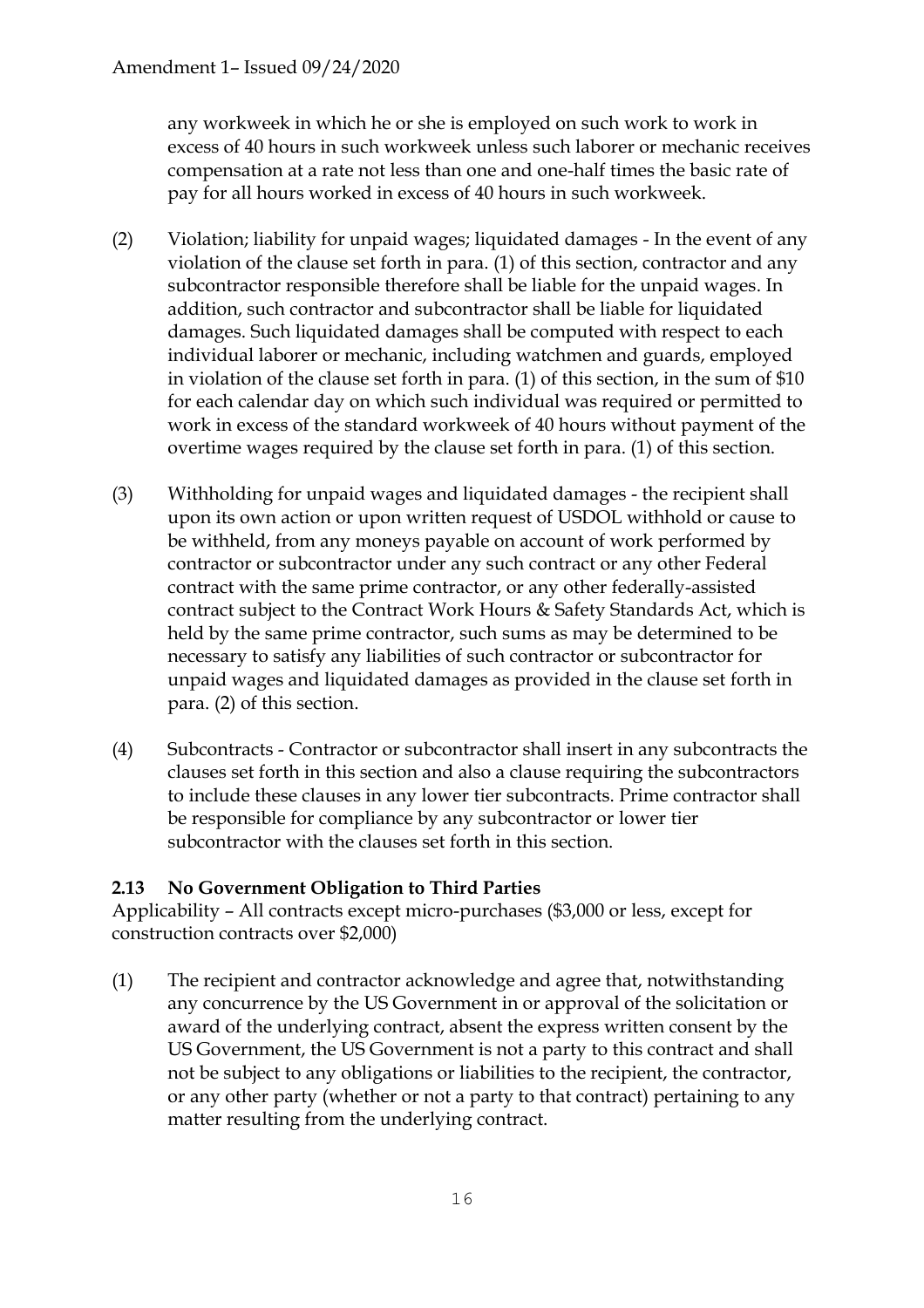### Amendment 1– Issued 09/24/2020

- (2) Contractor agrees to include the above clause in each subcontract financed in whole or in part with FTA assistance. It is further agreed that the clause shall not be modified, except to identify the subcontractor who will be subject to its provisions.
- 2.14 Program Fraud and False or Fraudulent Statements or Related Acts Applicability – All contracts except micro-purchases (\$3,000 or less, except for construction contracts over \$2,000) (1) Contractor acknowledges that the provisions of the Program Fraud Civil Remedies Act of 1986, as amended, 31 USC 3801 et seq. and USDOT regulations, "Program Fraud Civil Remedies," 49 CFR 31, apply to its actions pertaining to this project. Upon execution of the underlying contract, contractor certifies or affirms the truthfulness and accuracy of any statement it has made, it makes, it may make, or causes to be made, pertaining to the underlying contract or FTA assisted project for which this contract work is being performed. In addition to other penalties that may be applicable, contractor further acknowledges that if it makes, or causes to be made, a false, fictitious, or fraudulent claim, statement, submittal, or certification, the US Government reserves the right to impose the penalties of the Program Fraud Civil Remedies Act (1986) on contractor to the extent the US Government deems appropriate.
- (2) If contractor makes, or causes to be made, a false, fictitious, or fraudulent claim, statement, submittal, or certification to the US Government under a contract connected with a project that is financed in whole or in part with FTA assistance under the authority of 49 USC 5307, the Government reserves the right to impose the penalties of 18 USC 1001 and 49 USC 5307(n)(1) on contractor, to the extent the US Government deems appropriate.
- (3) Contractor shall include the above two clauses in each subcontract financed in whole or in part with FTA assistance. The clauses shall not be modified, except to identify the subcontractor who will be subject to the provisions.

### **2.15 Termination**

Applicability – All Contracts over \$10,000, except contracts with nonprofit organizations and institutions of higher learning, where the threshold is \$100,000

- a. Termination for Convenience (General Provision) the recipient may terminate this contract, in whole or in part, at any time by written notice to contractor when it is in the recipient's best interest. Contractor shall be paid its costs, including contract close-out costs, and profit on work performed up to the time of termination. Contractor shall promptly submit its termination claim to the recipient. If contractor is in possession of any of the recipient's property, contractor shall account for same, and dispose of it as the recipient directs.
- b. Termination for Default [Breach or Cause] (General Provision) If contractor does not deliver items in accordance with the contract delivery schedule, or, if the contract is for services, and contractor fails to perform in the manner called for in the contract, or if contractor fails to comply with any other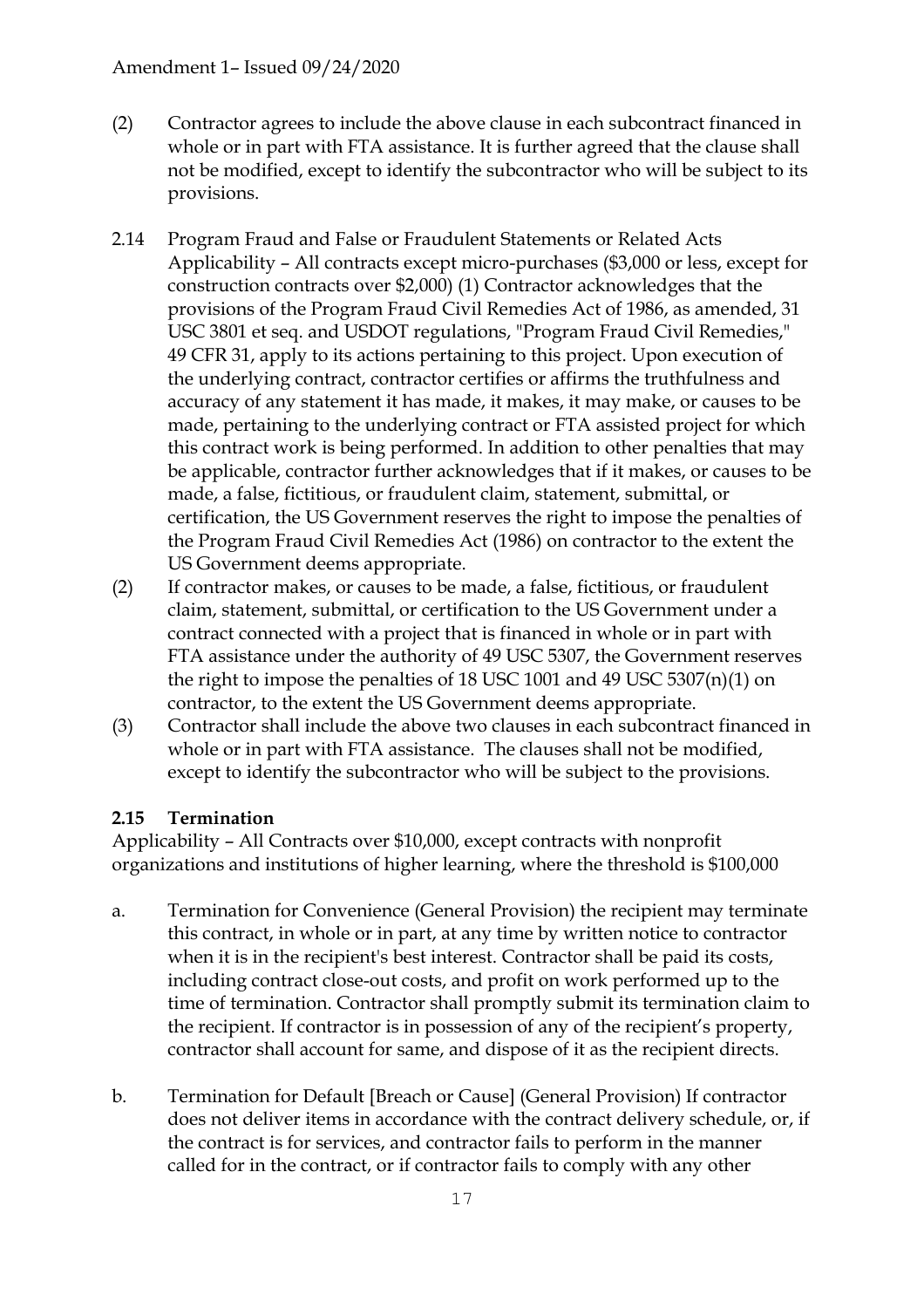provisions of the contract, the recipient may terminate this contract for default. Termination shall be effected by serving a notice of termination to contractor setting forth the manner in which contractor is in default. Contractor shall only be paid the contract price for supplies delivered and accepted, or for services performed in accordance with the manner of performance set forth in the contract. If it is later determined by the recipient that contractor had an excusable reason for not performing, such as a strike, fire, or flood, events which are not the fault of or are beyond the control of contractor, the recipient, after setting up a new delivery or performance schedule, may allow contractor to continue work, or treat the termination as a termination for convenience.

- c. Opportunity to Cure (General Provision) the recipient in its sole discretion may, in the case of a termination for breach or default, allow contractor an appropriately short period of time in which to cure the defect. In such case, the notice of termination shall state the time period in which cure is permitted and other appropriate conditions. If contractor fails to remedy to the recipient's satisfaction the breach or default or any of the terms, covenants, or conditions of this Contract within ten (10) days after receipt by contractor or written notice from the recipient setting forth the nature of said breach or default, the recipient shall have the right to terminate the Contract without any further obligation to contractor. Any such termination for default shall not in any way operate to preclude the recipient from also pursuing all available remedies against contractor and its sureties for said breach or default.
- d. Waiver of Remedies for any Breach In the event that the recipient elects to waive its remedies for any breach by contractor of any covenant, term or condition of this Contract, such waiver by the recipient shall not limit its remedies for any succeeding breach of that or of any other term, covenant, or condition of this Contract.
- e. Termination for Convenience (Professional or Transit Service Contracts) the recipient, by written notice, may terminate this contract, in whole or in part, when it is in the recipient's interest. If the contract is terminated, the recipient shall be liable only for payment under the payment provisions of this contract for services rendered before the effective date of termination.
- f. Termination for Default (Supplies and Service) If contractor fails to deliver supplies or to perform the services within the time specified in this contract or any extension or if the contractor fails to comply with any other provisions of this contract, the recipient may terminate this contract for default. The recipient shall terminate by delivering to contractor a notice of termination specifying the nature of default. Contractor shall only be paid the contract price for supplies delivered and accepted, or services performed in accordance with the manner or performance set forth in this contract.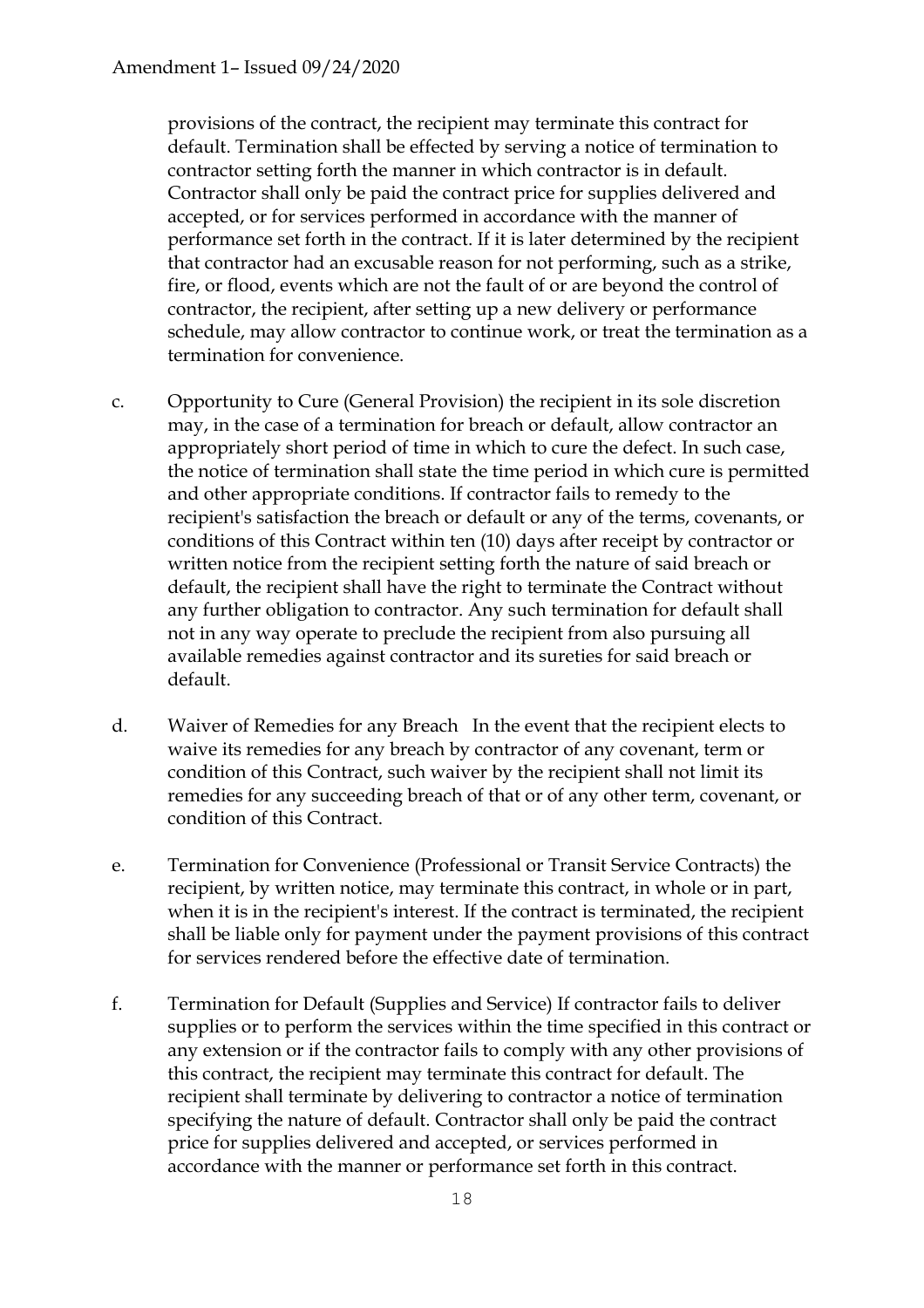If, after termination for failure to fulfill contract obligations, it is determined that contractor was not in default, the rights and obligations of the parties shall be the same as if termination had been issued for the recipient's convenience.

- g. Termination for Default (Transportation Services) If contractor fails to pick up the commodities or to perform the services, including delivery services, within the time specified in this contract or any extension or if contractor fails to comply with any other provisions of this contract, the recipient may terminate this contract for default. The recipient shall terminate by delivering to contractor a notice of termination specifying the nature of default. Contractor shall only be paid the contract price for services performed in accordance with the manner of performance set forth in this contract. If this contract is terminated while contractor has possession of the recipient goods, contractor shall, as directed by the recipient, protect and preserve the goods until surrendered to the recipient or its agent. Contractor and the recipient shall agree on payment for the preservation and protection of goods. Failure to agree on an amount shall be resolved under the Dispute clause. If, after termination for failure to fulfill contract obligations, it is determined that contractor was not in default, the rights and obligations of the parties shall be the same as if termination had been issued for the recipient's convenience.
- h. Termination for Default (Construction) If contractor refuses or fails to prosecute the work or any separable part, with the diligence that will insure its completion within the time specified, or any extension, or fails to complete the work within this time, or if contractor fails to comply with any other provisions of this contract, the recipient may terminate this contract for default. The recipient shall terminate by delivering to contractor a notice of termination specifying the nature of default. In this event, the recipient may take over the work and compete it by contract or otherwise, and may take possession of and use any materials, appliances, and plant on the work site necessary for completing the work. Contractor and its sureties shall be liable for any damage to the recipient resulting from contractor's refusal or failure to complete the work within specified time, whether or not contractor's right to proceed with the work is terminated. This liability includes any increased costs incurred by the recipient in completing the work.

Contractor's right to proceed shall not be terminated nor shall contractor be charged with damages under this clause if:

1. Delay in completing the work arises from unforeseeable causes beyond the control and without the fault or negligence of contractor. Examples of such causes include: acts of God, acts of the recipient, acts of another contractor in the performance of a contract with the recipient, epidemics, quarantine restrictions, strikes, freight embargoes; and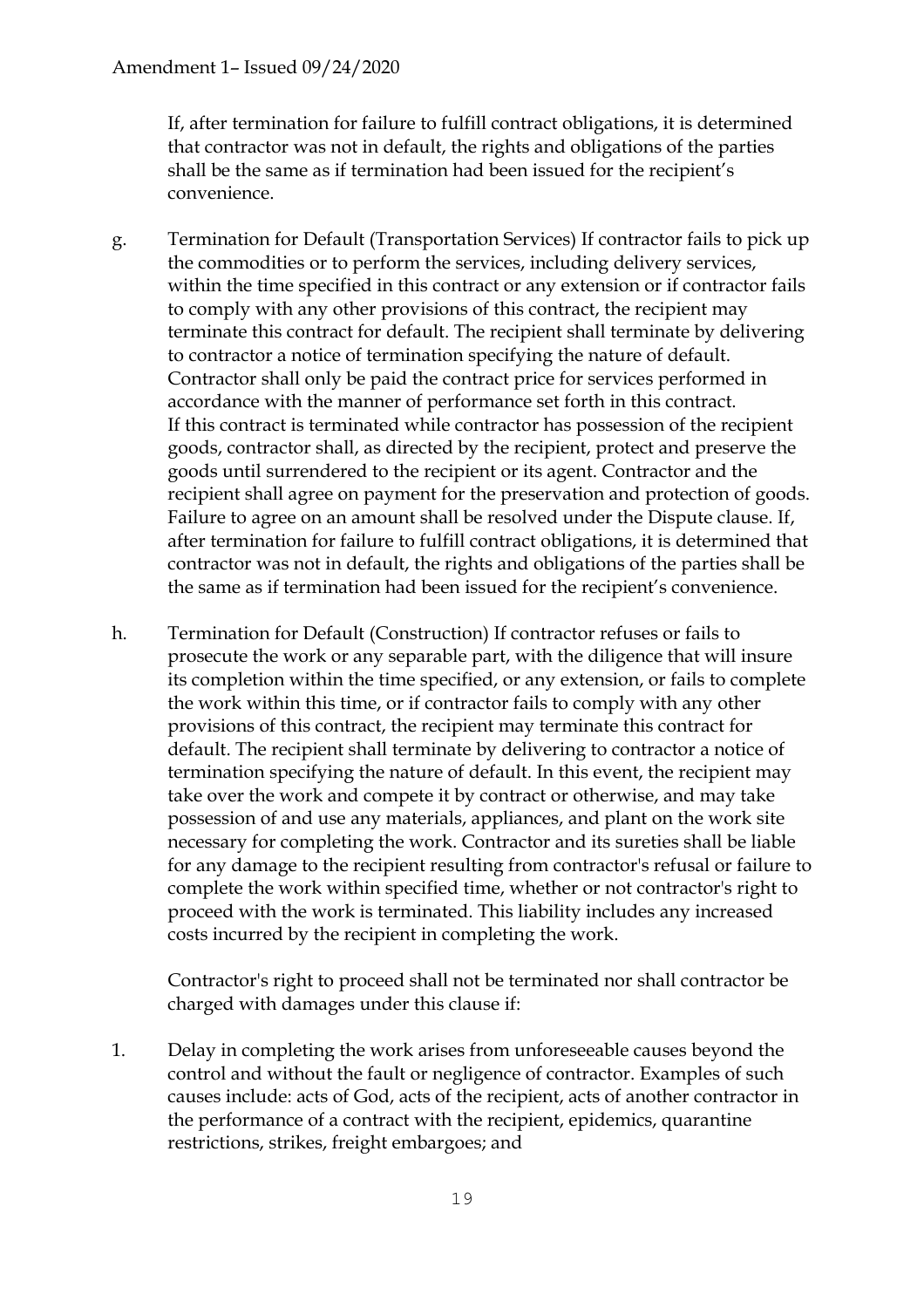#### Amendment 1– Issued 09/24/2020

2. Contractor, within 10 days from the beginning of any delay, notifies the recipient in writing of the causes of delay. If in the recipient's judgment, delay is excusable, the time for completing the work shall be extended. The recipient's judgment shall be final and conclusive on the parties, but subject to appeal under the Disputes clauses.

If, after termination of contractor's right to proceed, it is determined that contractor was not in default, or that the delay was excusable, the rights and obligations of the parties will be the same as if termination had been issued for the recipient's convenience.

i. Termination for Convenience or Default (Architect & Engineering) the recipient may terminate this contract in whole or in part, for the recipient's convenience or because of contractor's failure to fulfill contract obligations. The recipient shall terminate by delivering to contractor a notice of termination specifying the nature, extent, and effective date of termination. Upon receipt of the notice, contractor shall (1) immediately discontinue all services affected (unless the notice directs otherwise), and (2) deliver to the recipient all data, drawings, specifications, reports, estimates, summaries, and other information and materials accumulated in performing this contract, whether completed or in process. If termination is for the recipient's convenience, it shall make an equitable adjustment in the contract price but shall allow no anticipated profit on unperformed services. If termination is for contractor's failure to fulfill contract obligations, the recipient may complete the work by contact or otherwise and contractor shall be liable for any additional cost incurred by the recipient. If, after termination for failure to fulfill contract obligations, it is determined

that contractor was not in default, the rights and obligations of the parties shall be the same as if termination had been issued for the recipient's convenience.

j. Termination for Convenience or Default (Cost-Type Contracts) the recipient may terminate this contract, or any portion of it, by serving a notice or termination on contractor. The notice shall state whether termination is for convenience of the recipient or for default of contractor. If termination is for default, the notice shall state the manner in which contractor has failed to perform the requirements of the contract. Contractor shall account for any property in its possession paid for from funds received from the recipient, or property supplied to contractor by the recipient. If termination is for default, the recipient may fix the fee, if the contract provides for a fee, to be paid to contractor in proportion to the value, if any, of work performed up to the time of termination. Contractor shall promptly submit its termination claim to the recipient and the parties shall negotiate the termination settlement to be paid to contractor. If termination is for the recipient's convenience, contractor shall be paid its contract close- out costs, and a fee, if the contract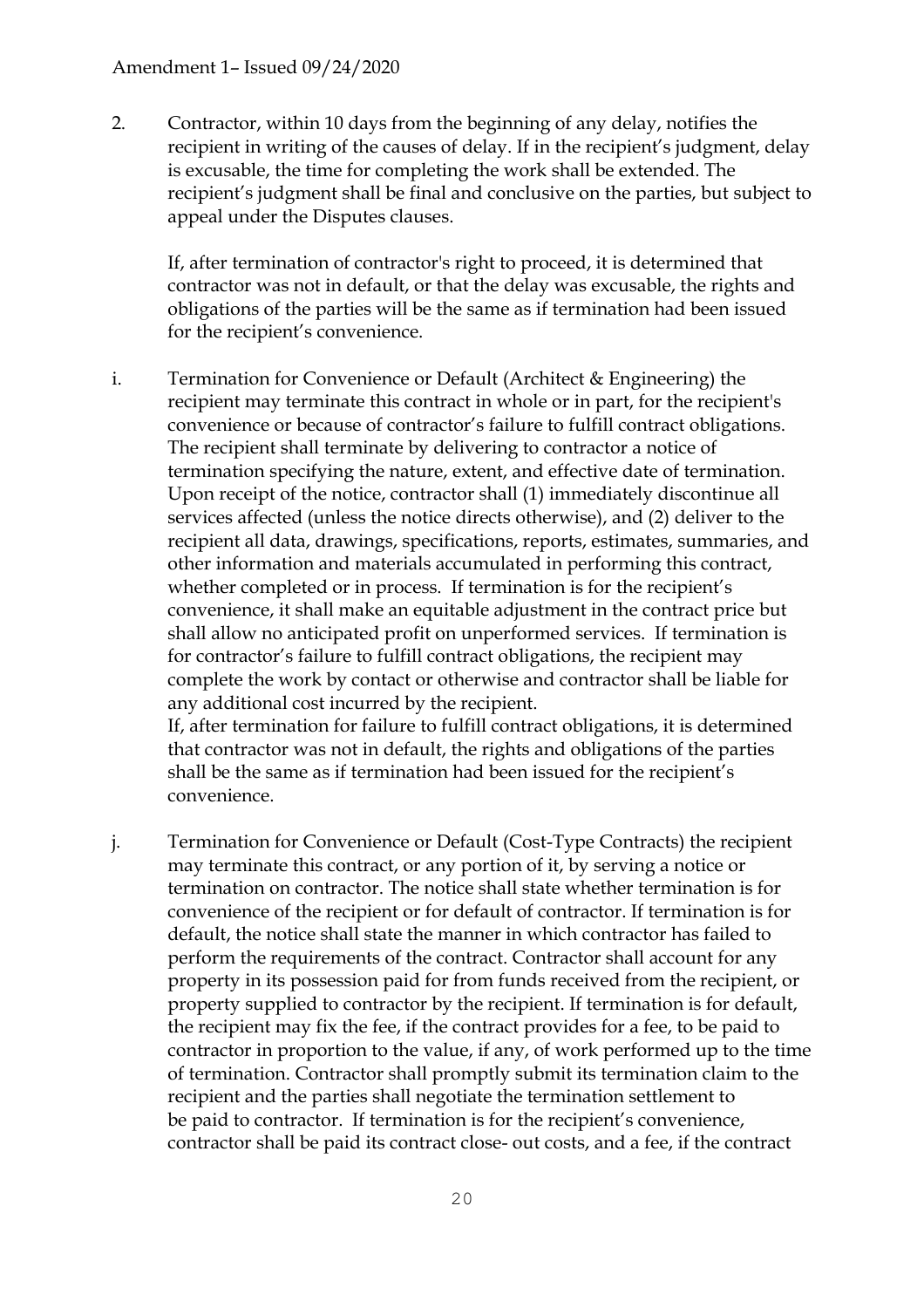provided for payment of a fee, in proportion to the work performed up to the time of termination.

If, after serving a notice of termination for default, the recipient determines that contractor has an excusable reason for not performing, such as strike, fire, flood, events which are not the fault of and are beyond the control of contractor, the recipient, after setting up a new work schedule, may allow contractor to continue work, or treat the termination as a termination for convenience.

2.16 Government Wide Debarment and Suspension (Non Procurement) Applicability – Contracts over \$25,000

This contract is a covered transaction for purposes of 49 CFR Part 29. As such, the contractor is required to verify that none of the contractors, its principals, as defined at 49 CFR 29.995, or affiliates, as defined at 49 CFR 29.905, are excluded or disqualified as defined at 49 CFR 29.940 and 29.945. The contractor is required to comply with 49 CFR 29, Subpart C and must include the requirement to comply with 49 CFR 29, Subpart C in any lower tier covered transaction it enters into.

By signing and submitting its bid or proposal, the bidder or proposer certifies as follows:

The certification in this clause is a material representation of fact relied upon by the recipient. If it is later determined that the bidder or proposer knowingly rendered an erroneous certification, in addition to remedies available to the recipient, the Federal Government may pursue available remedies, including but not limited to suspension and/or debarment. The bidder or proposer agrees to comply with the requirements of 49 CFR 29, Subpart C while this offer is valid and throughout the period of any contract that may arise from this offer. The bidder or proposer further agrees to include a provision requiring such compliance in its lower tier covered transactions.

### 2.17 Contracts Involving Federal Privacy Act Requirements

When a grantee maintains files on drug and alcohol enforcement activities for FTA, and those files are organized so that information could be retrieved by personal identifier, the Privacy Act requirements apply to all contracts except micro-purchases (\$3,000 or less, except for construction contracts over \$2,000)

The following requirements apply to the Contractor and its employees that administer any system of records on behalf of the Federal Government under any contract:

(1) The Contractor agrees to comply with, and assures the compliance of its employees with, the information restrictions and other applicable requirements of the Privacy Act of 1974, 5 U.S.C. § 552a. Among other things, the Contractor agrees to obtain the express consent of the Federal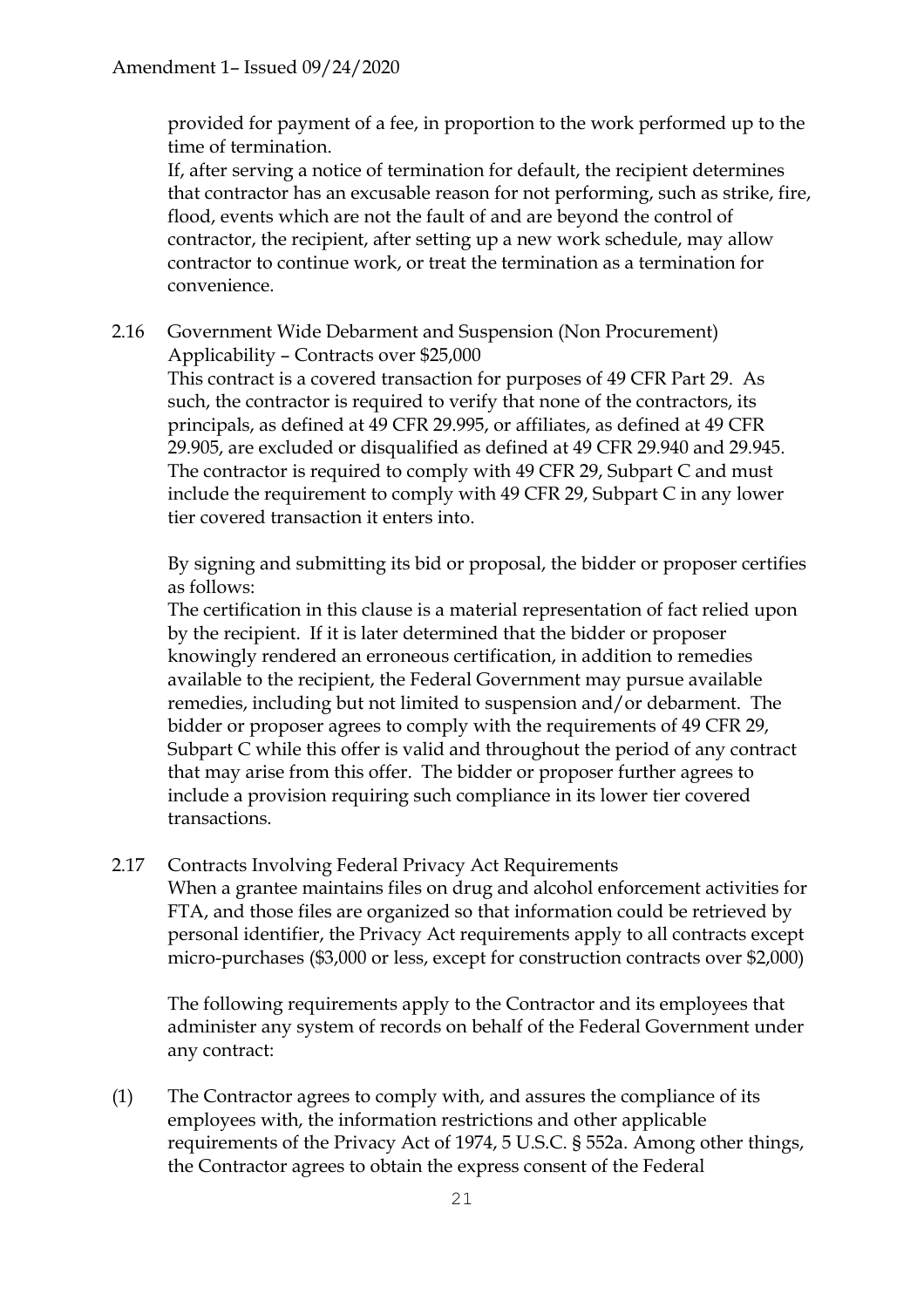Government before the Contractor or its employees operate a system of records on behalf of the Federal Government. The Contractor understands that the requirements of the Privacy Act, including the civil and criminal penalties for violation of that Act, apply to those individuals involved, and that failure to comply with the terms of the Privacy Act may result in termination of the underlying contract.

(2) The Contractor also agrees to include these requirements in each subcontract to administer any system of records on behalf of the Federal Government financed in whole or in part with Federal assistance provided by FTA.

## **2.18 Civil Rights Requirements**

All contracts except micro-purchases (\$3,000 or less, except for construction contracts over \$2,000) The following requirements apply to the underlying contract:

The Recipient understands and agrees that it must comply with applicable Federal civil rights laws and regulations, and follow applicable Federal guidance, except as the Federal Government determines otherwise in writing. Specifically:

- a. Nondiscrimination in Federal Public Transportation Programs. The Recipient agrees to, and assures that each Third Party Participant will, comply with Federal transit law, 49 U.S.C. § 5332 (FTA's "Nondiscrimination" statute): (1) FTA's "Nondiscrimination" statute prohibits discrimination on the basis of: (a) Race, (b) Color, (c) Religion, (d) National origin, (e) Sex, (f) Disability, or (g) Age, and (2) The FTA "Nondiscrimination" statute's prohibition against discrimination includes: (a) Exclusion from participation, (b) Denial of program benefits, or (c) Discrimination, including discrimination in employment or business opportunity,
- b. Nondiscrimination Title VI of the Civil Rights Act. The Recipient agrees to, and assures that each Third Party Participant will: (1) Prohibit discrimination based on: (a) Race, (b) Color, or (c) National origin, (2) Comply with: (a) Title VI of the Civil Rights Act of 1964, as amended, 42 U.S.C. § 2000d et seq., (b) U.S. DOT regulations, "Nondiscrimination in Federally-Assisted Programs of the Department of Transportation – Effectuation of Title VI of the Civil Rights Act of 1964," 49 C.F.R. part 21, and (c) Federal transit law, specifically 49 U.S.C. § 5332, as stated in the preceding section a, and (3) Except as FTA determines otherwise in writing, follow: (a) The most recent edition of FTA Circular 4702.1, "Title VI and Title VI-Dependent Guidelines for Federal Transit Administration Recipients," to the extent consistent with applicable Federal laws, regulations, and guidance. (b) U.S. DOJ, "Guidelines for the enforcement of Title VI, Civil Rights Act of 1964," 28 C.F.R. § 50.3, and (c) Other applicable Federal guidance that may be issued,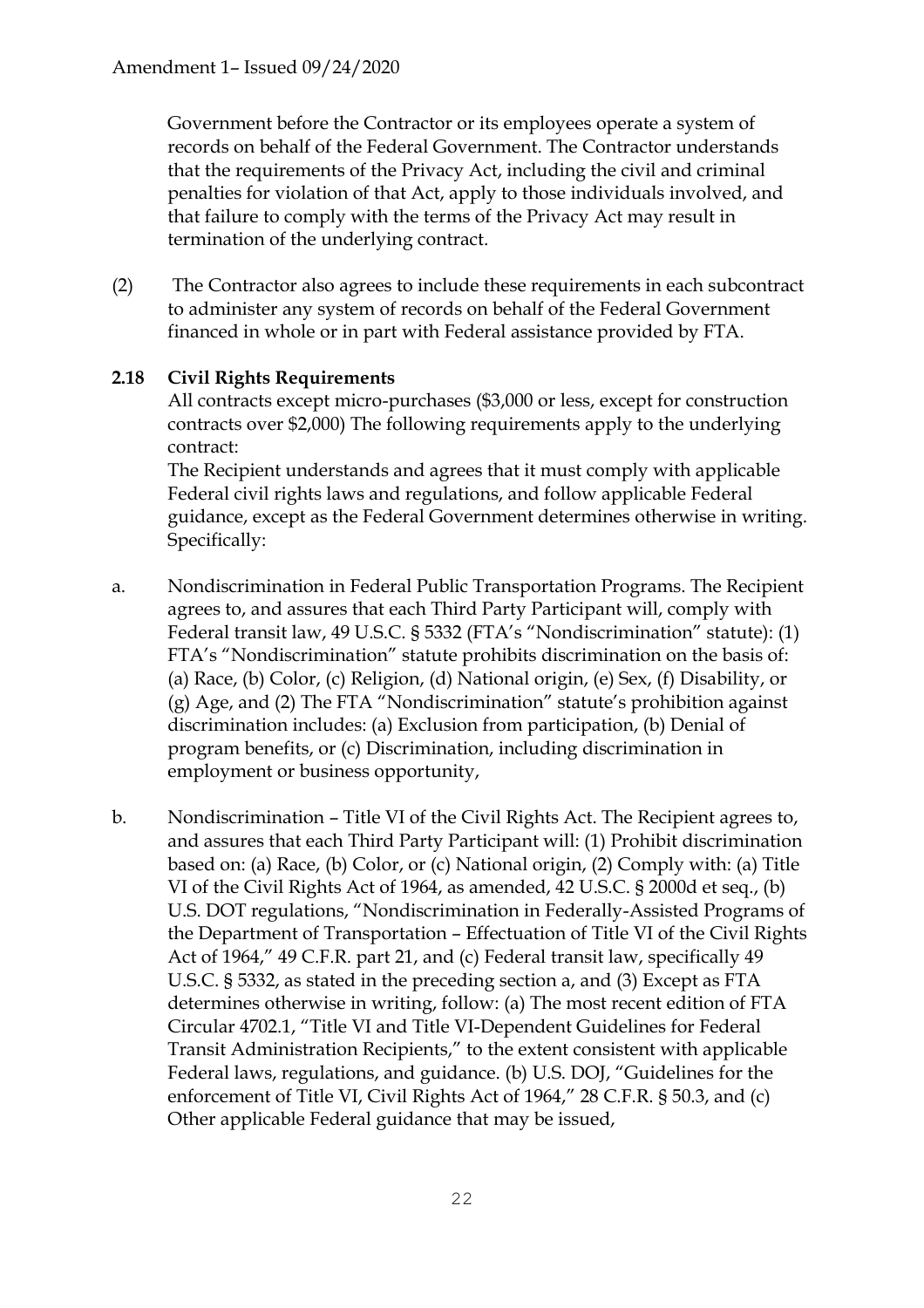#### Amendment 1– Issued 09/24/2020

- c. Equal Employment Opportunity. (1) Federal Requirements and Guidance. The Recipient agrees to, and assures that each Third Party Participant will, prohibit discrimination on the basis of race, color, religion, sex, or national origin, and: (a) Comply with Title VII of the Civil Rights Act of 1964, as amended, 42 U.S.C. § 2000e et seq., (b) Facilitate compliance with Executive Order No. 11246, "Equal Employment Opportunity," as amended by Executive Order No. 11375, "Amending Executive Order No. 11246, Relating to Equal Employment Opportunity," 42 U.S.C. § 2000e note, (c) Comply with Federal transit law, specifically 49 U.S.C. § 5332, as stated in section a, and (d) Comply with other applicable EEO laws and regulations, as provided in Federal guidance, including laws and regulations prohibiting discrimination on the basis of disability, except as the Federal Government determines otherwise in writing, (2) General. The Recipient agrees to: (a) Ensure that applicants for employment are employed and employees are treated during employment without discrimination on the basis of their: 1 Race, 2 Color, 3 Religion, 4 Sex, 5 Disability, 6 Age, or 7 National origin, (b) Take affirmative action that includes, but is not limited to: 1 Recruitment advertising, 2 Recruitment, 3 Employment, 4 Rates of pay, 5 Other forms of compensation, 6 Selection for training, including apprenticeship, 7 Upgrading, 8 Transfers, 9 Demotions, 10 Layoffs, and 11 Terminations, and (3) Equal Employment Opportunity Requirements for Construction Activities. In addition to the foregoing, when undertaking "construction" as recognized by the U.S. Department of Labor (U.S. DOL), the Recipient agrees to comply, and assures the compliance of each Third Party Participant, with: (a) U.S. DOL regulations, "Office of Federal Contract Compliance Programs, Equal Employment Opportunity, Department of Labor," 41 C.F.R. chapter 60, and (b) Executive Order No. 11246, "Equal Employment Opportunity," as amended by Executive Order No. 11375, "Amending Executive Order No. 11246, Relating to Equal Employment Opportunity," 42 U.S.C. § 2000e note,
- d. Disadvantaged Business Enterprise. To the extent authorized by applicable Federal law, the Recipient agrees to facilitate, and assures that each Third Party Participant will facilitate, participation by small business concerns owned and controlled by socially and economically disadvantaged individuals, also referred to as "Disadvantaged Business Enterprises" (DBEs), in the Project as follows: (1) Requirements. The Recipient agrees to comply with: (a) Section 1101(b) of MAP-21, 23 U.S.C. § 101 note, (b) U.S. DOT regulations, "Participation by Disadvantaged Business Enterprises in Department of Transportation Financial Assistance Programs," 49 C.F.R. part 26, and (c) Federal transit law, specifically 49 U.S.C. § 5332, as stated in section a, (2) Assurance. As required by 49 C.F.R. § 26.13(a), the Recipient provides assurance that: The Recipient shall not discriminate on the basis of race, color, national origin, or sex in the award and performance of any DOTassisted contract or in the administration of its DBE program or the requirements of 49 C.F.R. part 26. The Recipient shall take all necessary and reasonable steps under 49 C.F.R. part 26 to ensure nondiscrimination in the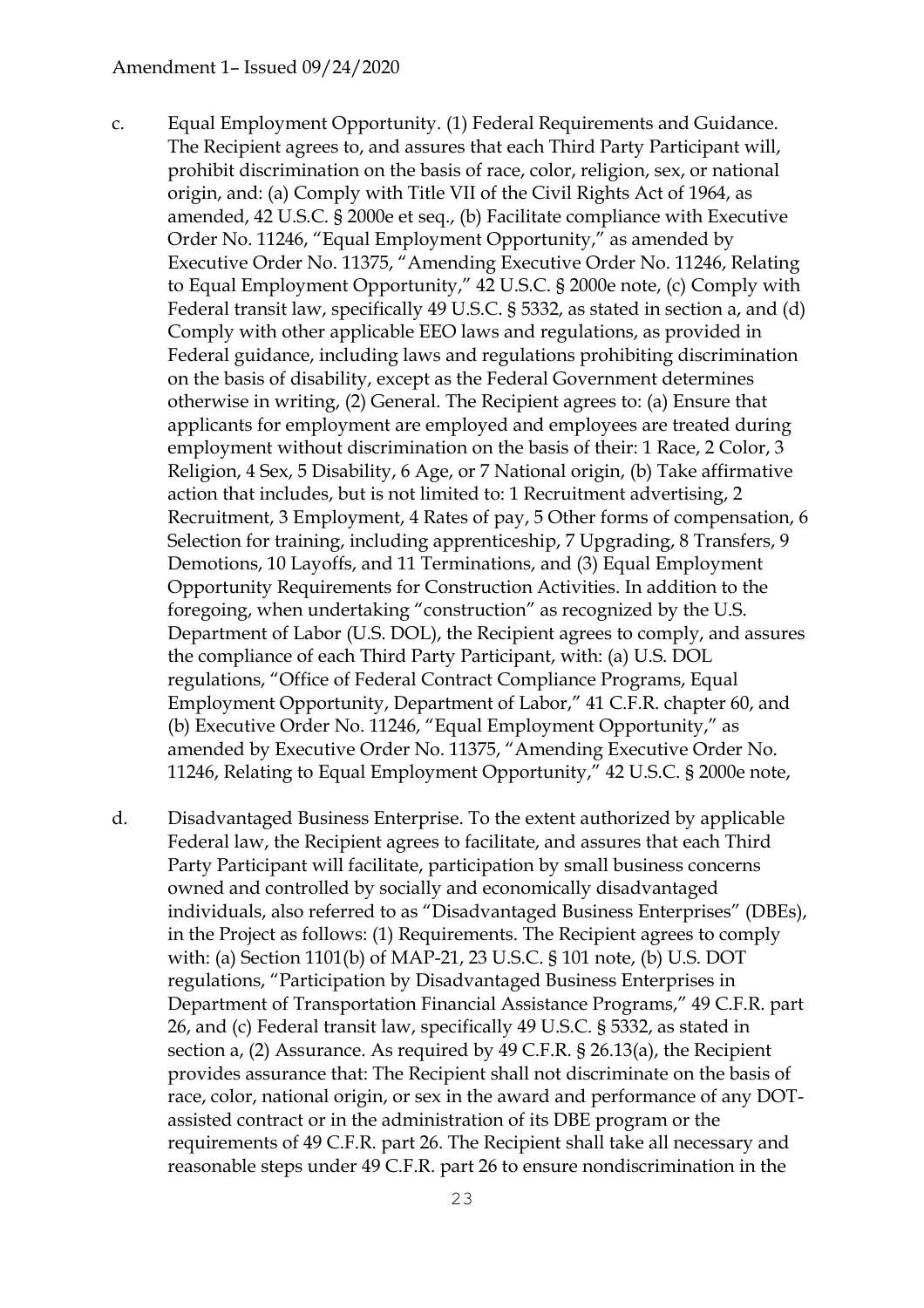award and administration of DOT-assisted contracts. The Recipient's DBE program, as required by 49 C.F.R. part 26 and as approved by DOT, is incorporated by reference in this agreement. Implementation of this program is a legal obligation and failure to carry out its terms shall be treated as a violation of this agreement. Upon notification to the Recipient of its failure to carry out its approved program, the Department may impose sanctions as provided for under 49 C.F.R. part 26 and may, in appropriate cases, refer the matter for enforcement under 18 U.S.C. § 1001 and/or the Program Fraud Civil Remedies Act of 1986, 31 U.S.C. § 3801 et seq.,

- e. Nondiscrimination on the Basis of Sex. The Recipient agrees to comply with Federal prohibitions against discrimination on the basis of sex, including: (1) Title IX of the Education Amendments of 1972, as amended, 20 U.S.C. § 1681 et seq., (2) U.S. DOT regulations, "Nondiscrimination on the Basis of Sex in Education Programs or Activities Receiving Federal Financial Assistance," 49 C.F.R. part 25, and (3) Federal transit law, specifically 49 U.S.C. § 5332, as stated in section a,
- f. Nondiscrimination on the Basis of Age. The Recipient agrees to comply with Federal prohibitions against discrimination on the basis of age, including: (1) The Age Discrimination in Employment Act (ADEA), 29 U.S.C. §§ 621 – 634, which prohibits discrimination on the basis of age, (2) U.S. Equal Employment Opportunity Commission (U.S. EEOC) regulations, "Age Discrimination in Employment Act," 29 C.F.R. part 1625, which implements the ADEA, (3) The Age Discrimination Act of 1975, as amended, 42 U.S.C. § 6101 et seq., which prohibits discrimination against individuals on the basis of age in the administration of programs or activities receiving Federal funds, (4) U.S. Health and Human Services regulations, "Nondiscrimination on the Basis of Age in Programs or Activities Receiving Federal Financial Assistance," 45 C.F.R. part 90, which implements the Age Discrimination Act of 1975, and
- (5) Federal transit law, specifically 49 U.S.C. § 5332, as stated in section a,
- g. Nondiscrimination on the Basis of Disability. The Recipient agrees to comply with the following Federal prohibitions pertaining to discrimination against seniors or individuals with disabilities: (1) Federal laws, including: (a) Section 504 of the Rehabilitation Act of 1973, as amended, 29 U.S.C. § 794, which prohibits discrimination on the basis of disability in the administration of federally funded programs or activities, (b) The Americans with Disabilities Act of 1990 (ADA), as amended, 42 U.S.C. § 12101 et seq., which requires that accessible facilities and services be made available to individuals with disabilities, (c) The Architectural Barriers Act of 1968, as amended, 42 U.S.C. § 4151 et seq., which requires that buildings and public accommodations be accessible to individuals with disabilities, (d) Federal transit law, specifically 49 U.S.C. § 5332, which now includes disability as a prohibited basis for discrimination, and (e) Other applicable laws and amendments pertaining to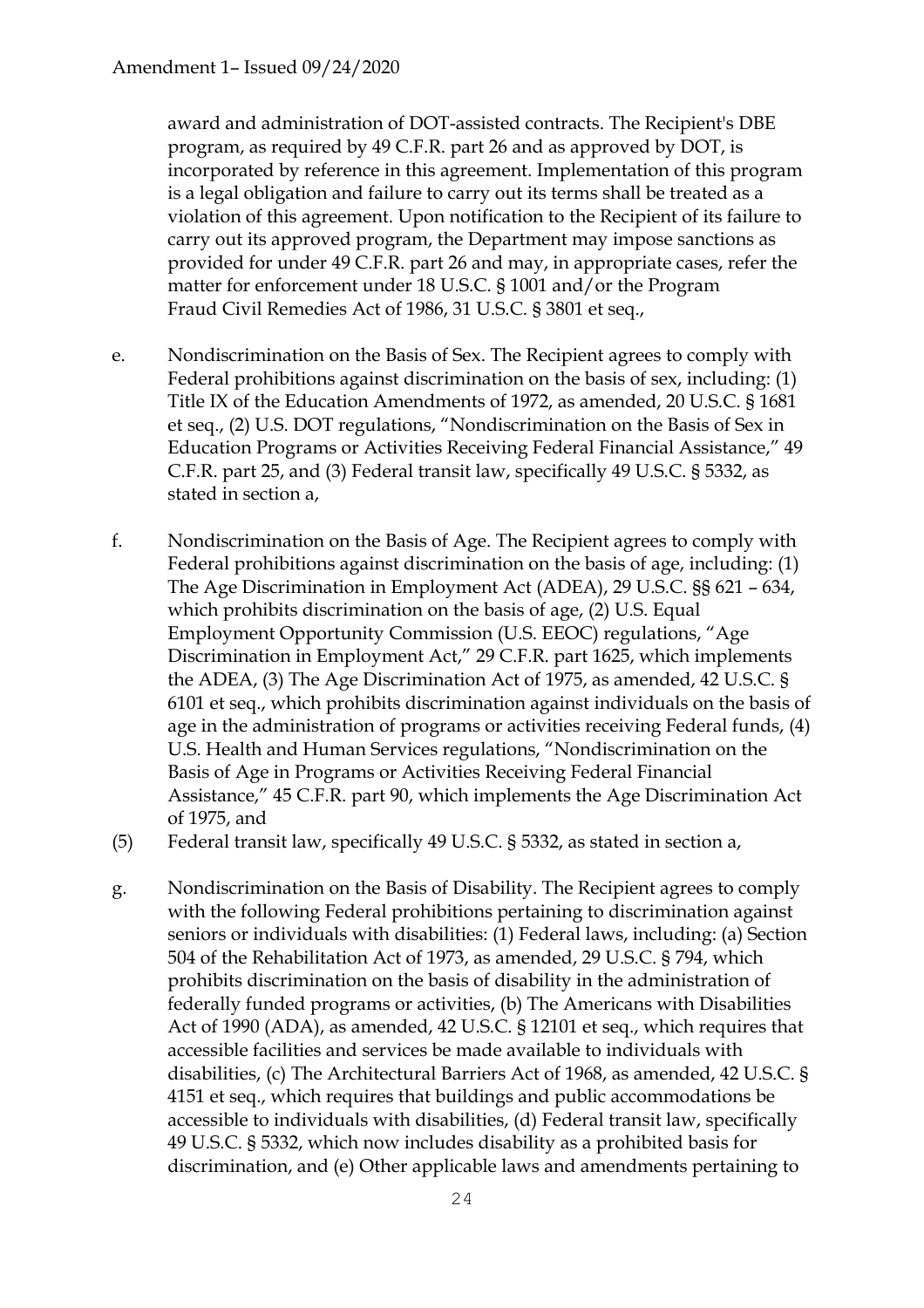access for elderly individuals or individuals with disabilities, (2) Federal regulations, including: (a) U.S. DOT regulations, "Transportation Services for Individuals with Disabilities (ADA)," 49 C.F.R. part 37, (b) U.S. DOT regulations, "Nondiscrimination on the Basis of Disability in Programs and Activities Receiving or Benefiting from Federal Financial Assistance," 49 C.F.R. part 27,

- (c) U.S. DOT regulations, "Transportation for Individuals with Disabilities: Passenger Vessels," 49 C.F.R. part 39, (d) Joint U.S. Architectural and Transportation Barriers Compliance Board (U.S. ATBCB) and U.S. DOT regulations, "Americans With Disabilities (ADA) Accessibility Specifications for Transportation Vehicles," 36 C.F.R. part 1192 and 49 C.F.R. part 38, (e) U.S. DOJ regulations, "Nondiscrimination on the Basis of Disability in State and Local Government Services," 28 C.F.R. part 35, (f) U.S. DOJ regulations, "Nondiscrimination on the Basis of Disability by Public Accommodations and in Commercial Facilities," 28 C.F.R. part 36, (g) U.S. EEOC, "Regulations to Implement the Equal Employment Provisions of the Americans with Disabilities Act," 29 C.F.R. part 1630, (h) U.S. Federal Communications Commission regulations, "Telecommunications Relay Services and Related Customer Premises Equipment for Persons with Disabilities," 47 C.F.R. part 64, Subpart F, (i) U.S. ATBCB regulations, "Electronic and Information Technology Accessibility Standards," 36 C.F.R. part 1194, and (j) FTA regulations, "Transportation for Elderly and Handicapped Persons," 49 C.F.R. part 609, and (3) Other applicable Federal civil rights and nondiscrimination guidance,
- h. Drug or Alcohol Abuse Confidentiality and Other Civil Rights Protections. The Recipient agrees to comply with the confidentiality and civil rights protections of: (1) The Drug Abuse Office and Treatment Act of 1972, as amended, 21 U.S.C. § 1101 et seq., (2) The Comprehensive Alcohol Abuse and Alcoholism Prevention, Treatment and Rehabilitation Act of 1970, as amended, 42 U.S.C. § 4541 et seq., and (3) The Public Health Service Act, as amended, 42 U.S.C. §§ 290dd – 290dd-2,
- i. Access to Services for People with Limited English Proficiency. Except as the Federal Government determines otherwise in writing, the Recipient agrees to promote accessibility of public transportation services to people whose understanding of English is limited by following: 1) Executive Order No. 13166, "Improving Access to Services for Persons with Limited English Proficiency," August 11, 2000, 42 U.S.C. § 2000d-1 note, and (2) U.S. DOT Notice, "DOT Policy Guidance Concerning Recipients' Responsibilities to Limited English Proficiency (LEP) Persons," 70 Fed. Reg. 74087, December 14, 2005,
- j. Environmental Justice. Except as the Federal Government determines otherwise in writing, the Recipient agrees to promote environmental justice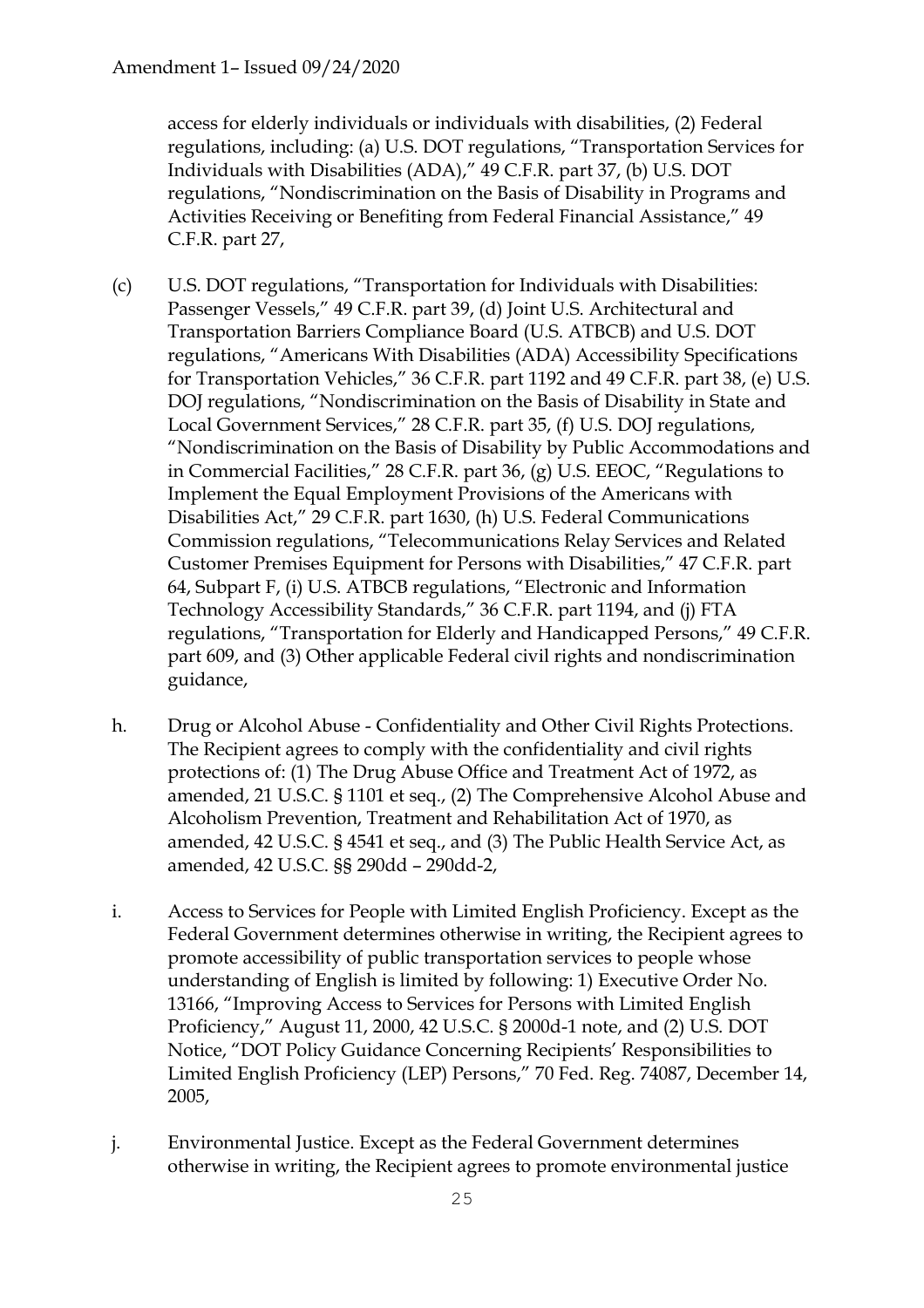by following: (1) Executive Order No. 12898, "Federal Actions to Address Environmental Justice in Minority Populations and Low-Income Populations," February 11, 1994, 42 U.S.C. § 4321 note, as well as facilitating compliance with that Executive Order, and (2) DOT Order 5610.2, "Department of

Transportation Actions To Address Environmental Justice in Minority Populations and Low-Income Populations,"62 Fed. Reg. 18377, April 15, 1997, and (3) The most recent and applicable edition of FTA Circular 4703.1, "Environmental Justice Policy Guidance for Federal Transit Administration Recipients," August 15, 2012, to the extent consistent with applicable Federal laws, regulations, and guidance, and

- k. Other Nondiscrimination Laws. Except as the Federal Government determines otherwise in writing, the Recipient agrees to: (1) Comply with other applicable Federal nondiscrimination laws and regulations, and (2) Follow Federal guidance prohibiting discrimination.
- l. Contractor shall include these requirements in each subcontract financed in whole or in part with FTA assistance, modified only if necessary to identify the affected parties.

### **2.19 Breaches and Dispute Resolution**

All contracts over \$100,000

Disputes arising in the performance of this contract which are not resolved by agreement of the parties shall be decided in writing by the recipient's authorized representative. This decision shall be final and conclusive unless within ten (10) days from the date of receipt of its copy, contractor mails or otherwise furnishes a written appeal to the recipient's CEO. In connection with such appeal, contractor shall be afforded an opportunity to be heard and

to offer evidence in support of its position. The decision of the recipient's CEO shall be binding upon contractor and contractor shall abide by the decision.

Performance During Dispute - Unless otherwise directed by the recipient, contractor shall continue performance under this contract while matters in dispute are being resolved.

Claims for Damages - Should either party to the contract suffer injury or damage to person or property because of any act or omission of the party or of any of his employees, agents or others for whose acts he is legally liable, a claim for damages therefore shall be made in writing to such other party within ten days after the first observance of such injury or damage.

Remedies - Unless this contract provides otherwise, all claims, counterclaims, disputes and other matters in question between the recipient and contractor arising out of or relating to this agreement or its breach will be decided by arbitration if the parties mutually agree, or in a court of competent jurisdiction within the residing State.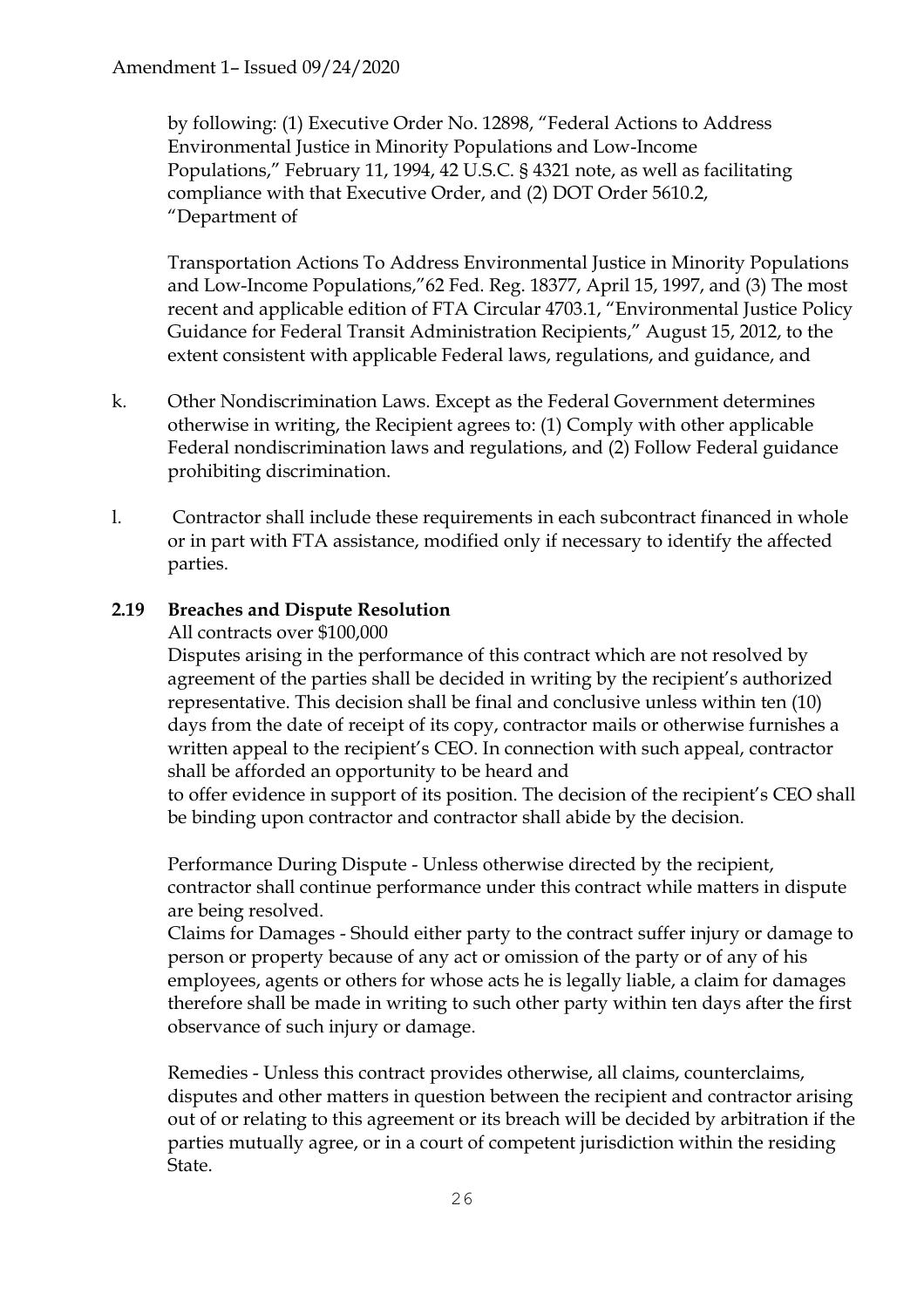Rights and Remedies - Duties and obligations imposed by the contract documents and the rights and remedies available thereunder shall be in addition to and not a limitation of any duties, obligations, rights and remedies otherwise imposed or available by law. No action or failure to act by the recipient or contractor shall constitute a waiver of any right or duty afforded any of them under the contract, nor shall any such action or failure to act constitute an approval of or acquiescence in any breach thereunder, except as may be specifically agreed in writing.

### **2.20 Disadvantaged Business Enterprise**

Contracts over \$3,000 awarded on the basis of a bid or proposal offering to use DBEs

- a. This contract is subject to the requirements of Title 49, Code of Federal Regulations, Part 26, Participation by Disadvantaged Business Enterprises in Department of Transportation Financial Assistance Programs. The national goal for participation of Disadvantaged Business Enterprises (DBE) is 10%. The recipient's overall goal for DBE participation is listed elsewhere. If a separate contract goal for DBE participation has been established for this procurement, it is listed elsewhere.
- b. The contractor shall not discriminate on the basis of race, color, religion, national origin or sex in the performance of this contract. The contractor shall carry out applicable requirements of 49 CFR Part 26 in the award and administration of this contract. Failure by the contractor to carry out these requirements is a material breach of this contract, which may result in the termination of this contract or such other remedy as the municipal corporation deems appropriate. Each subcontract the contractor signs with a subcontractor must include the assurance in this paragraph (see 49 CFR 26.13(b)).
- c. If a separate contract goal has been established, Bidders/offerors are required to document sufficient DBE participation to meet these goals or, alternatively, document adequate good faith efforts to do so, as provided for in 49 CFR 26.53.
- d. If no separate contract goal has been established, the successful bidder/offeror will be required to report its DBE participation obtained through race-neutral means throughout the period of performance.
- e. The contractor is required to pay its subcontractors performing work related to this contract for satisfactory performance of that work no later than 30 days after the contractor's receipt of payment for that work from the recipient. In addition, the contractor may not hold retainage from its subcontractors or must return any retainage payments to those subcontractors within 30 days after the subcontractor's work related to this contract is satisfactorily completed or must return any retainage payments to those subcontractors within 30 days after incremental acceptance of the subcontractor's work by the recipient and contractor's receipt of the partial retainage payment related to the subcontractor's work.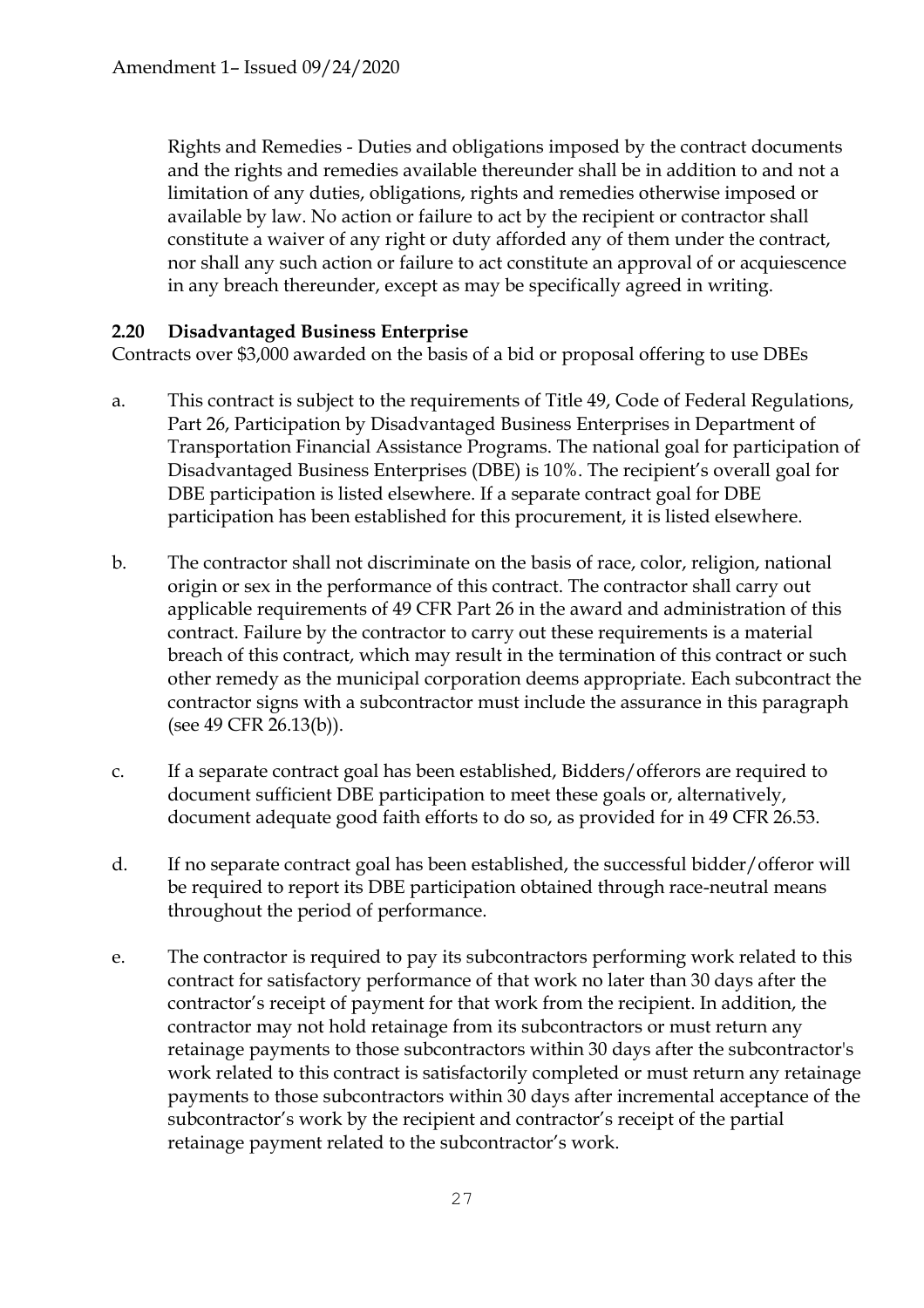### Amendment 1– Issued 09/24/2020

- f. The contractor must promptly notify the recipient whenever a DBE subcontractor performing work related to this contract is terminated or fails to complete its work, and must make good faith efforts to engage another DBE subcontractor to perform at least the same amount of work. The contractor may not terminate any DBE subcontractor and perform that work through its own forces or those of an affiliate without prior written consent of the recipient.
- 2.21 The Davis-Bacon and Related Acts, apply to contractors and subcontractors performing on federally funded or assisted contracts in excess of \$2,000 for the construction, alteration, or repair (including painting and decorating) of public buildings or public works. Davis-Bacon Act and Related Act contractors and subcontractors must pay their laborers and mechanics employed under the contract no less than the locally prevailing wages and fringe benefits for corresponding work on similar projects in the area. The Davis-Bacon Act directs the Department of Labor to determine such locally prevailing wage rates. The Davis-Bacon Act applies to contractors and subcontractors performing work on federal or District of Columbia contracts. The Davis-Bacon Act prevailing wage provisions apply to the "Related Acts," under which federal agencies assist construction projects through grants, loans, loan guarantees, and insurance.

For prime contracts in excess of \$100,000, contractors and subcontractors must also, under the provisions of the Contract Work Hours and Safety Standards Act, as amended, pay laborers and mechanics, including guards and watchmen, at least one and one-half times their regular rate of pay for all hours worked over 40 in a workweek. The overtime provisions of the Fair Labor Standards Act may also apply to DBA-covered contracts.

2.22 Incorporation of Federal Transit Administration (FTA) Terms All contracts except micro-purchases (\$3,000 or less, except for construction contracts over \$2,000)

The preceding provisions include, in part, certain Standard Terms & Conditions required by USDOT, whether or not expressly stated in the preceding contract provisions. All USDOT-required contractual provisions, as stated in FTA Circular 4220.1F, are hereby incorporated by reference. Anything to the contrary herein notwithstanding, all FTA mandated terms shall be deemed to control in the event of a conflict with other provisions contained in this Agreement. The contractor shall not perform any act, fail to perform any act, or refuse to comply with any request that would cause the recipient to be in violation of FTA terms and conditions.

### **2.23 Other Federal Requirements**

The following requirements are not federal clauses.

Full and Open Competition In accordance with 49 U.S.C. § 5325(a) all procurement transactions shall be conducted in a manner that provides full and open competition.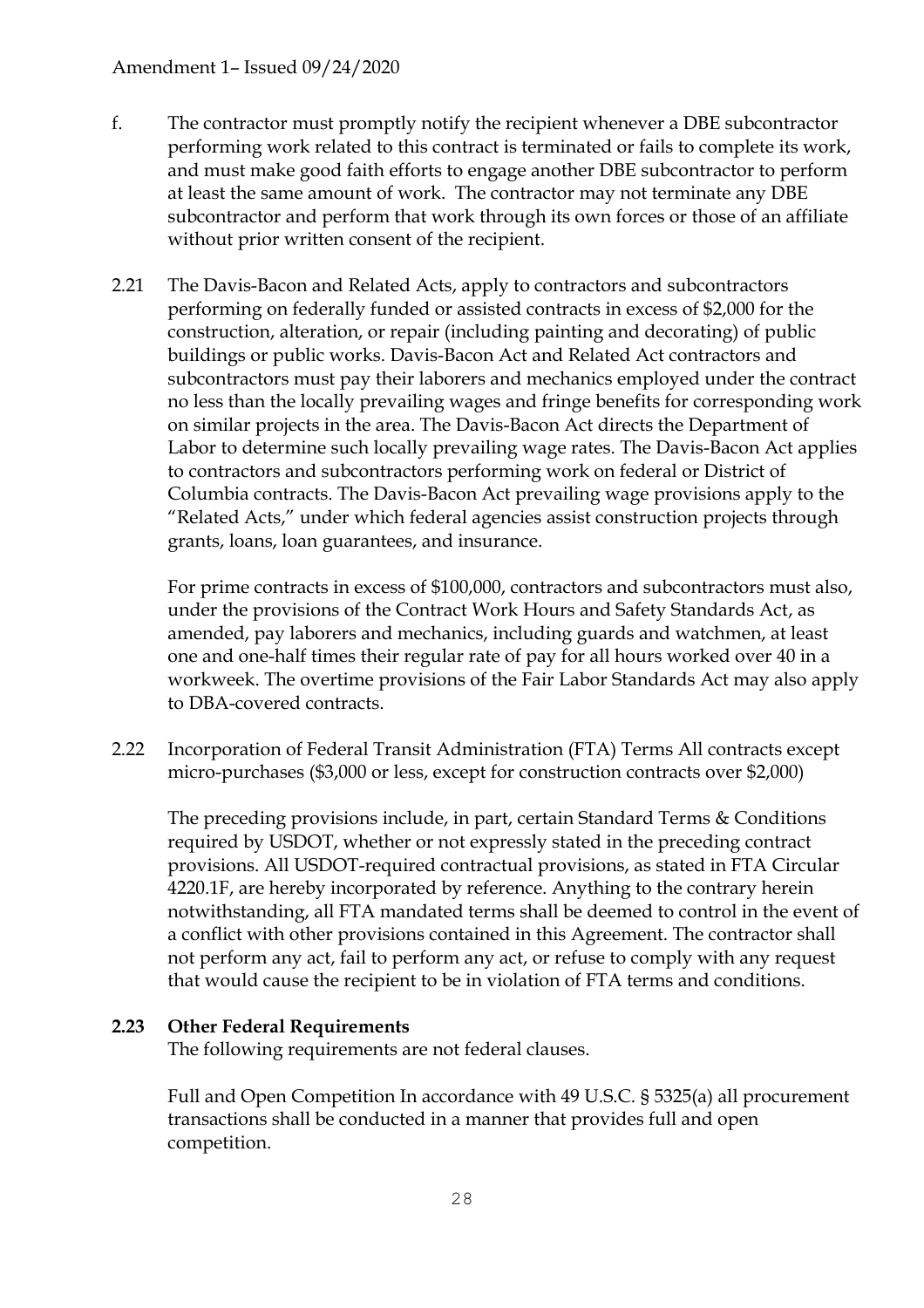Prohibition Against Exclusionary or Discriminatory Specifications Apart from inconsistent requirements imposed by Federal statute or regulations, the contractor shall comply with the requirements of 49 USC 5323(h)(2) by refraining from using any FTA assistance to support procurements using exclusionary or discriminatory specifications.

#### Conformance with ITS National Architecture

Contractor shall conform, to the extent applicable, to the National Intelligent Transportation Standards architecture as required by SAFETEA-LU Section 5307(c), 23 U.S.C. Section 512 and as amended by MAP-21 23 U.S.C. § 517(d), note and follow the provisions of FTA Notice, "FTA National Architecture Policy on Transit Projects," 66 Fed. Reg.1455 etseq., January 8, 2001, and any other implementing directives FTA may issue at a later date, except to the extent FTA determines otherwise in writing.

#### Access Requirements for Persons with Disabilities

Contractor shall comply with 49 USC 5301(d), stating Federal policy that the elderly and persons with disabilities have the same rights as other persons to use mass transportation services and facilities and that special efforts shall be made in planning and designing those services and facilities to implement that policy. Contractor shall also comply with all applicable requirements of Sec. 504 of the Rehabilitation Act (1973), as amended, 29 USC 794, which prohibits discrimination on the basis of handicaps, and the Americans with Disabilities Act of 1990 (ADA), as amended, 42 USC 12101 et seq., which requires that accessible facilities and services be made available to persons with disabilities, including any subsequent amendments thereto.

#### Notification of Federal Participation

To the extent required by law, in the announcement of any third party contract award for goods and services (including construction services) having an aggregate value of \$500,000 or more, contractor shall specify the amount of Federal assistance to be used in financing that acquisition of goods and services and to express that amount of Federal assistance as a percentage of the total cost of the third party contract.

#### Interest of Members or Delegates to Congress

No members of, or delegates to, the US Congress shall be admitted to any share or part of this contract nor to any benefit arising therefrom.

#### Ineligible Contractors and Subcontractors

Any name appearing upon the Comptroller General's list of ineligible contractors for federally-assisted contracts shall be ineligible to act as a subcontractor for contractor pursuant to this contract. If contractor is on the Comptroller General's list of ineligible contractors for federally financed or assisted construction, the recipient shall cancel, terminate or suspend this contract.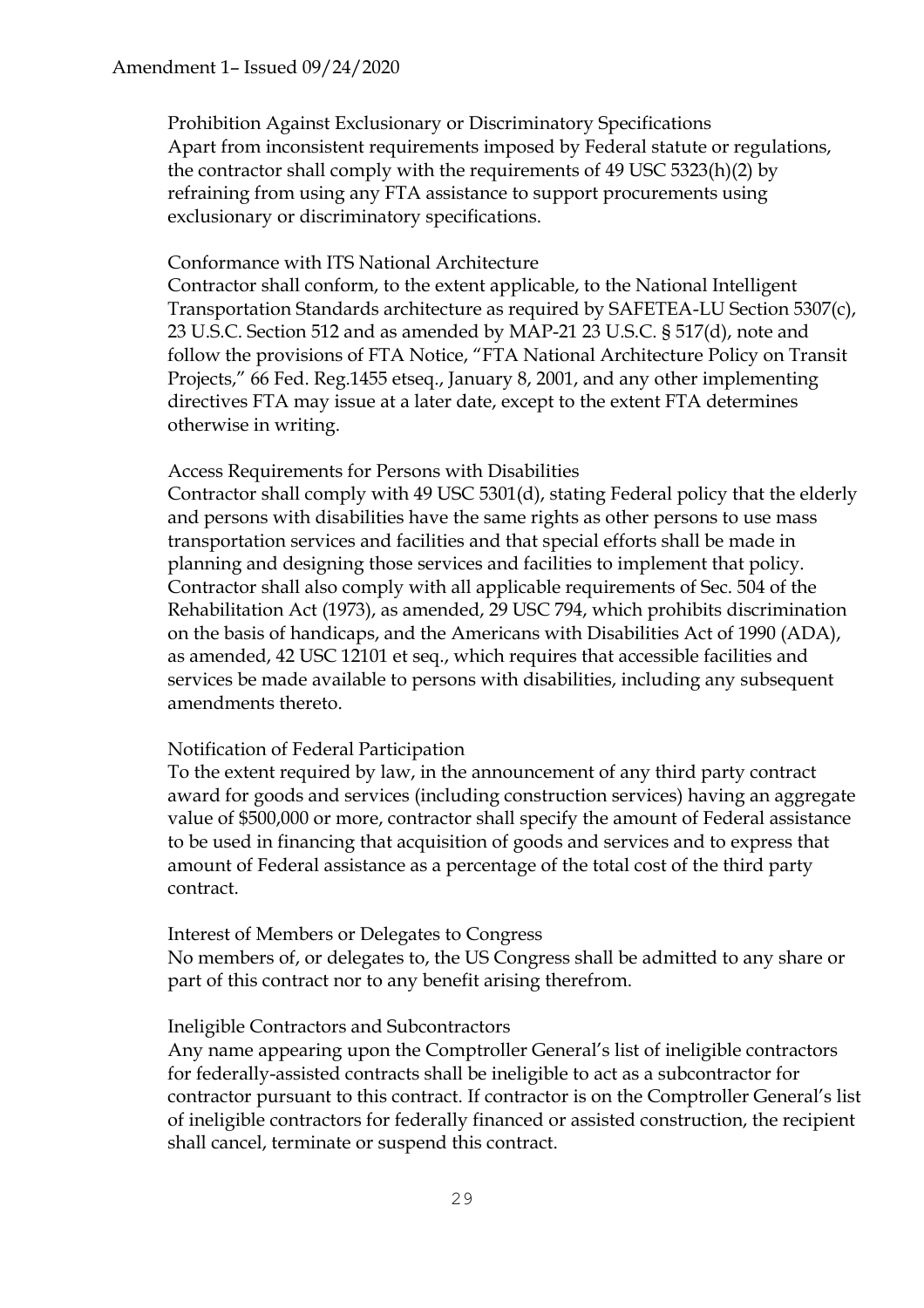### Other Contract Requirements

To the extent not inconsistent with the foregoing Federal requirements, this contract shall also include those provisions attached hereto, and shall comply with the recipient's Procurement Guidelines, available upon request from the recipient.

### Compliance with Federal Regulations

Any contract entered pursuant to this solicitation shall contain the following provisions: All USDOT-required contractual provisions, as set forth in FTA Circular 4220.1F, are incorporated by reference. Anything to the contrary herein notwithstanding, FTA mandated terms shall control in the event of a conflict with other provisions contained in this Agreement. Contractor shall not perform any act, fail to perform any act, or refuse to comply with any grantee request that would cause the recipient to be in violation of FTA terms and conditions. Contractor shall comply with all applicable FTA regulations, policies, procedures and directives, including, without limitation, those listed directly or incorporated by reference in the Master Agreement between the recipient and FTA, as may be amended or promulgated from time to time during the term of this contract. Contractor's failure to so comply shall constitute a material breach of this contract.

### **Real Property**

Any contract entered into shall contain the following provisions: Contractor shall at all times comply with all applicable statutes and USDOT regulations, policies, procedures and directives governing the acquisition, use and disposal of real property, including, but not limited to, 29 CFR 18.31, 49 CFR 24 Subpart B, FTA Circular

5010.1D, and FTA Master Agreement, as they may be amended or promulgated during the term of this contract. Contractor's failure to so comply shall constitute a material breach of this contract.

### **Access to Services for Persons with Limited English Proficiency**

To the extent applicable and except to the extent that FTA determines otherwise in writing, the Recipient agrees to comply with the policies of Executive Order No. 13166, "Improving Access to Services for Persons with Limited English Proficiency," 42 U.S.C. § 2000d 1 note, and with the provisions of U.S. DOT Notice, "DOT Guidance to Recipients on Special Language Services to Limited English Proficient (LEP) Beneficiaries," 70 Fed. Reg. 74087, December 14, 2005.

### **Environmental Justice**

The Recipient agrees to comply with the policies of Executive Order No. 12898, "Federal Actions to Address Environmental Justice in Minority Populations and Low Income Populations," 42 U.S.C. § 4321 note, except to the extent that the Federal Government determines otherwise in writing.

### **Environmental Protections**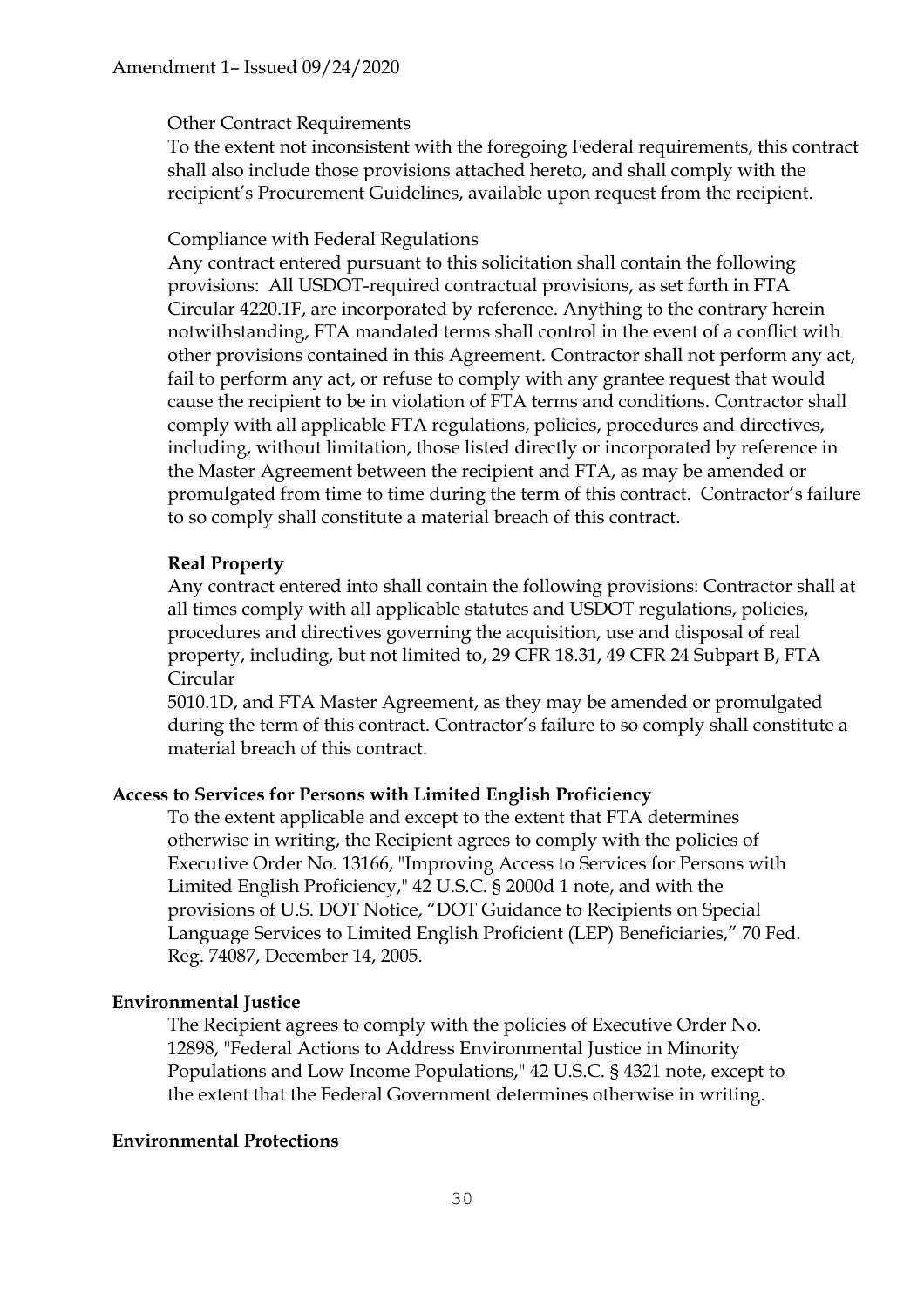Compliance is required with any applicable Federal laws imposing environmental and resource conservation requirements for the project. Some, but not all, of the major Federal laws that may affect the project include: the National Environmental Policy Act of 1969; the Clean Air Act; the Resource Conservation and Recovery Act; the comprehensive Environmental response, Compensation and Liability Act; as well as environmental provisions with Title 23 U.S.C., and 49 U.C. chapter 53. The U.S. EPA, FHWA and other federal agencies may issue other federal regulations and directives that may affect the project. Compliance is required with any applicable Federal laws and regulations in effect now or that become effective in the future.

#### **Geographic Information and Related Spatial Data**

Any project activities involving spatial data or geographic information systems activities financed with Federal assistance are required to be consistent with the National Spatial Data Infrastructure promulgated by the Federal Geographic Data Committee, except to the extent that FTA determines otherwise in writing.

#### **Federal Single Audit Requirements for State Administered Federally Aid Funded**

Projects Only Non Federal entities that expend \$500,000 or more in a year in Federal awards from all sources are required to comply with the Federal Single Audit Act provisions contained in U.S. Office of Management and Budget (OMB) Circular No. A 133, Audits of States, Local Governments, and Non Profit Organizations. Non Federal entities that expend Federal awards from a single source may provide a program specific audit, as defined in the Circular. Non Federal entities that expend less than \$500,000 in a year in Federal awards from all sources are exempt from Federal audit requirements for that year, except as noted in '3052.215(a), but records must be available for review or audit by appropriate officials of the Federal and State agencies.

#### **Catalog of Federal Domestic Assistance (CFDA) Identification Number**

The municipal project sponsor is required to identify in its accounts all Federal awards received and expended, and the Federal programs under which they were received. Federal program and award identification shall include, as applicable, the CFDA title and number, award number and year, name of the Federal agency, and name of the pass through entity.

#### **CFDA number for the Federal Transportation Administration**

A Recipient covered by the Single Audit Act Amendments of 1996 and OMB Circular A-133, "Audits of States, Local Governments, and Non-Profit Organizations," agrees to separately identify the expenditures for Federal awards under the Recovery Act on the Schedule of Expenditures of Federal Awards (SEFA) and the Data Collection Form (SF-SAC) required by OMB Circular A-133. The Recipient agrees to accomplish this by identifying expenditures for Federal awards made under Recovery Act separately on the SEFA, and as separate rows under Item 9 of Part III on the SF-SAC by CFDA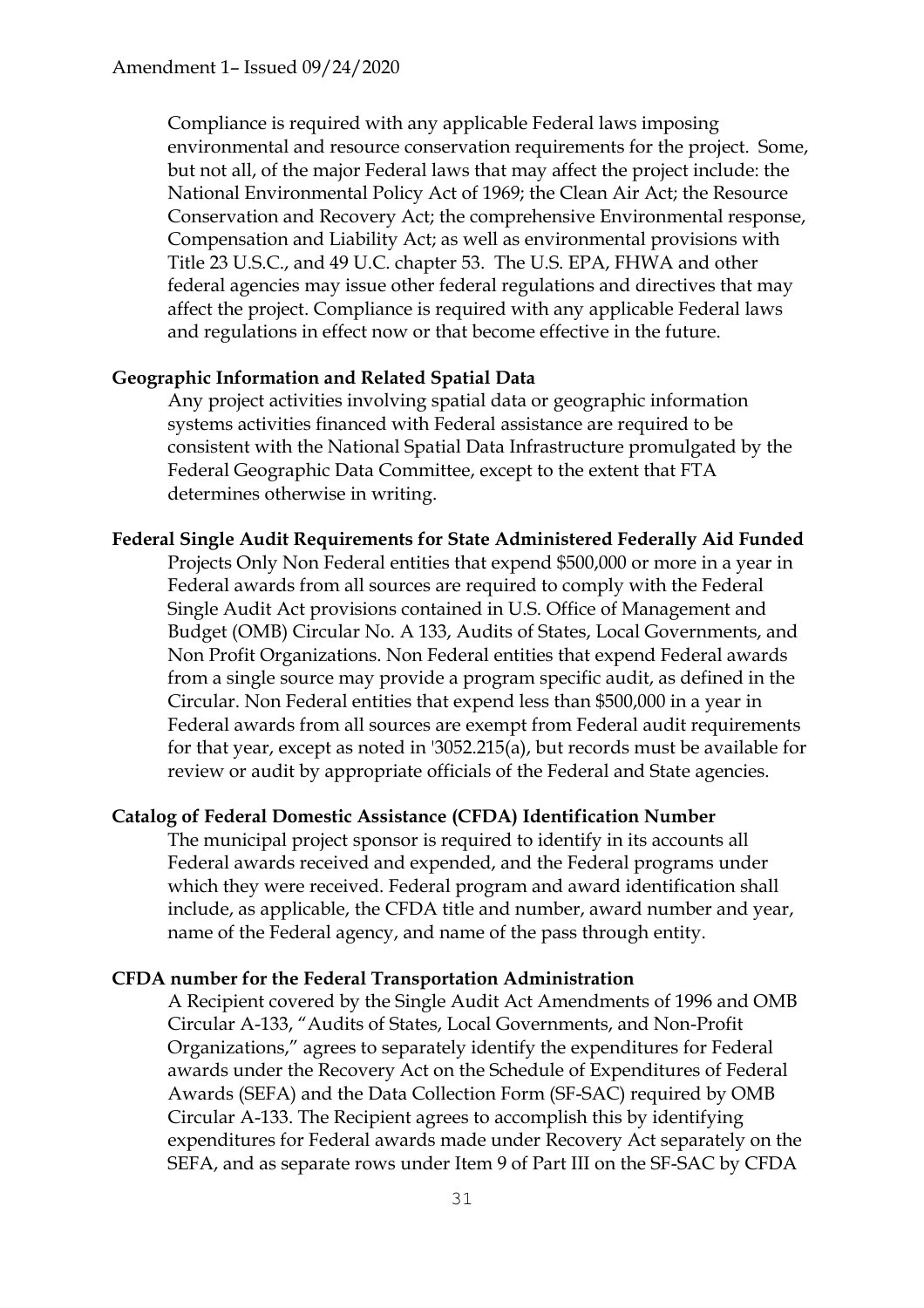Amendment 1– Issued 09/24/2020

number, and inclusion of the prefix "ARRA" in identifying the name of the Federal program on the SEFA and as the first characters in Item 9d of Part III on the SF-SAC.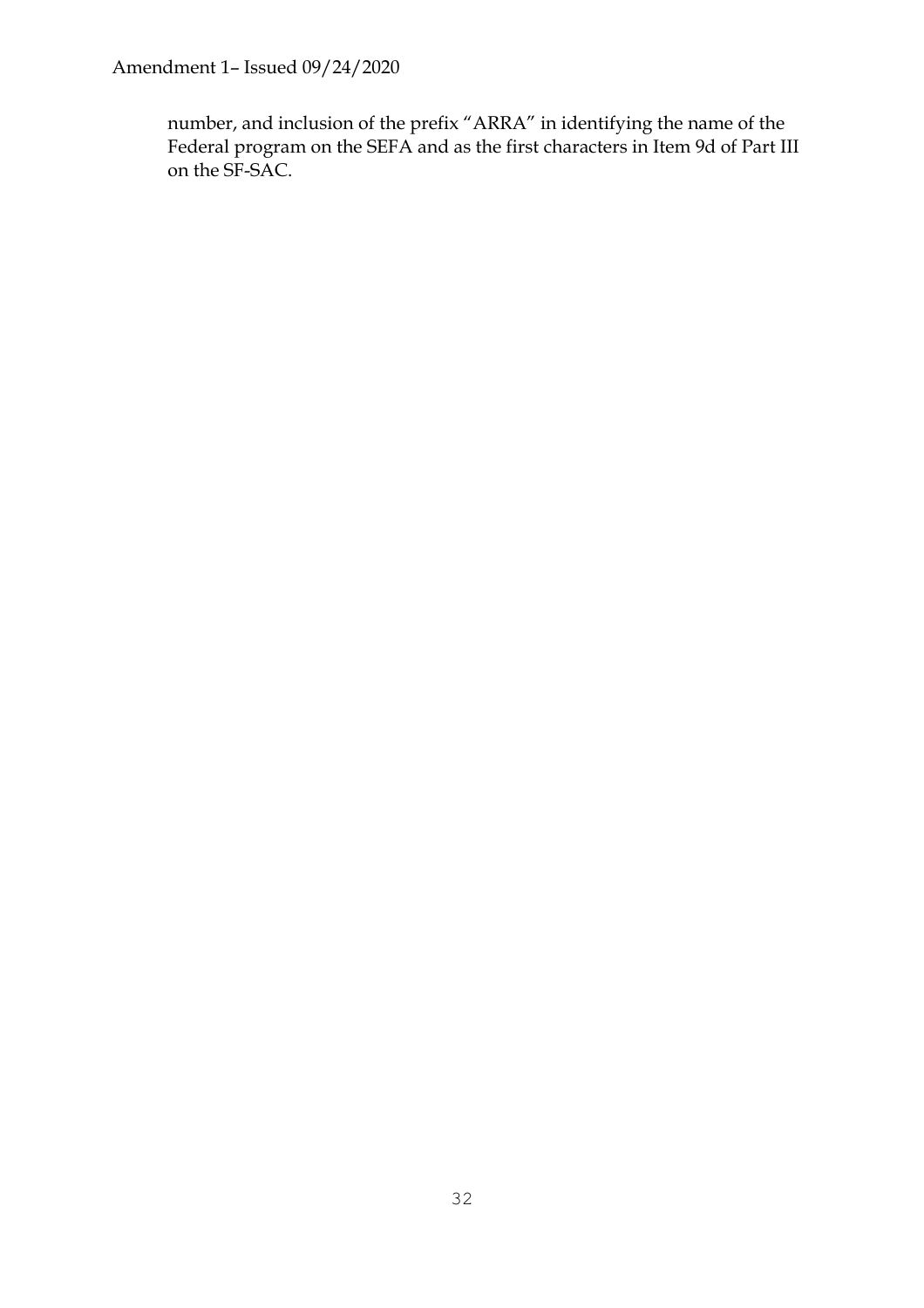### **MANCHESTER TRANSIT AUTHORITY PROPOSAL SECTION NUMBER 3**

### **REQUIRED CONTRACT CERTIFICATIONS**

### **Federal Certifications**

**Please note that many Federal Clauses will only apply to procurements with a total value (not per vehicle) of \$150,000 or greater. As MTA cannot know the total proposed costs, it has included all such Federal Clauses. If the total costs for the proposal is under \$150,000 those clauses so noted will not apply and the corresponding Federal Certification need not be completed.**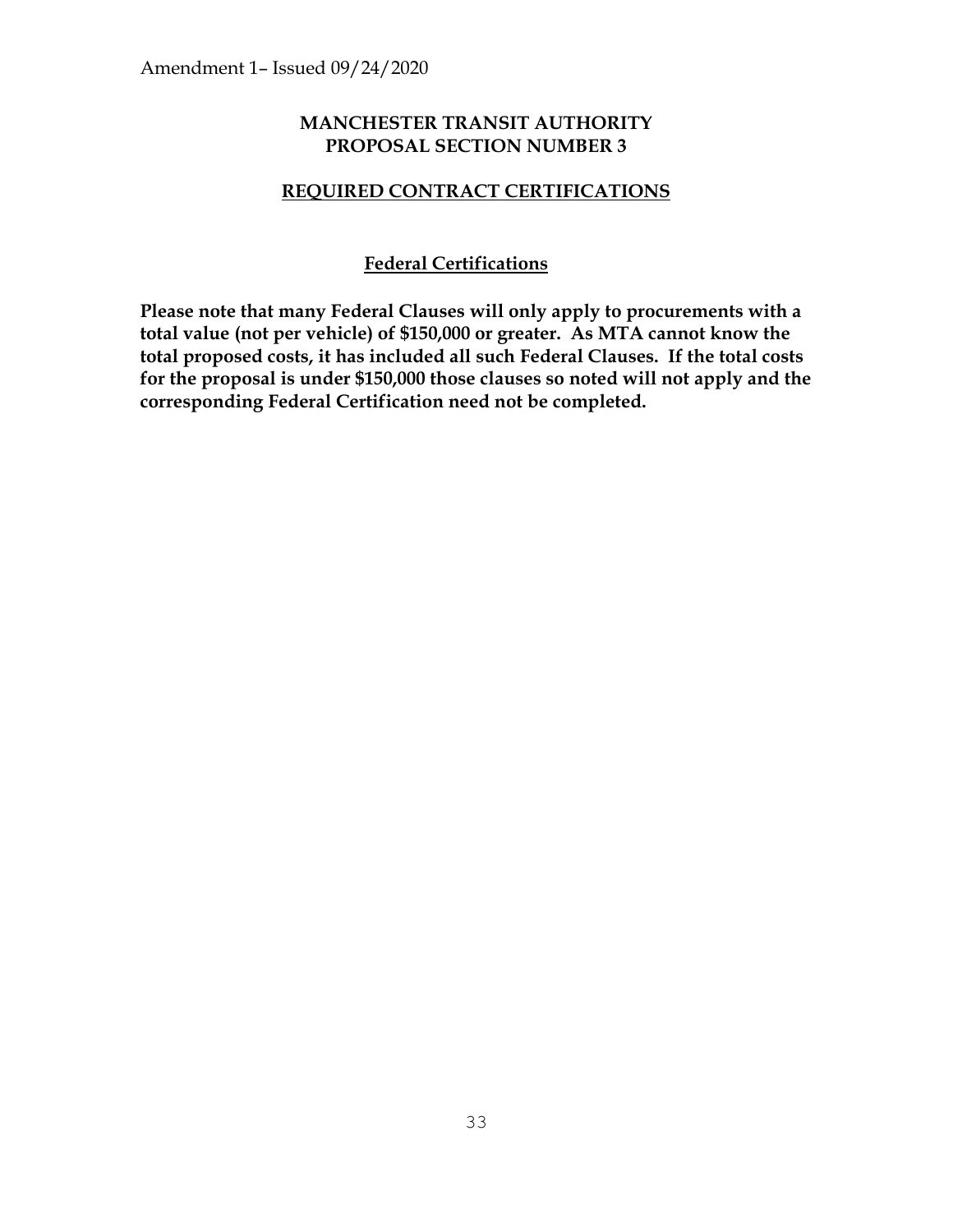Amendment 1– Issued 09/24/2020

# **PRE-AWARD CERTIFICATIONS**

(to be completed with the bid)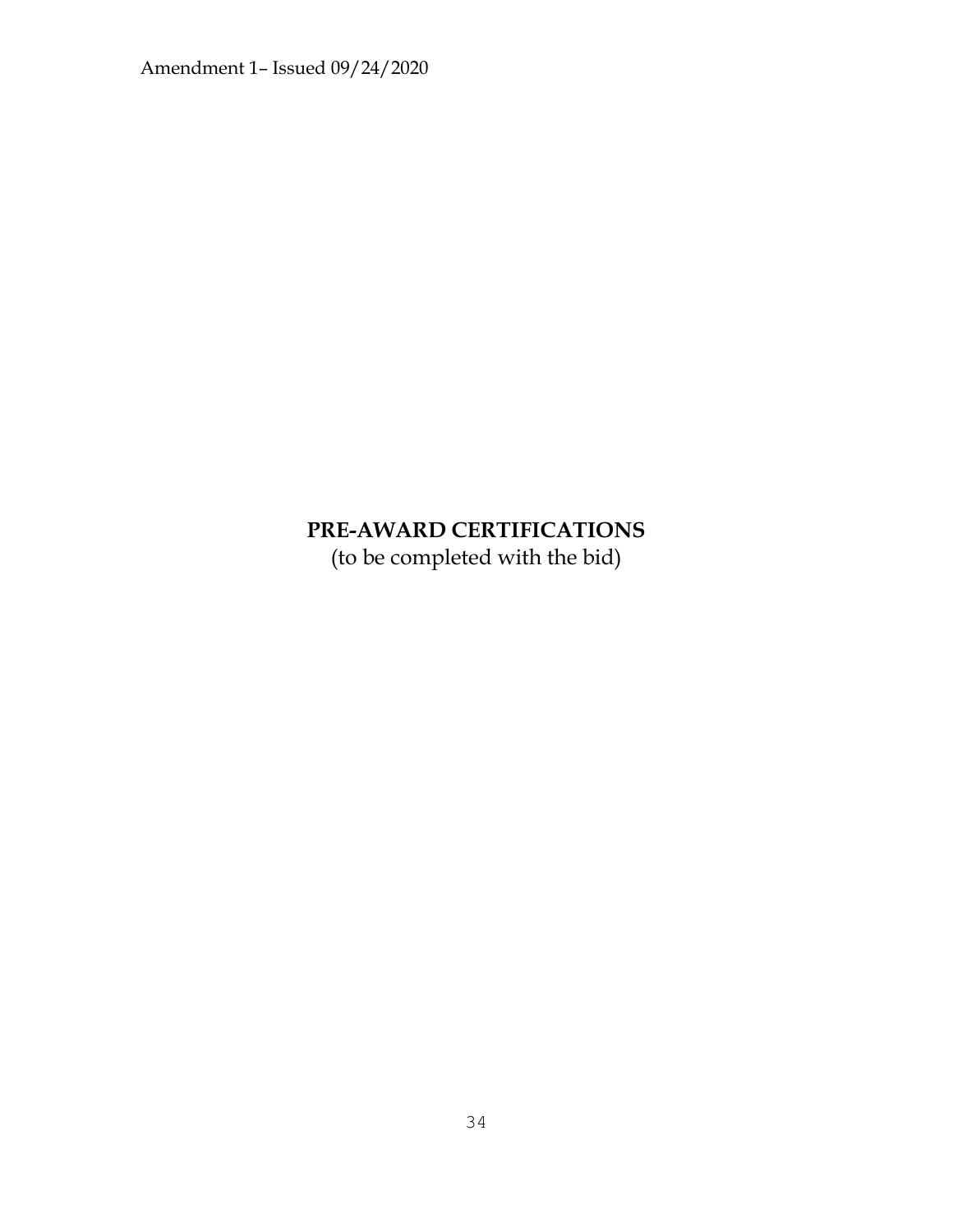### Date of Signature: <u>\_\_\_\_\_</u> /\_\_\_\_ **GOVERNMENT-WIDE DEBARMENT AND SUSPENSION (NONPROCUREMENT)**

49 CFR Part 29, Executive Orders 12549, 12689, and 31 U.S.C.6101 (Contracts over \$25,000)

#### **Background and Applicability**

In conjunction with the Office of Management and Budget and other affected Federal agencies, DOT published an update to 49 CFR Part 29 on November 26, 2003. This government-wide regulation implements Executive Order 12549, Debarment and Suspension, Executive Order 12689, Debarment and Suspension, and 31 U.S.C. 6101 note (Section 2455, Public Law 103-355, 108 Stat. 3327).

The provisions of Part 29 apply to all grantee contracts and subcontracts at any level expected to equal or exceed \$25,000 as well as any contract or subcontract (at any level) for federally required auditing services. 49 CFR 29.220(b). This represents a change from prior practice in that the dollar threshold for application of these rules has been lowered from \$100,000 to \$25,000. These are contracts and subcontracts referred to in the regulation as "covered transactions."

Grantees, contractors, and subcontractors (at any level) that enter into covered transactions are required to verify that the entity (as well as its principals and affiliates) they propose to contract or subcontract with is not excluded or disqualified. They do this by (a) Checking the Excluded Parties List System, (b) Collecting a certification from that person, or (c) Adding a clause or condition to the contract or subcontract. This represents a change from prior practice in that certification is still acceptable but is no longer required. 49 CFR 29.300.

Grantees, contractors, and subcontractors who enter into covered transactions also must require the entities they contract with to comply with 49 CFR 29, subpart C and include this requirement in their own subsequent covered transactions (i.e., the requirement flows down to subcontracts at all levels).

Instructions for Certification: By signing and submitting this bid or proposal, the prospective lower tier participant is providing the signed certification set out below.

#### Suspension and Debarment

This contract is a covered transaction for purposes of 49 CFR Part 29. As such, the contractor is required to verify that none of the contractor, its principals, as defined at 49 CFR 29.995, or affiliates, as defined at 49 CFR 29.905, are excluded or disqualified as defined at 49 CFR 29.940 and 29.945.

The contractor is required to comply with 49 CFR 29, Subpart C and must include the requirement to comply with 49 CFR 29, Subpart C in any lower tier covered transaction it enters into. By signing and submitting its bid or proposal, the bidder or proposer certifies as follows:

The certification in this clause is a material representation of fact relied upon by the recipient. If it is later determined that the bidder or proposer knowingly rendered an erroneous certification, in addition to remedies available to the recipient, the Federal Government may pursue available remedies, including but not limited to suspension and/or debarment. The bidder or proposer agrees to comply with the requirements of 49 CFR 29, Subpart C while this offer is valid and throughout the period of any contract that may arise from this offer. The bidder or proposer further agrees to include a provision requiring such compliance in its lower tier covered transactions.

| Cauchy <sub>2</sub><br>Contractor |  |  |  |
|-----------------------------------|--|--|--|
|                                   |  |  |  |

Signature of Authorized Official  $\Box$ 

Name and Title of Contractor's Authorized Official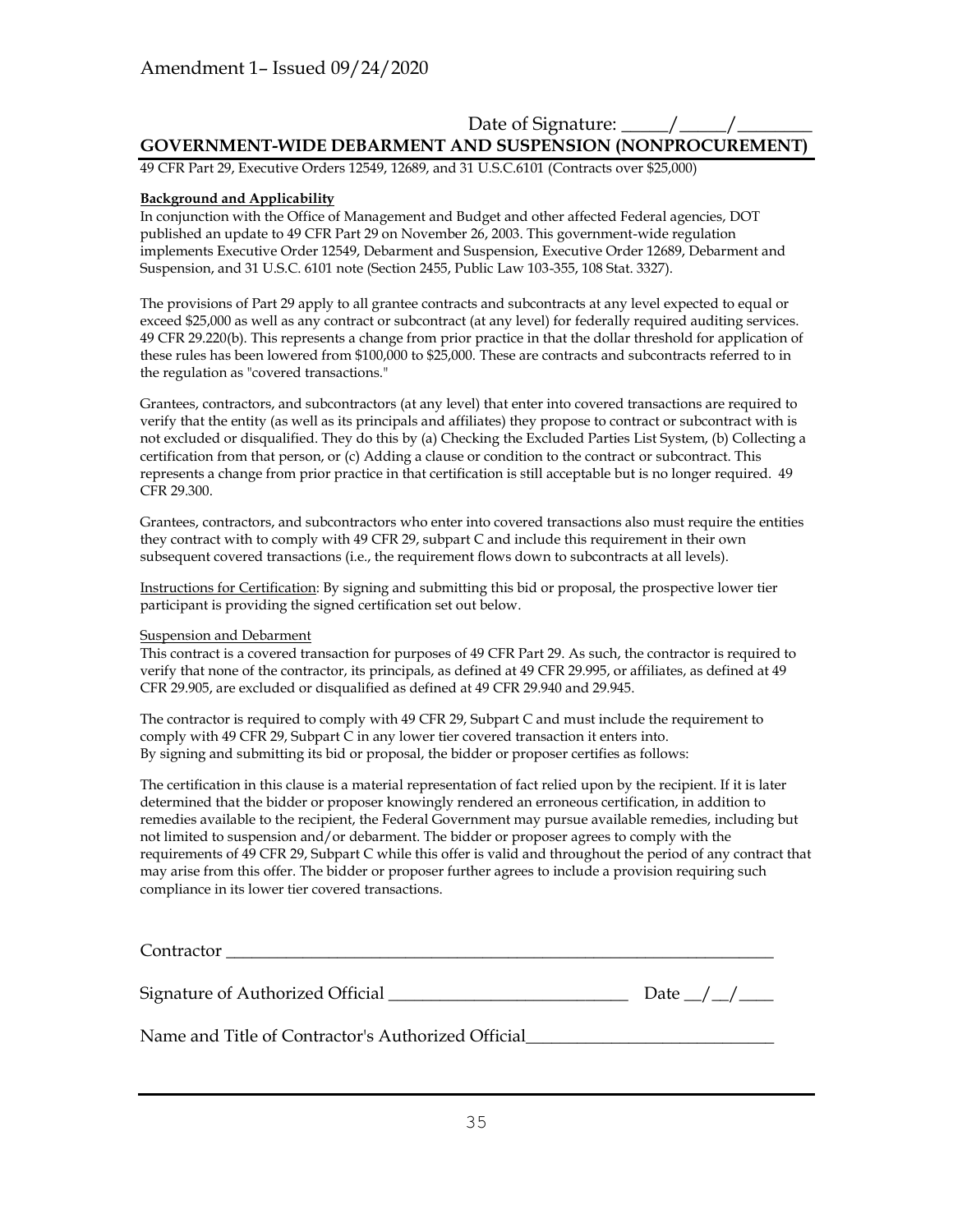### **CERTIFICATION AND RESTRICTIONS ON LOBBYING**

|              | hereby certify                                                                                                                                                                                                                                                                                                                                                                                                                                                                                                                                                                                                                         |
|--------------|----------------------------------------------------------------------------------------------------------------------------------------------------------------------------------------------------------------------------------------------------------------------------------------------------------------------------------------------------------------------------------------------------------------------------------------------------------------------------------------------------------------------------------------------------------------------------------------------------------------------------------------|
|              | (Name and title of official)                                                                                                                                                                                                                                                                                                                                                                                                                                                                                                                                                                                                           |
| On behalf of | that:                                                                                                                                                                                                                                                                                                                                                                                                                                                                                                                                                                                                                                  |
|              | (Name of Bidder/Company Name)                                                                                                                                                                                                                                                                                                                                                                                                                                                                                                                                                                                                          |
|              | No federal appropriated funds have been paid or will be paid, by or on behalf of the<br>undersigned, to any person for influencing or attempting to influence an officer or<br>employee of any agency, a Member of Congress, and officer or employee of Congress, or<br>an employee of a Member of Congress in connection with the awarding of any federal<br>contract, the making of any federal grant, the making of any federal loan, the entering<br>into of any cooperative agreement, and the extension, continuation, renewal,<br>amendment, or modification of any federal contract, grant, loan, or cooperative<br>agreement. |
|              | If any funds other than federal appropriated funds have been paid or will be paid to any<br>person influencing or attempting to influence an officer or employee of any agency, a<br>Member of Congress, and officer or employee of Congress, or an employee of a Member<br>of Congress in connection with the federal contract, grant, loan, or cooperative<br>agreement, the undersigned shall complete and submit Standard Form - LLL, "Disclosure<br>Form to Report Lobbying," in accordance with its instructions.                                                                                                                |
|              | The undersigned shall require that the language of this certification be included in the<br>award documents for all sub-awards at all tiers (including sub-contracts, sub- grants and<br>contracts under grants, loans, and cooperative agreements) and that all sub-recipients<br>shall certify and disclose accordingly.                                                                                                                                                                                                                                                                                                             |
|              | This certification is a material representation of fact upon which reliance was placed when this<br>transaction was made or entered into. Submission of this certification is a prerequisite for making<br>or entering into this transaction imposed by 31 U.S.C. § 1352 (as amended by the Lobbying<br>Disclosure Act of 1995). Any person who fails to file the, required certification shall be subject to a<br>civil penalty of not less than \$10,000 and not more than \$100,000 for each such failure.                                                                                                                          |
|              | The undersigned certifies or affirms the truthfulness and accuracy of the contents of the<br>statements submitted on or with this certification and understands that the provisions of 31<br>U.S.C. Section 3801, et seq., are applicable thereto.                                                                                                                                                                                                                                                                                                                                                                                     |
|              | Name of Bidder/Company Name                                                                                                                                                                                                                                                                                                                                                                                                                                                                                                                                                                                                            |

| Type or print name                      |      |  |
|-----------------------------------------|------|--|
|                                         |      |  |
| Signature of authorized representative_ | Date |  |
|                                         |      |  |
| Signature of notary and SEAL            |      |  |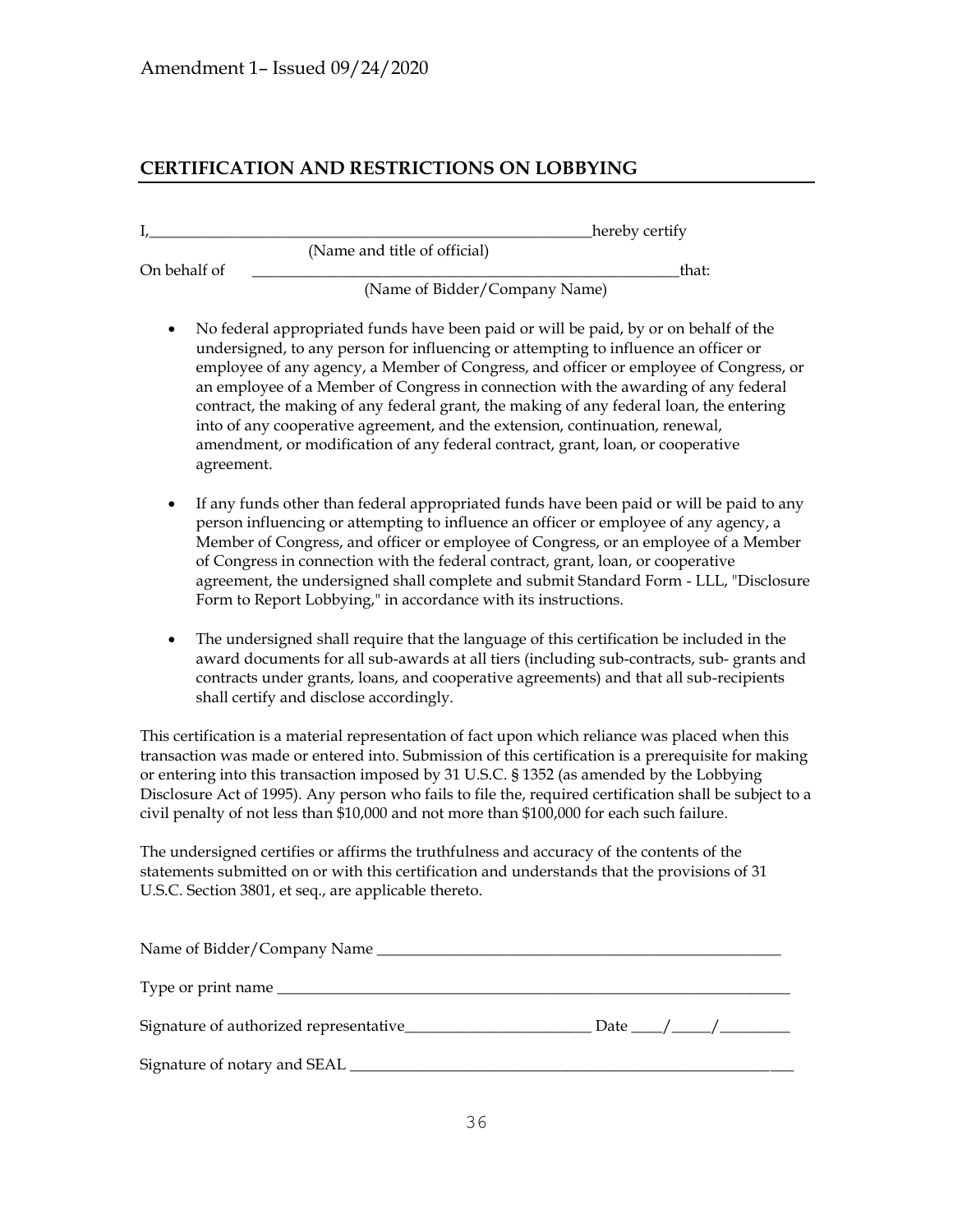# **MANCHESTER TRANSIT AUTHORITY PROPOSAL SECTION NUMBER 4**

# **TECHNICAL SPECIFICATIONS**

## **Janitorial Cleaning Services**

### **Interpretation of Schedules**

A. Nightly Responsibilities

Shall be interpreted as Monday through Thursday and Saturday by the Manchester Transit Authority. Services are to be performed between 5:00 PM and 8:00 PM Monday through Thursday and 3:00 PM and 6:00 PM on Saturdays.

B. Weekly Responsibilities

Shall be interpreted as once a week with that day being Saturday between 3:00 PM and 6:00 PM unless otherwise notified.

C. Monthly Responsibilities

Shall be interpreted as once a month with that day being the last Saturday of each of the twelve (12) months in a year between 5:00 PM and 8:00 PM.

D. Miscellaneous Responsibilities

As specified. Floor, stripping and carpet cleaning will be by appointment.

### **Duration of Contract**

- A. Bidders may propose a fixed monthly price for five (5) years, or have the option to propose a monthly price for each year of the contract.
- B. At the expiration of the original contract, by mutual agreement of both the Contractor and the Manchester Transit Authority, the contract may be extended for a period of one (1) or more years, not to exceed an additional five (5) years total, at the contract rates in effect during year five (5) of the original contract.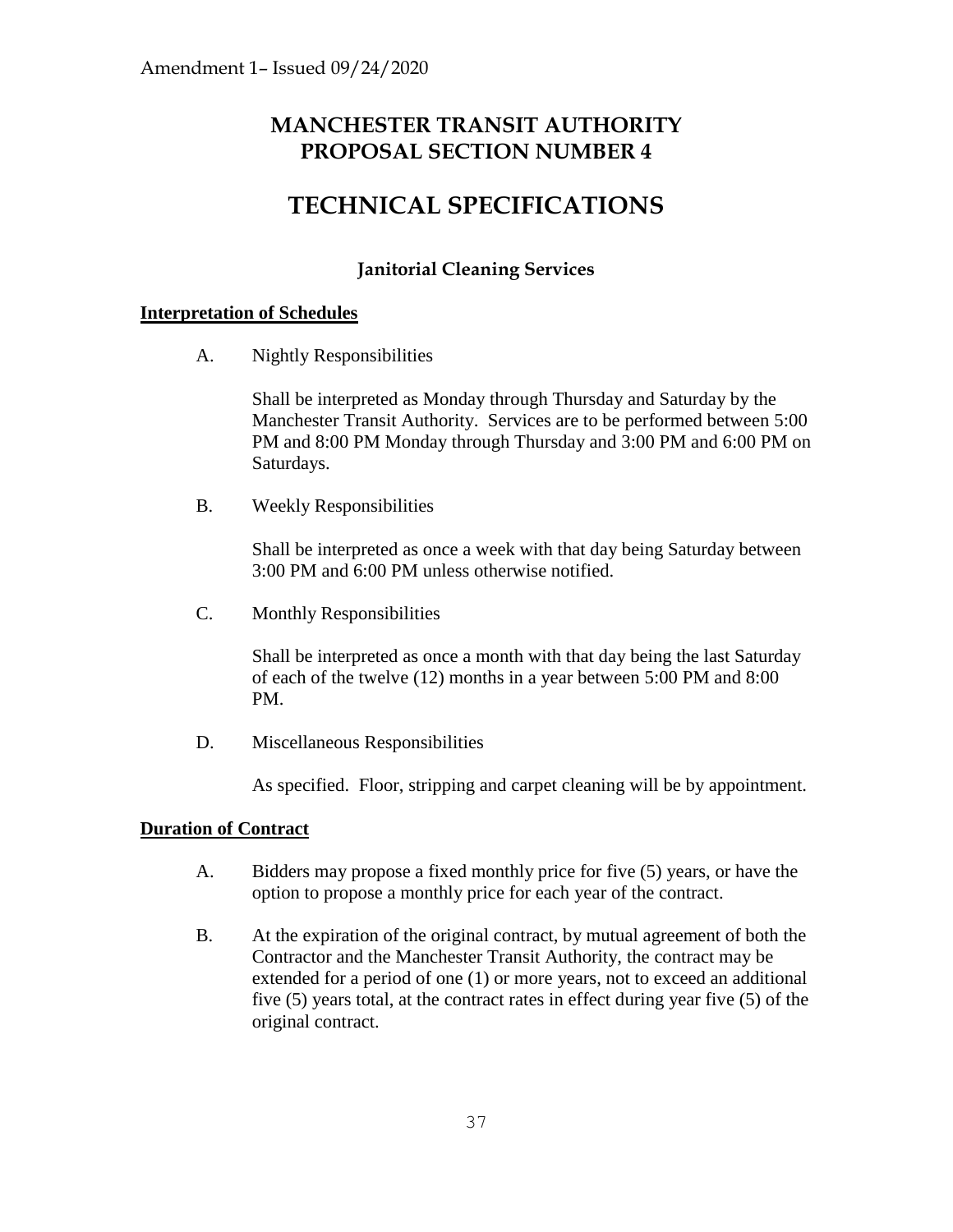### **Cleaning Supplies**

A. The Contractor shall furnish all appropriate cleaning supplies and equipment to perform all the work required under this contract. The MTA will supply to the Contractor paper supplies for stocking dispensers, trash bags for waste containers, and liquid soap for soap dispensers (ie., consumables).

### **Work Scheduling**

- A. The Contractor shall be responsible to contact the MTA's representative on a monthly basis to discuss work scheduling and the satisfactory completion of the work. Daily report forms shall be completed by the Contractor or his representative and furnished on a schedule required by the MTA.
- B. The successful bidder will be required to commence work on the date specified in the notice to proceed. The inability to meet this requirement will be considered grounds for disqualification of the bid.

### **Daily Cleaning**

- A. Offices, Conference Room, Training Room Kitchenette, Drivers and Mechanics Break rooms, Lobby and Hallway areas:
	- 1. Empty all trash receptacles, replace liners; trash to be removed to dumpster in rear of building.
	- 2. Empty paper shredder; trash to be removed to dumpster in rear of building. Vacuum flooring around shredder. (As Needed)
	- 3. Non-carpeted flooring must be swept and mopped. Carpeted surfaces should be vacuumed
	- 4. Drinking fountain and vending machines to be cleaned and sanitized
	- 5. Hard surfaces are to be cleaned and sanitized; includes tables, counters, cabinetry, etc.
	- 7. Doors, including knobs and frames, cleaned and disinfected.
	- 8. Windows and partitions to be cleaned and disinfected.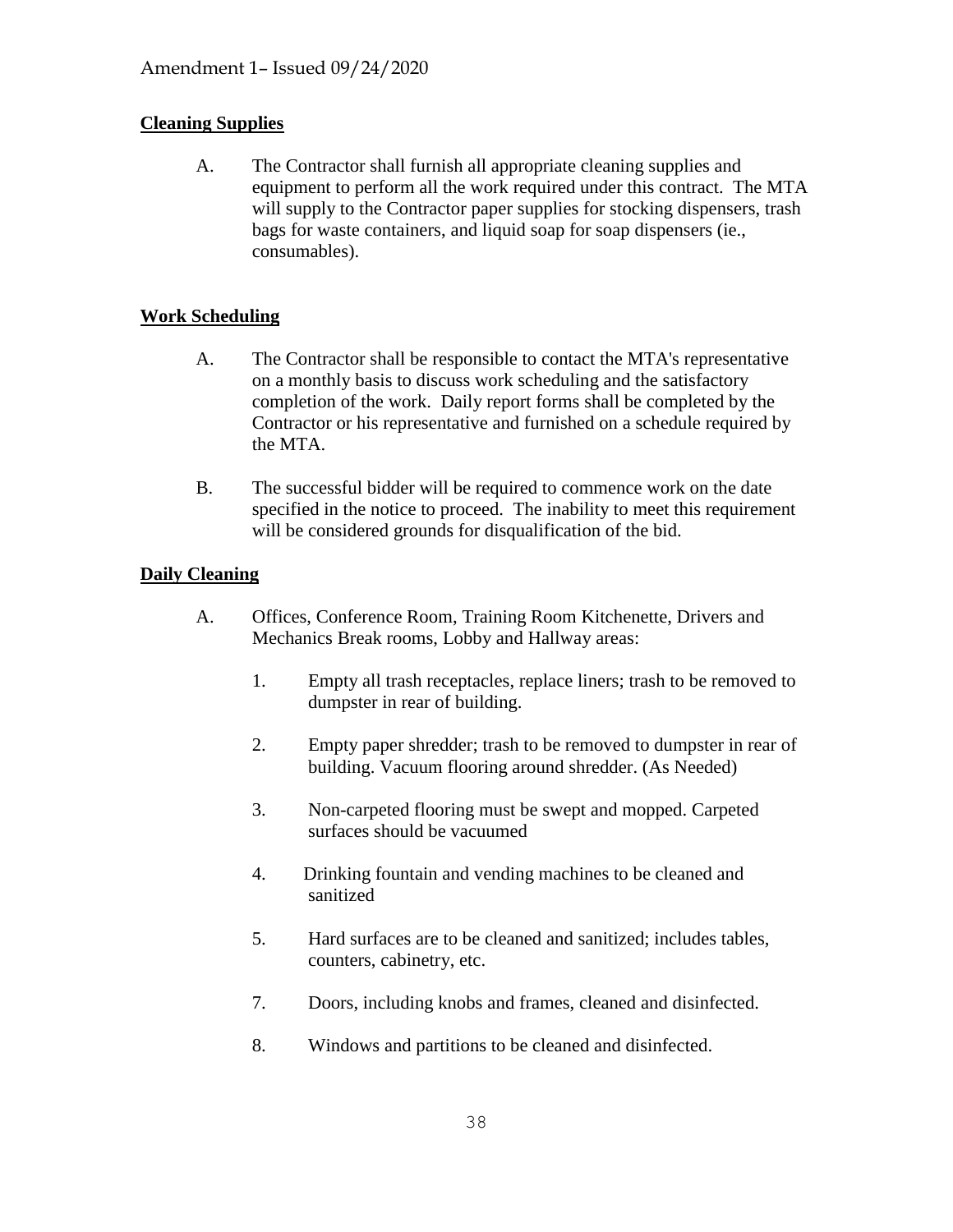- 9. Empty cigarette dispensers and clean up any fallen cigarettes around doors and assigned smoking areas
- 10. Clean and sanitize break room appliances such as microwaves, coffee makers, toasters, and sinks; includes front office kitchenette and driver and maintenance break rooms
- B. Rest rooms and Locker rooms:
	- 1. Stock: Toilet paper, paper towels, hand soap, sanitary products, air fresheners, urinal cakes
	- 2. Sanitary napkin receptacles should be emptied, cleaned and disinfected, and stocked with sanitary disposal bags
	- 3. Empty all trash receptacles, replace liners; trash to be removed to dumpster in rear of building.
	- 4. Hard surfaces are to be cleaned and sanitized; includes sinks, paper towel and soap dispensers, locker exteriors, partitions, mirrors etc.
	- 5. Wipe towel cabinet covers.
	- 6. Toilets and urinals to be cleaned and disinfected; including all surfaces of the handles, seats covers, interior and exterior of toilet bowl. Please note that this also includes the wall surfaces surrounding the fixtures.
	- 7. Scour and sanitize all basins and polish bright work.
	- 9. All flooring must be swept, mopped, and disinfected
	- 10. Doors, including knobs and frames, cleaned and disinfected.

#### **Weekly Cleaning**

- A. Offices, Conference Room, Training Room Kitchenette, Drivers and Mechanics Break rooms, Lobby and Hallway areas:
	- 1. Non-carpeted flooring must be swept and mopped. Carpeted surfaces should be vacuumed. Deep cleaning, taking care to get into corners, along edges and beneath furniture. Buff and wax all non-carpeted flooring. Note: Winter months will require additional wax to be applied on the heavy traffic areas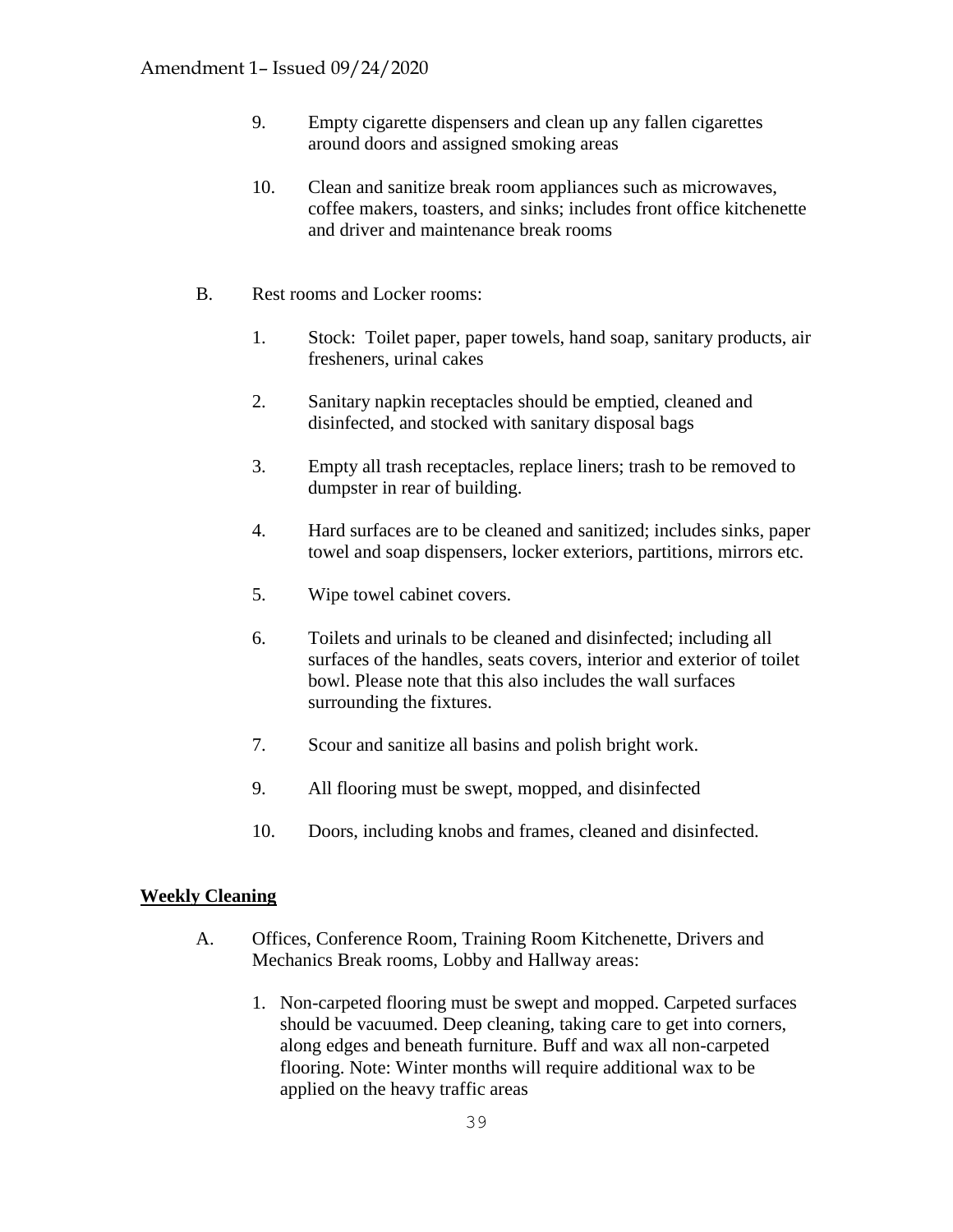- 2. Clean and sanitize break room refrigerators; includes front office kitchenette and driver and maintenance break rooms. All expired items to be removed and surfaces to be cleaned and sanitized
- 3. Air vents, lighting fixtures, plants, wall art and clocks are to be cleaned and dusted. Please note all ceilings and walls are to be dusted as well.

### **Monthly Cleaning**

- A. Offices, Conference Room, Training Room Kitchenette, Drivers and Mechanics Break rooms, Restrooms, Lobby and Hallway areas:
	- 1. Spray clean, rinse and apply finish to composition floor covering in those areas that show excessive wear.

#### **Quarterly Cleaning**

- A. Offices, Conference Room, Training Room Kitchenette, Drivers and Mechanics Break rooms, Lobby and Hallway areas:
	- 1. Carpeted surfaces should be vacuumed. Deep cleaning, taking care to get into corners, along edges and beneath furniture, shampooing as necessary. Winter months will require additional cleaning in high traffic areas

### **Cleaning Supplies and Equipment**

 A. The contractor shall furnish all employees, materials, supplies and equipment that are necessary to perform all of the services listed above. The Manchester Transit Authority will supply paper towels, toilet paper, trash liners, hand soap, and other consumables.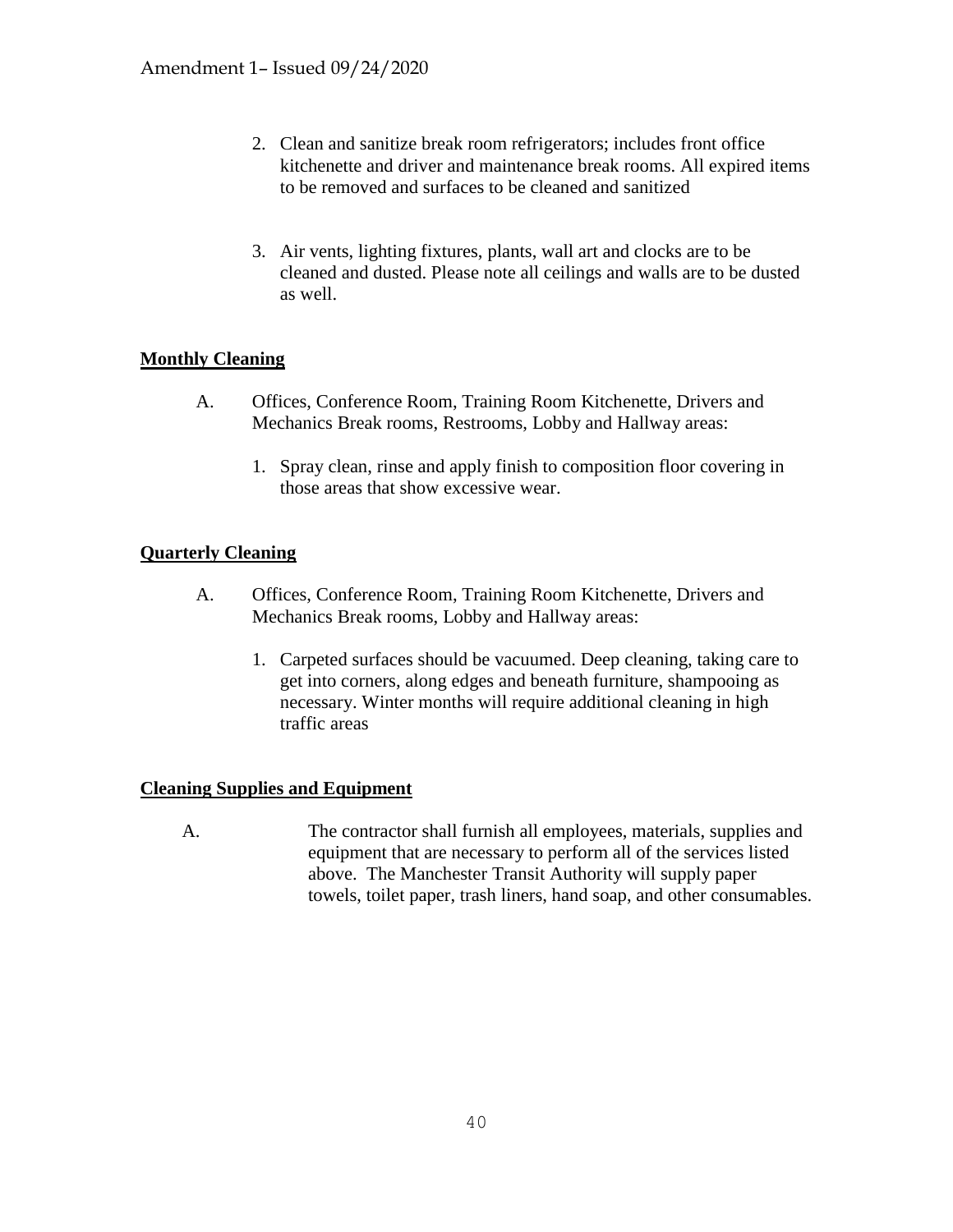## **PLEASE QUOTE SEPARATELY ON THE FOLLOWING**

# **Flooring**

Please quote cost per square foot and a minimum if applicable:

- 1. Carpet Shampoo.
- 2. Strip, reseal and refinish tile floors.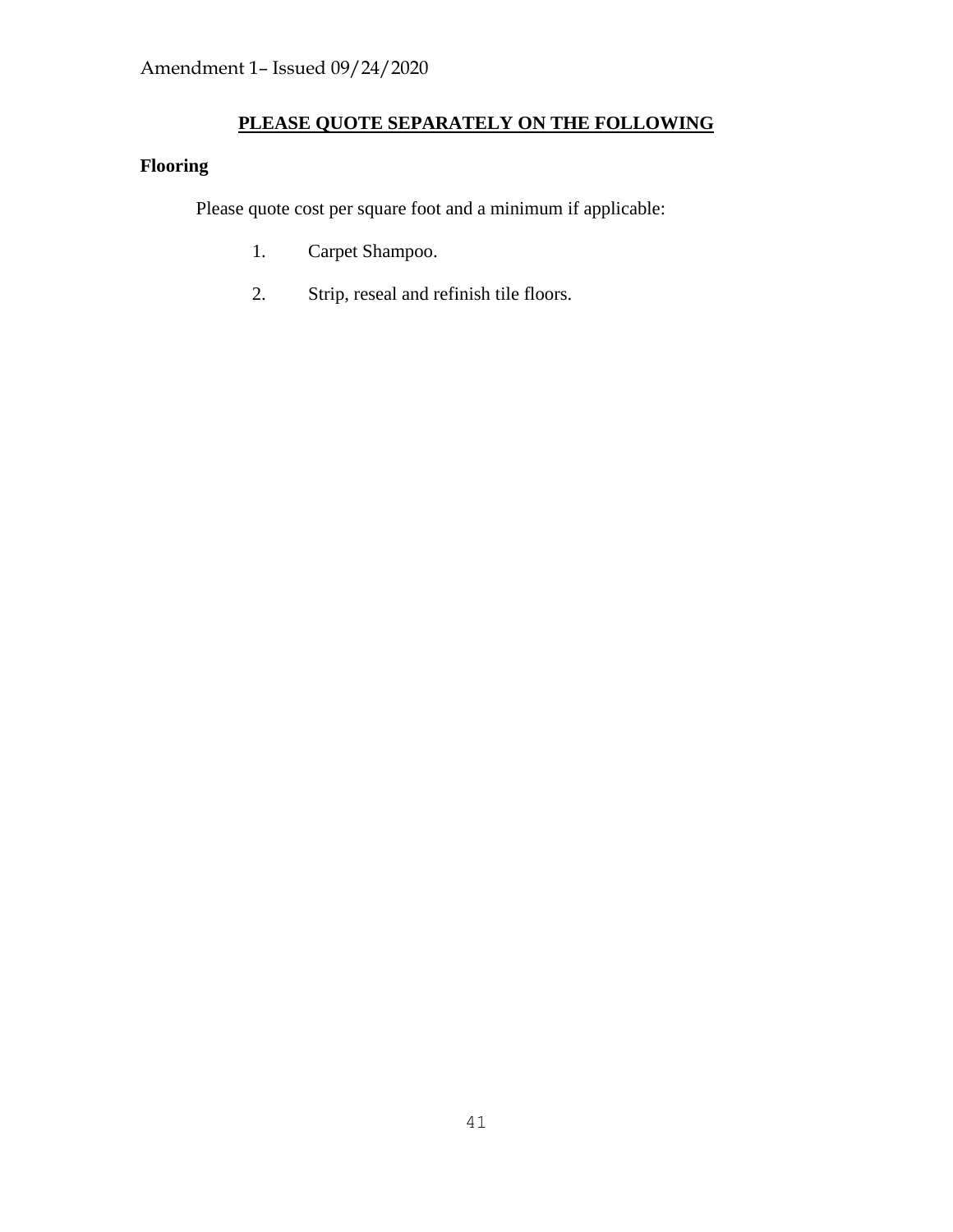### **EXHIBIT 1-1**

# MANCHESTER TRANSIT AUTHORITY RFP #20-09 BID FORM

FOR: Janitorial Cleaning Services

TO: Manchester Transit Authority 110 Elm Street Manchester, New Hampshire 03101 (603) 623-8801 (603) 626-4512 Fax

The undersigned hereby offers to furnish Janitorial Cleaning Services at the prices quoted below in conformance with the terms, conditions, and specifications received from MTA which have been carefully examined and which are incorporated by reference herein. The prices quoted are exclusive of all federal, state and local taxes. The prices quoted include all costs / charges for delivery to MTA's specified location, processing costs, overhead, and any other government charges which are now or may be subsequently imposed on items to be supplied, and any other charges / costs associated in the furnishing of the items to be supplied. All prices quoted SHALL BE FIRM / FIXED.

#### PLEASE PROOF READ YOUR BID CAREFULLY!

| <b>ITEM DESCRIPTION</b>  | UNIT PRICE           | <b>EXTENDED PRICE</b> |
|--------------------------|----------------------|-----------------------|
|                          | $\sim$               | $\sim$                |
|                          | $\mathfrak{S}$       | $\frac{1}{2}$         |
|                          | \$                   | \$                    |
|                          |                      |                       |
| <b>COMPANY</b>           |                      |                       |
| Print Name of Auth. Rep. | Auth. Rep. Signature |                       |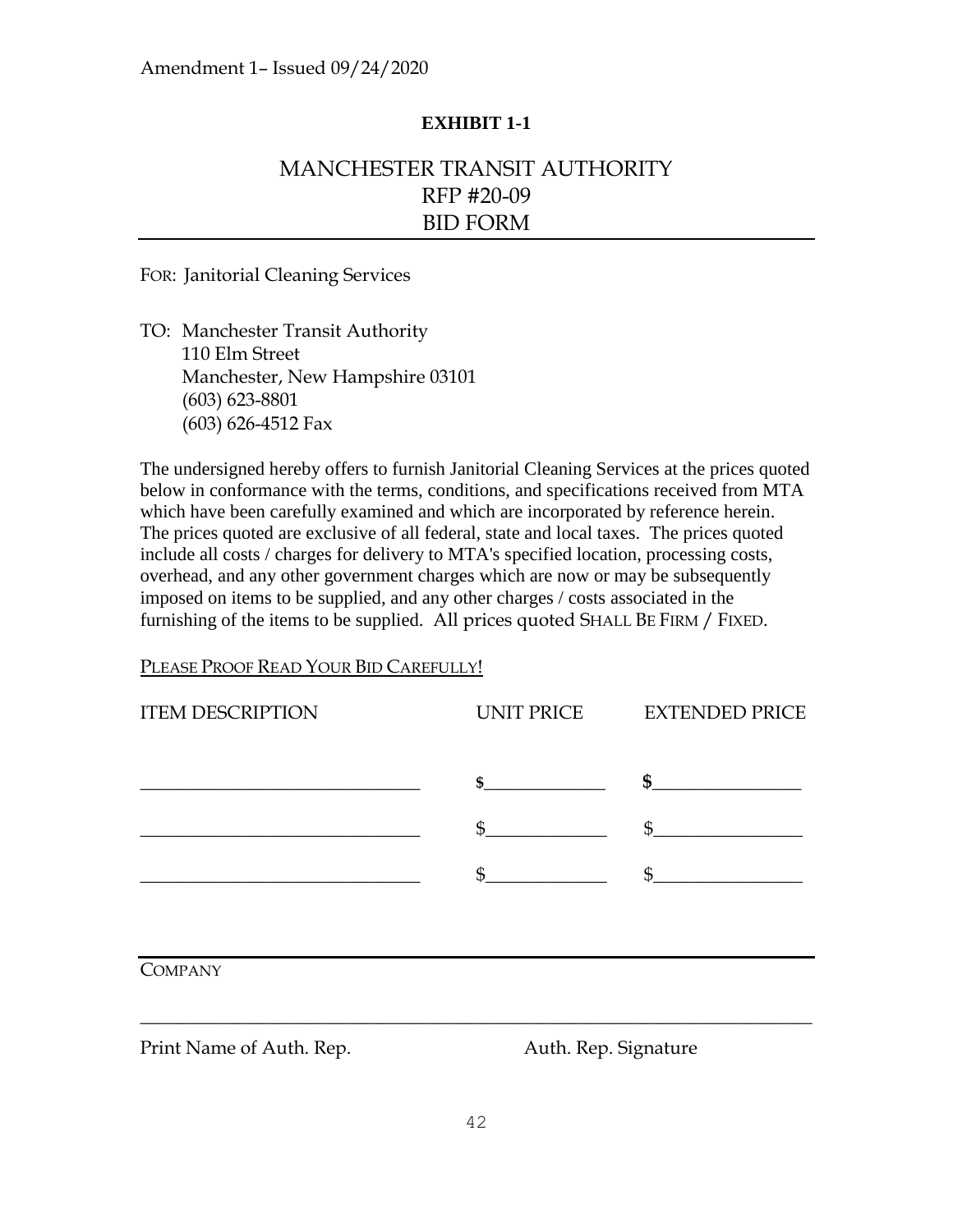# **EXHIBIT 1-2**

### **MANCHESTER TRANSIT AUTHORITY REQUESTS FOR APPROVAL OR EXCEPTION**

| <b>BIDDER'S REQUEST:</b> |  |
|--------------------------|--|
|                          |  |
|                          |  |
|                          |  |
|                          |  |
| <b>RESPONSE:</b>         |  |
|                          |  |
|                          |  |
| <b>COMMENTS:</b>         |  |
|                          |  |